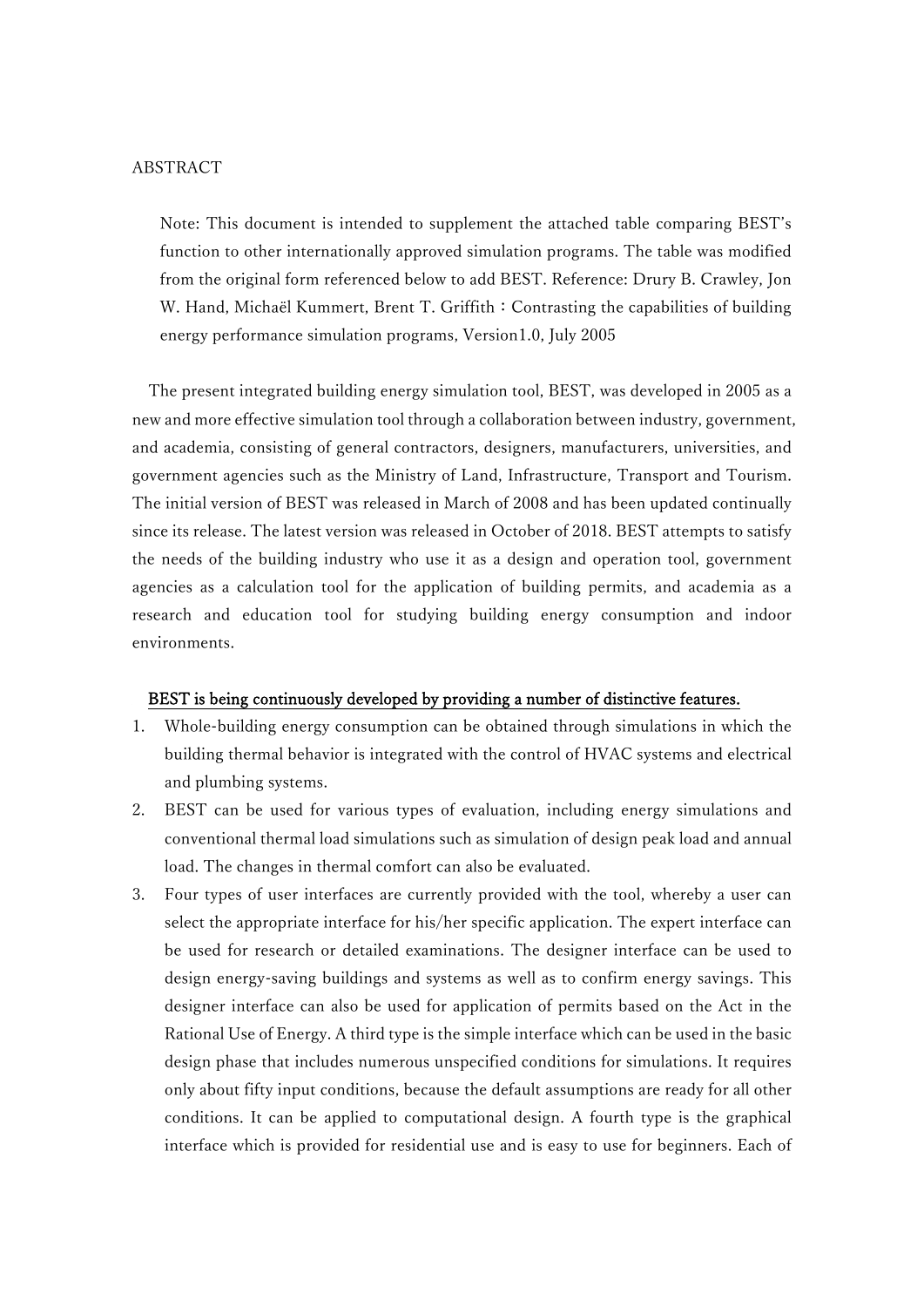the four interfaces provides simulation conditions suitable for its use and operable by the same simulation engine.

4. BEST is being continuously refined and functionally extended. The program codes are written in Java, which is flexible and expandable and allows object-oriented programming. Support services are also provided for users.

The simulation engine of BEST consists of components for building simulation and for system simulation. Thermal load simulations require only the building simulation component, whereas integrated energy simulations require both the building and system simulation components.

## The building simulation component of the engine has the following features:

- 1. Two techniques for solving heat balance equations can be used depending on the types of simulation. For integrated energy simulations, an explicit technique can be used to solve the heat balance between zones and systems, and an implicit technique can be used to solve the heat balance between zones while suspending system operation. The implicit technique is always used for thermal load simulation in order to obtain the required cooling/heating rate or unconditioned space conditions.
- 2. A simulation time interval can be changed according to the cooling/heating schedule. Short time intervals are suitable for solutions obtained using an explicit technique as well as rapidly changing conditions in the space of interest. A time interval of 60 minutes, for example, is sufficient to be used in an implicit technique for slowly changing conditions.
- 3. Thermal interactions between zones can be simulated, and there is no upper limit on the number of zones.
- 4. The radiant heat transfer can be solved approximately. In sensible heat balance equations for zones, the unknown variables are taken for zone air temperatures or sensible supply heat rates, and not for surface temperatures. The delay of heat transfer due to radiation absorbed by surfaces is considered using transfer functions of the response of convective heat to the convective and radiant heat gain. This method does not require 3D information and has no limitation in terms of space shape.
- 5. In the case of design peak load calculation, daily-cycle unsteady- state thermal load simulations can be performed under various weather conditions on design weather days. For intermittent heating and cooling, special conditions such as early starts for operation can be assumed in order to avoid overdesign.
- 6. Space thermal comfort sensation indices, such as operative temperature and PMV, can be obtained.
- 7. The effects of window systems, such as airflow windows (AFWs) and naturally ventilated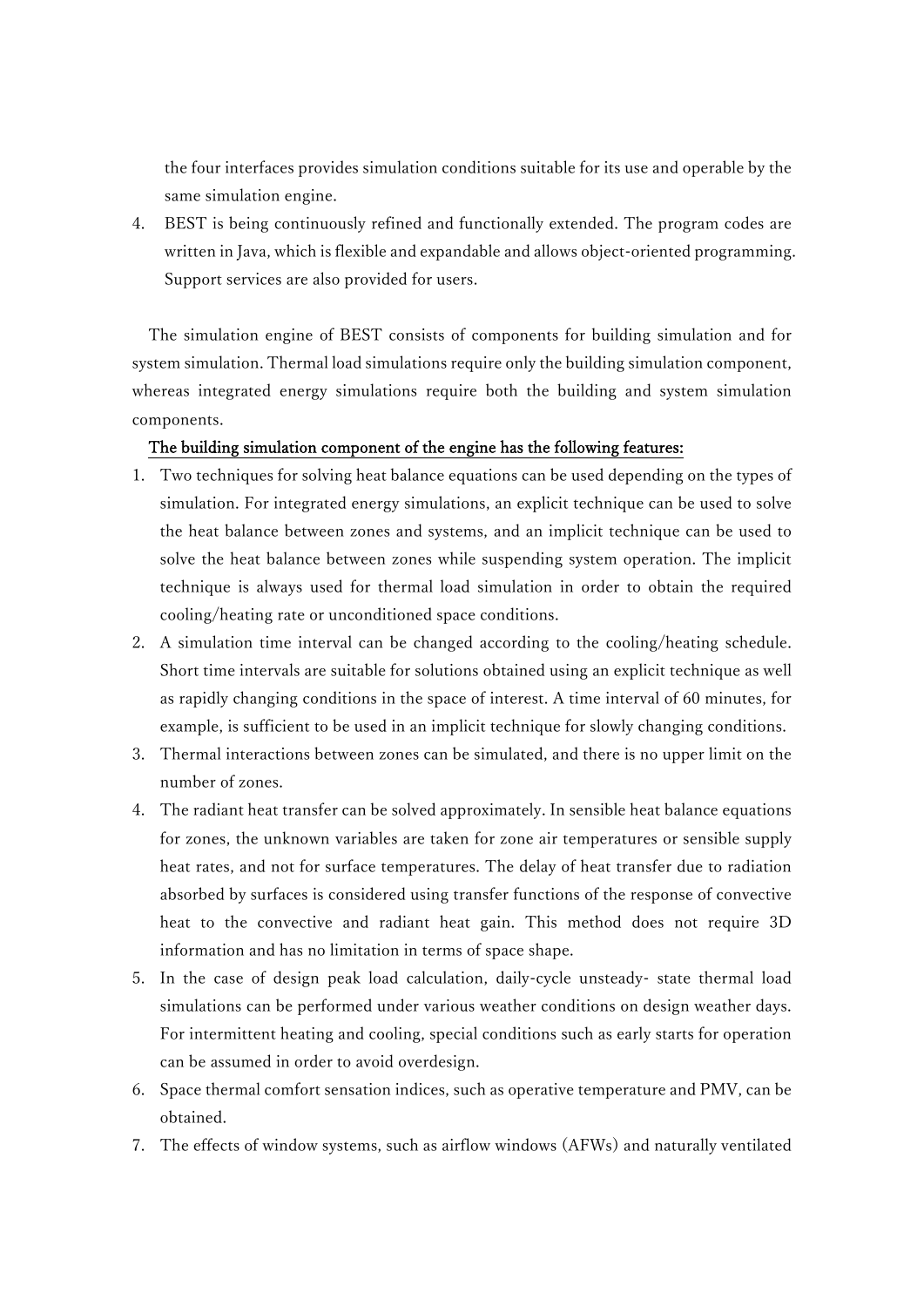double-skin facades (DSFs), can be evaluated. The theoretical formulae for thermal performance, including the U-value and solar heat gain coefficient, have been derived to enable performance prediction based on the vertical distribution of air temperature in the ventilated cavity.

- 8. Indoor natural ventilation is simply simulated. Airflow balance is not solved and the height of the neutral zone is assumed. Various conditions for control of natural ventilation can be set for simulations.
- 9. The energy saving effects of lighting control with automatically adjusting blinds can be obtained using a simplified estimation of the horizontal illuminance distribution in the cross-section of the space.

## The system simulation component of the engine has the following features:

- 1. Heat balance equations are solved using an explicit technique, preferably at five minute intervals.
- 2. The behavior of each piece of equipment is expressed as a Java class according to the rules associated with data transmission. The class is called a module. Modules are interconnected to one another in order to configure the entire system. Such a modular structure enables the use of a wide variety of modeling techniques and also has the advantages of facilitating both maintenance and extension of the program.
- 3. By developing various modules, users can simulate entire complex systems that include not only HVAC equipment but also electrical and plumbing equipment.
- 4. Templates are provided for easy configuration of entire HVAC systems. Templates are the sets of pre-configured modules, such as AHUs and chillers in combination with a cooling tower.
- 5. Control elements are prepared as modules that are independent from other parts of the engine. Therefore, several types of control can be selected, and modules for new control algorithms can be easily added.
- 6. Modules are prepared for various HVAC systems including both decentralized and central systems and the systems for effective use of energy such as thermal storage tank systems, co-generation systems, and photovoltaic panels. The tool can be used for the planning of zero-energy buildings (ZEBs).

#### BEST can be applied to a wide variety of weather databases.

The 2006 weather dataset for Tokyo with intervals of one minute, which was developed for the tool, and the Expanded AMeDAS Design Weather Datasets for 840 locations in Japan are incorporated into the tool. Typical year weather datasets, such as EPW and Expanded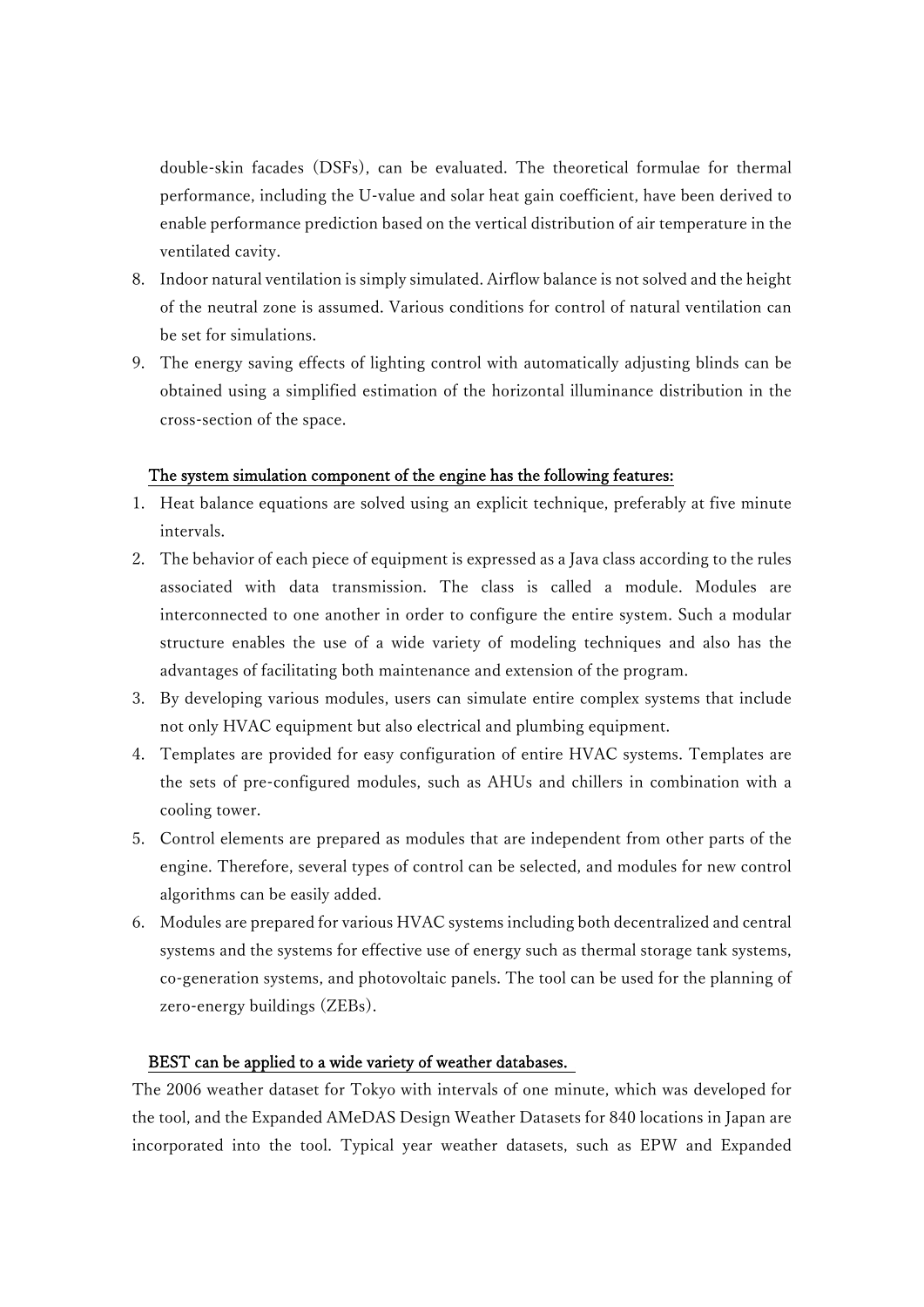AMeDAS, as well as design weather datasets, such as WEADAC (which contains data for 3,700 cities throughout the world), can also be used by users after acquisition of such datasets . Fenestration databases containing the thermal and optical properties of windows were developed specifically for the tool. These databases include one for 4,200 typical windows and another for 1,700 window systems. A database of the thermal properties of wall materials for 150 Japanese materials and 160 foreign materials is also incorporated into the tool. HVAC equipment performance databases have been prepared for central systems and decentralized systems, and will further be extended in future.

# BEST was tested using a test method for evaluating building energy analysis computer programs.

Its test procedures are now standardized as specified in the ANSI/ASHRAE Standard 140- 2011. The validity of the tool was confirmed by comparing the values of peak load, annual load, and electricity consumption obtained from the tool with the simulation results of several tools that are commonly used in various countries. Furthermore, the measured and simulated values obtained using other domestic programs were compared, and the results of a sensitivity analysis of the simulation were made public.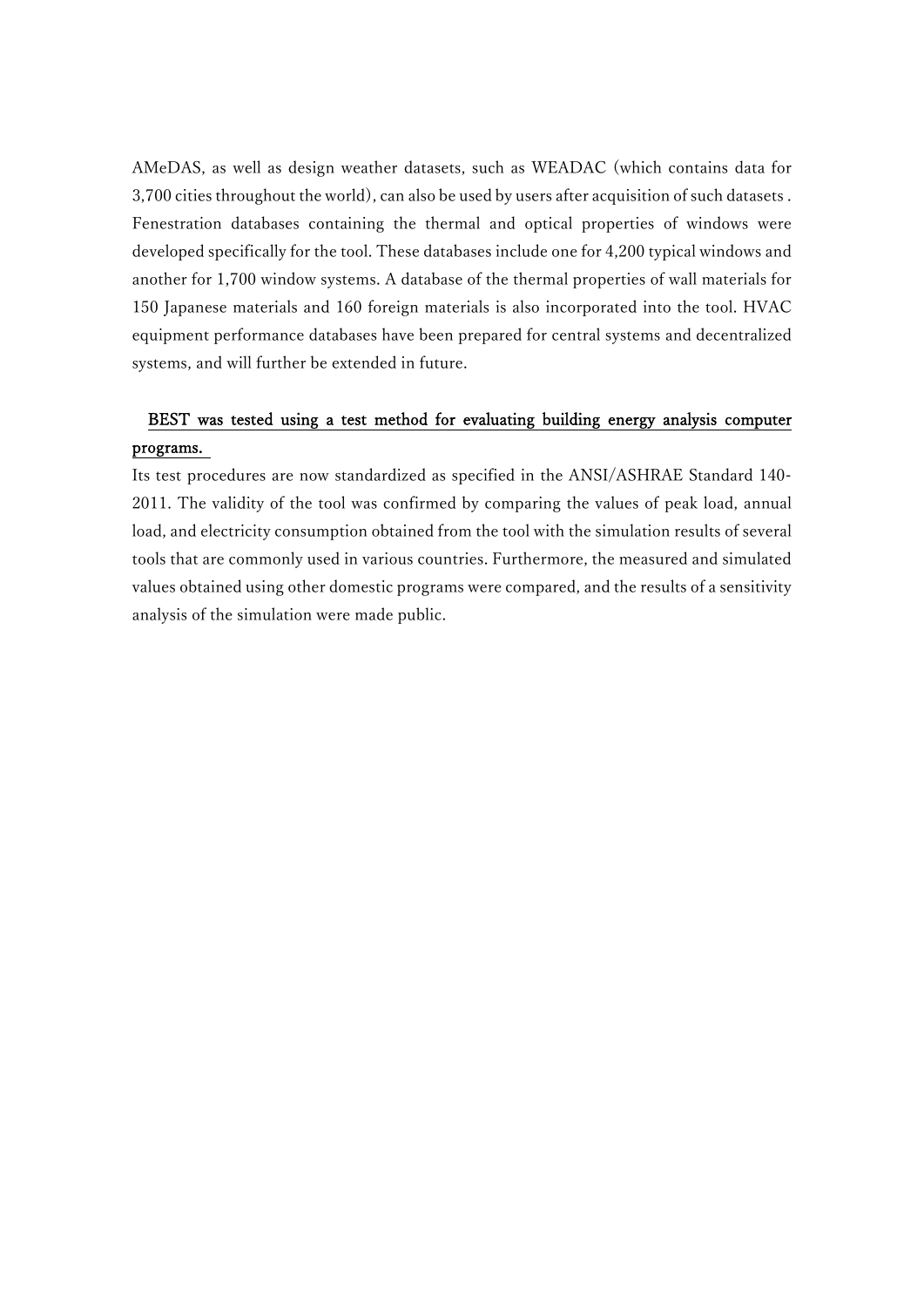# Contrasting the capabilities of building energy performance simulation programs

|    | ABBREVIATIONS IN THE TABLES                                                                                                                                                                                                                                             |
|----|-------------------------------------------------------------------------------------------------------------------------------------------------------------------------------------------------------------------------------------------------------------------------|
|    | feature or capability that is available and in common use (e.g. a mature facility, well supported in<br>documentation/interface/examples)                                                                                                                               |
|    | feature or capability that is partially implemented (e.g., it addresses part of an issue, does not yet fully represent the underlying<br>physics or is a work-in-progress)                                                                                              |
| O) | optional feature or capability that is not included in the standard distribution or requires additional payment and/or a download.                                                                                                                                      |
|    | optional feature or capability that is intended for research use (e.g., links to experimental data, validation tests, and options to<br>invoke alternative correlations or modify the underlying solution technique)                                                    |
|    | feature or capability that requires considerable domain expertise or knowledge of the underlying models (e.g., computational<br>fluid dynamics, 2D/3D conduction, fire evacuation)                                                                                      |
|    | feature or capability that requires input data that can be difficult to obtain (e.g., parameter estimates from optimization, difficult<br>to obtain curve fits, no manufacturer data available, little or no research has been done to characterize model coefficients) |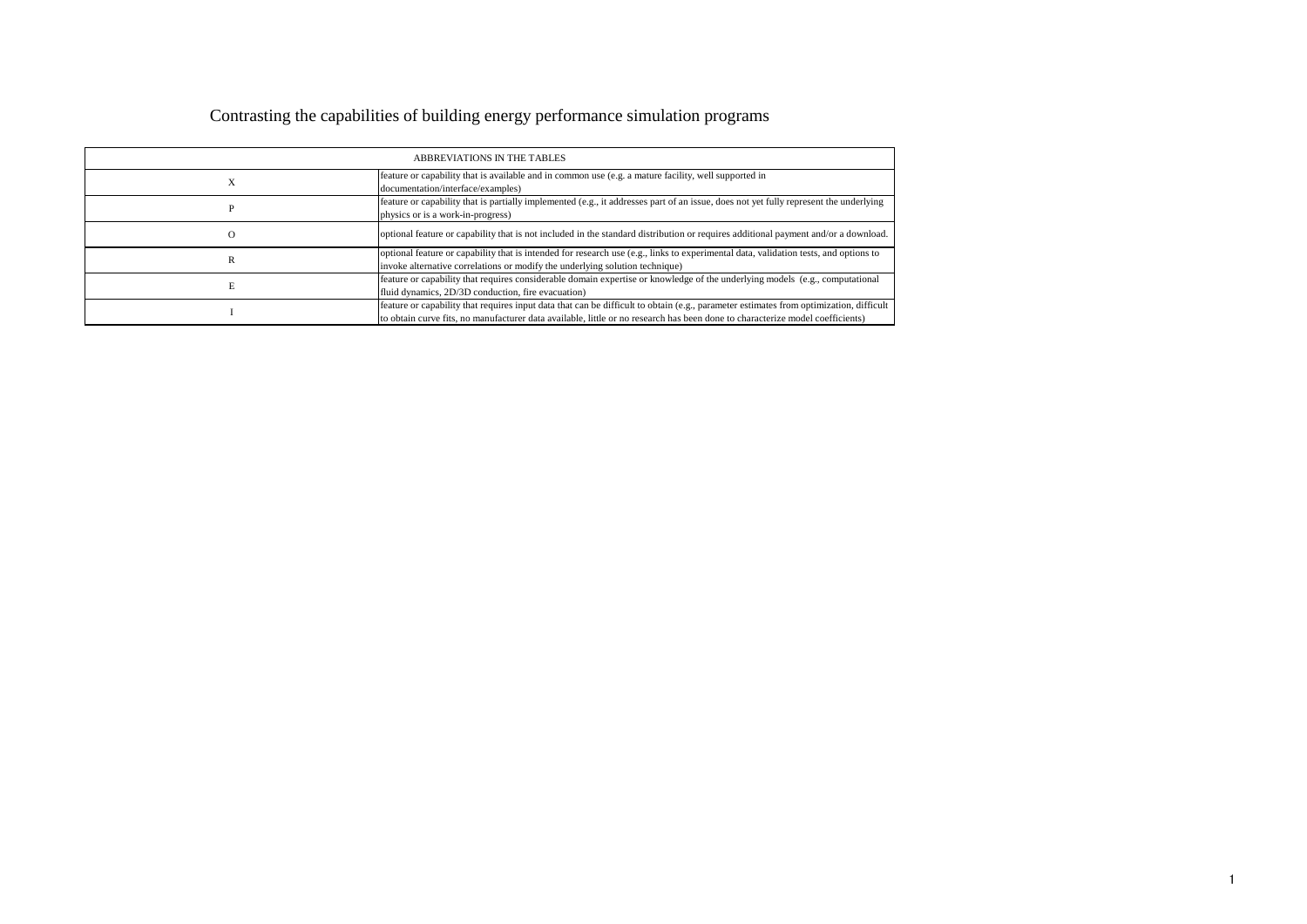| Table 1<br><b>General Modeling Features</b>                    | BEST | $\overline{\text{S}}$<br>声 | BSim        | $_{\rm DeST}$ | 핔<br>$\overline{N}$<br>ģ  | JOTECT      | $\ensuremath{\text{Win}}$<br>ិដ<br>å | Energy<br>Express | $\Xi$<br>nergy- | rgyPlus<br>e. | <b>LSHOO:</b><br>d) | ESP.              | HAP         | <b>HEED</b>               | $\rm ICE$<br>$\tilde{\Xi}$ | Ê<br>IV.<br>$\mathbb{E}\mathbf{S}$ | ě      | <b>JUNREL</b><br>$\omega$ | $_{\rm\,Tas}$ | $\mathbf{H}$<br>Ş<br>$\sim$ |              |
|----------------------------------------------------------------|------|----------------------------|-------------|---------------|---------------------------|-------------|--------------------------------------|-------------------|-----------------|---------------|---------------------|-------------------|-------------|---------------------------|----------------------------|------------------------------------|--------|---------------------------|---------------|-----------------------------|--------------|
| Simulation solution                                            |      |                            |             |               |                           |             |                                      |                   |                 |               |                     |                   |             |                           |                            |                                    |        |                           |               |                             |              |
| · Sequential loads, system, plant calculation without feedback |      | $\mathbf X$                |             |               | X                         |             |                                      |                   |                 |               |                     |                   |             |                           |                            |                                    |        |                           |               | $\mathbf{X}$                |              |
| Simultaneous loads, system and plant solution                  | X    | $X*2$                      | X           | X             |                           | $*3$        | X                                    | X                 | $X*4$           | $\mathbf{X}$  | $X*5$               | X                 | $X*6$       | $\mathbf X$               | X                          | X                                  | X      | $X*7$                     | X             |                             | X            |
| ·Iterative non-linear systems solution                         |      |                            | $\mathbf X$ |               |                           | $*3$        |                                      |                   | X               | $\mathbf{X}$  |                     | X                 | X           | $\mathbf X$               | X                          | X                                  | X      |                           | $\mathbf X$   | X                           | X            |
| •Coupled loads, systems, plant calculations                    | X    |                            | X           |               |                           |             |                                      | X                 | $X*4$           | $\mathbf X$   | $\mathbf X$         | X                 |             | $\mathbf X$               | X                          | X                                  | X      | $\mathbf{X}$              |               |                             | $\mathbf{x}$ |
| · Space temperature based on loads-systems feedback            | X    | X                          | $\mathbf X$ | $\mathbf X$   |                           | $X*8$       | X                                    | X                 | X               | $\mathbf{X}$  |                     | X                 | $\mathbf X$ | $\boldsymbol{\mathrm{X}}$ | X                          | X                                  | X      | $\boldsymbol{\mathrm{X}}$ | $\mathbf X$   | X                           | X            |
| • Floating room temperatures *9                                | X    | X                          | X           | X             | X                         | $\mathbf X$ | X                                    | X                 | X               | X             | $\mathbf X$         | X                 | $\mathbf X$ | $\mathbf X$               | X                          | X                                  | X      | X                         | X             | X                           | X            |
| Time step approach                                             |      |                            |             |               |                           |             |                                      |                   |                 |               |                     |                   |             |                           |                            | X                                  |        |                           |               |                             |              |
| • User-selected for zone/environment interaction               | X    | $X*2$                      | $X * 10$    | $\mathbb{R}$  |                           |             |                                      |                   | $X * 11$        | $X * 12$      |                     | $X * 13$          |             |                           | X                          | $\mathbf X$                        | $X*14$ | $\boldsymbol{\mathrm{X}}$ |               |                             | $X * 15$     |
| · Variable time intervals for zone air/HVAC system interaction | D    | $X*2$                      | $X * 10$    |               |                           |             |                                      | X                 |                 | $\mathbf{X}$  | $X*16$              | X                 |             |                           |                            |                                    |        |                           |               |                             |              |
| · User-selected for both building and systems                  | X    |                            |             |               |                           |             |                                      |                   |                 |               |                     | $\mathbf{v}$<br>A |             |                           | X                          | $\mathbf X$                        | A      |                           |               |                             | $X*17$       |
| • Dynamically varying based on solution transients             |      |                            |             |               |                           |             |                                      |                   |                 | $\mathbf X$   |                     | X                 |             |                           | $X*18$                     |                                    |        |                           |               |                             |              |
| <b>Full Geometric Description</b>                              |      |                            |             |               |                           |             |                                      |                   |                 |               |                     |                   |             |                           |                            |                                    |        |                           |               |                             |              |
| . Walls, roofs, floors                                         |      | $\mathbf X$                | $\mathbf X$ | X             | $\boldsymbol{\mathrm{X}}$ | $\mathbf X$ | X                                    | $\mathbf X$       |                 | $\mathbf{X}$  | $\mathbf X$         | X                 |             | $\boldsymbol{\mathrm{X}}$ | X                          | X                                  | X      | $\mathbf{X}$              | $\mathbf X$   | $\mathbf{X}$                | $X*19$       |
| · Windows, skylights, doors, and external shading              |      | X                          | X           | A             | $\boldsymbol{\mathrm{X}}$ | $\mathbf X$ | $\mathbf{D}$                         | X                 |                 | $\mathbf X$   | X                   | X                 |             | $\boldsymbol{\mathrm{X}}$ | $X*20$                     | X                                  | X      | $\mathbf X$               | $\mathbf X$   | X                           | X            |
| ·Multi-sided polygons                                          |      |                            | X           |               | X                         | X           |                                      |                   |                 | X             | X                   | $X*21$            |             | X                         | X                          | X                                  |        |                           | X             |                             |              |

\*2 Only in IBLAST, an unreleased, integrated simulation version of BLAST. BLAST simultaneously calculates all zones in the "building" heat balance.

- \*3 ECOTECT exports its models to the native file formats of EnergyPlus, ESP-r, HTB-2, and Radiance, invoking calculations and then importing results for display and analysis.
- \*4 CNE simulation engine used by Energy-10 uses iterative convergence to achieve energy balance (thermal network coupled with building systems) at each time step.

\*5 HVAC air-side and water-side combined calculation

- \*6 Loads and HVAC airside systems integrated with feedback. Plant is sequential with system/loads.
- \*7 Idealized HVAC equipment only in release version. Research version with more realistic HVAC models.
- \*8 Based on CIBSE Admittance Method for early design decision-making and analysis
- \*9 No environmental controls
- $*10$  Up to 256 timesteps per hour
- \*11 For Energy-10 the CNE engine runs in 15-minute time steps with results reported on an hourly basis.
- \*12 15-minute default, 10 minute to 1 hour time steps. Use can modify so that 1 minute time steps can be done but not recommended due to stability issues.
- \*13 1 minute to 1 hour time steps for zones and flow networks and a multiple of that for detailed systems.
- \*14 1-hour default, 1-second to 24-hour time steps. 1-minute time interval schedules.
- \*15 Building and system use the same time step. 1-hour default, user can select down to 0.1 second
- \*16 5 minute time step for electric heat/cool/fan equipment for demand vs. energy cost calculation
- \*17 Type 56 (building) uses an internal time step for airflow and envelope coupling. Other components (e.g. storage tanks) have internal time steps
- \*18 User-specified tolerance controls time step and integration order
- \*19 Taking into account geometry for view factors, detailed shading, direct radiation distribution requires additional input data.
- \*20 Skylights with multiple beam reflections
- \*21 Up to 24 edges per polygon. Polygons also used to describe internal mass within zones.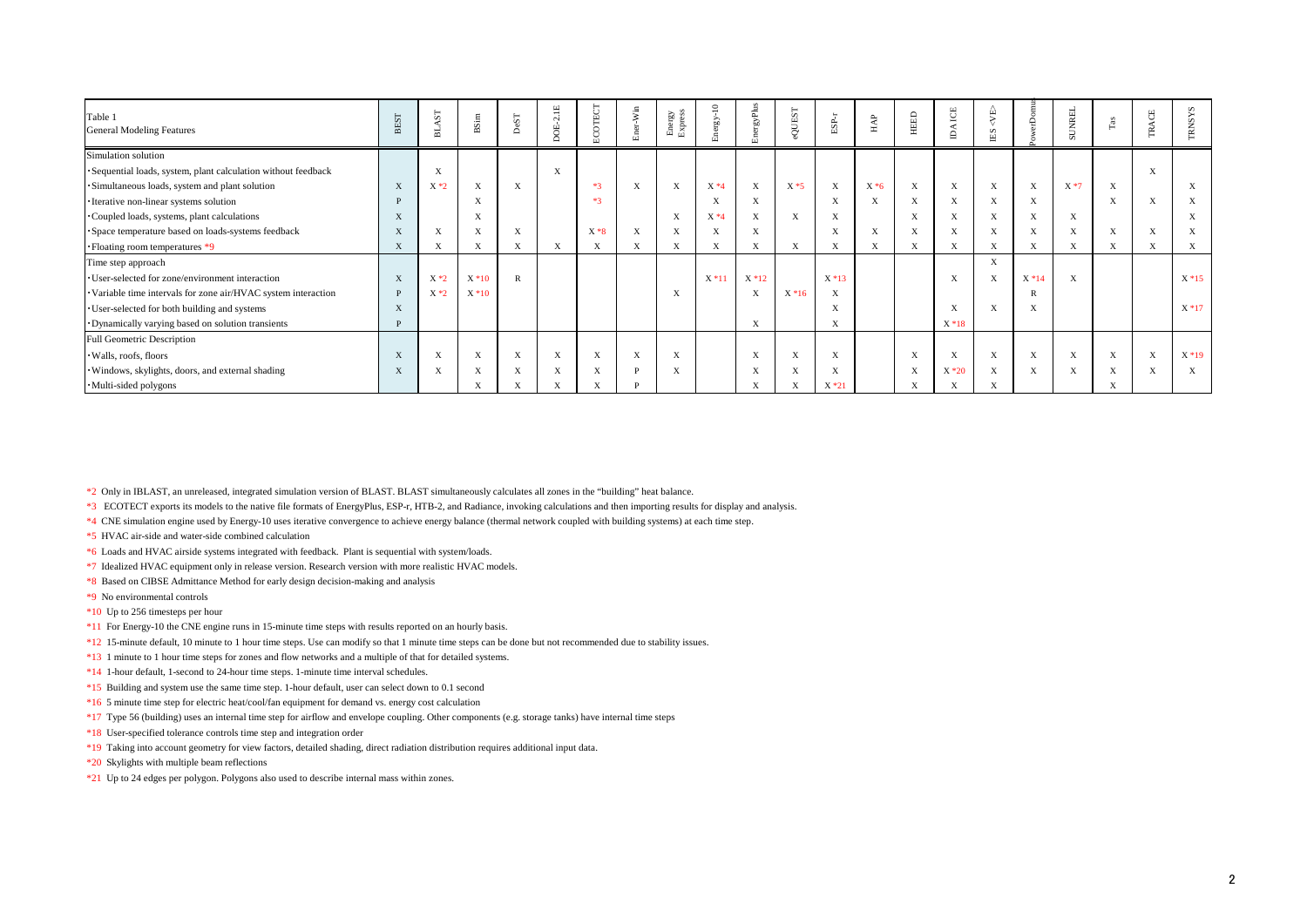| Table 1<br><b>General Modeling Features</b>                                                |  |          |  |                           | ≫ ≈<br><b>Fr1</b> |                          |          |          |          |          |              |                           |          |                            |        |          |
|--------------------------------------------------------------------------------------------|--|----------|--|---------------------------|-------------------|--------------------------|----------|----------|----------|----------|--------------|---------------------------|----------|----------------------------|--------|----------|
| Import building geometry from CAD programs                                                 |  | $X * 22$ |  | $\Delta$                  | $X * 22$          | $\Lambda$                |          |          | $P*23$   |          | $X * 24$     | A                         | $X * 25$ | $\Lambda$                  |        | $X * 26$ |
| Export building geometry to CAD programs                                                   |  |          |  | $\mathbf{v}$<br>$\Lambda$ |                   | $X * 22$                 |          | $X * 27$ |          |          |              | $\mathbf{v}$<br>$\Lambda$ |          | $\sim$ $\sim$<br>$\Lambda$ | $X*28$ |          |
| Import/export model to other simulation programs                                           |  |          |  | $\sim$<br>$\Lambda$       |                   | $X * 29$                 |          | $X * 30$ |          |          |              |                           |          |                            |        |          |
| Number of surfaces, zones, systems, and equipment unlimited                                |  | $X*31$   |  | $\mathbf{v}$<br>$\Lambda$ |                   | $\mathbf{v}$<br>$\Delta$ | $X * 32$ | $X * 33$ | $X * 34$ | $X * 35$ | <b>1979</b>  | $\mathbf{v}$<br>A         |          | <b>1979</b>                |        | $X * 36$ |
| Simple building models for HVAC system simulation<br>• Import calculated or measured loads |  |          |  | $*2$                      |                   | XY.                      | $-$      | <b>x</b> |          |          | $\mathbf{v}$ |                           |          |                            |        |          |
| ·Simple models (single lumped capacitance per zone)                                        |  |          |  |                           |                   |                          |          |          |          |          |              |                           |          |                            |        | XO *37   |

\*22 DXF

\*23 CAD import via gbXML under development

\*24 IFC 1.51, 2.0 and 2.x2

\*25 Has its own OpenGL-based CAD interface. Sun path animation and shading effects can be visualized for a building complex.

\*26 Through an optional program, SIMCAD, a CAD program with an interface to TRNSYS

\*27 DXF, MicroGDS, THINGS, VRML

\*28 XML

\*29 Convert DOE-2.1E, BLAST geometry, load information only.

\*30 Export to EnergyPlus, TSBI3, Radiance. Import from ECOTECT.

\*31 Only one physical system of each type per zone, except for heating systems and window connected systems.

\*32 4096 spaces; 8192 exterior/interior/ground walls, windows, and material/constructions; 2048 air-side HVAC

\*33 Fixed number (typically 62 surfaces per zone and 1000 surfaces per model, 99 flow nodes and components, and 50 zones) but can be recompiled with more.

\*34 Unlimited wall, roof, window, door assemblies, 2500 spaces, 20000 wall surfaces, 10000 roof surfaces, 25000 zones, 250 airside HVAC, 100 plants.

\*35 Maximum of 25 windows/doors/orientation types, orthogonal walls/roof/floor

\*36 Default is 999 zones, 1000 components. TRNSYS can be recompiled with more

\*37 Some components are part of the optional TESS libraries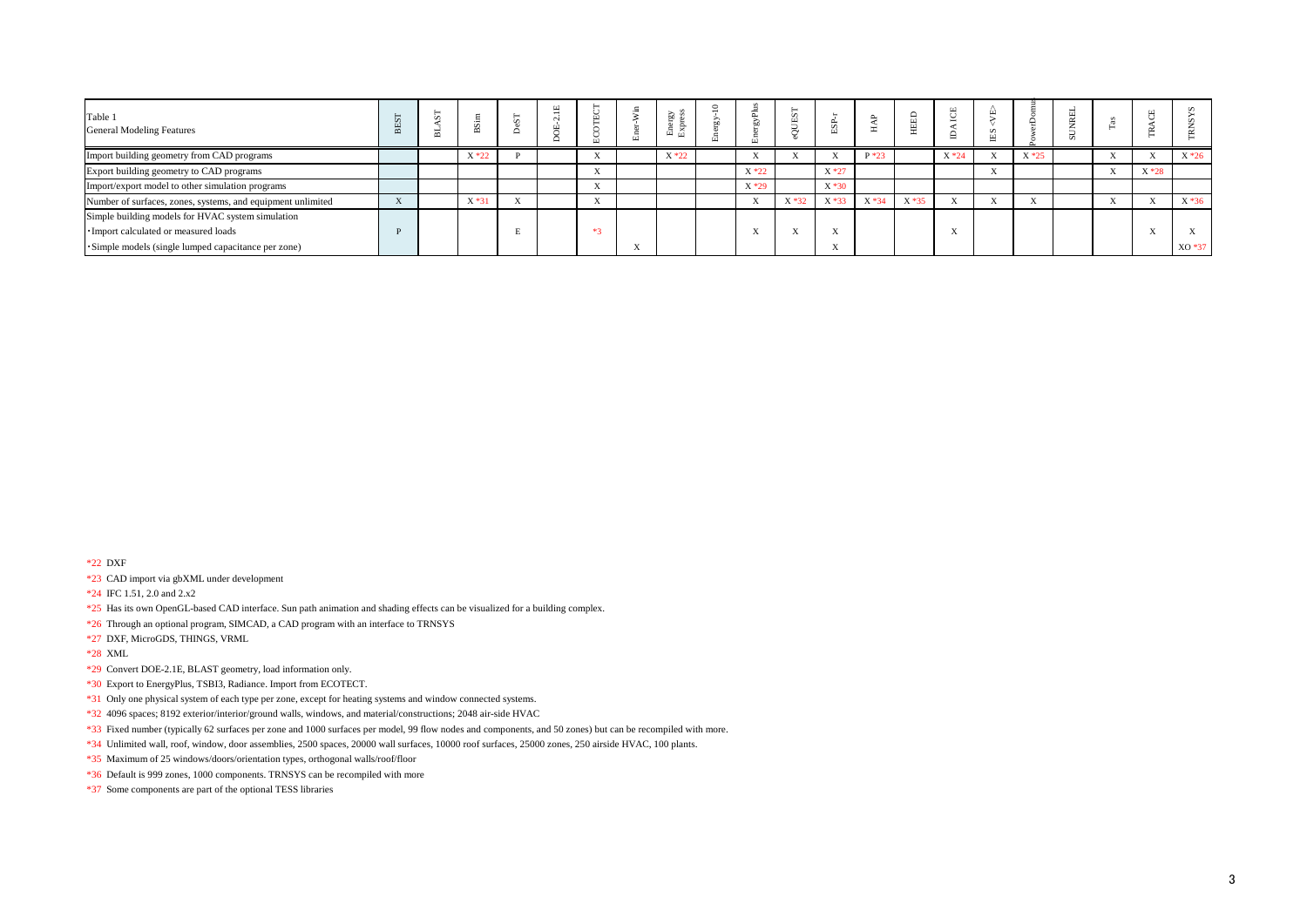| Table 2                                              |              | $\mathbf{A}\mathbf{S}\mathbf{T}$ |              |               |                |              |              |                   |              |                           |                           |                |                           |              |                           | <ab></ab>              | erDom       |               |                           |              |               |
|------------------------------------------------------|--------------|----------------------------------|--------------|---------------|----------------|--------------|--------------|-------------------|--------------|---------------------------|---------------------------|----------------|---------------------------|--------------|---------------------------|------------------------|-------------|---------------|---------------------------|--------------|---------------|
| Zone Loads                                           | BEST         | F.                               | BSim         | $_{\rm DeST}$ | <b>OE-2.1E</b> | ECOTECT      | Ener-Win     | Energy<br>Express | Energy-10    | EnergyPlus                | eQUEST                    | $_{\rm ESP-r}$ | $_{\rm HAP}$              | HEED         | <b>DAICE</b>              | $\mathbb{E}\mathbf{S}$ |             | <b>SUNREL</b> | $_{\rm Tas}$              | TRACE        | <b>TRNSYS</b> |
| Heat balance calculation *38                         | X            | $\mathbf{X}$                     | $\mathbf X$  | X             | $X*39$         | $*3$         | X            |                   |              | $\mathbf{X}$              | $X*39$                    | $\mathbf X$    |                           | $\mathbf{X}$ | $\mathbf X$               | $\mathbf{X}$           | X           | $\mathbf{X}$  | $\mathbf X$               | $\mathbf{X}$ | X             |
| Building material moisture adsorption/desorption *40 | <b>P</b>     | $X*41$                           | X            |               |                | $*3$         |              |                   |              | $\mathbf{X}$              |                           | X              |                           |              | $\Omega$                  | $\mathbf{X}$           | $X * 42$    |               | X                         | <b>P</b>     | $X * 43$      |
| Element conduction solution method                   |              |                                  |              |               |                |              |              |                   |              |                           |                           |                |                           |              |                           |                        |             |               |                           |              |               |
| • Frequency domain (admittance method)               |              |                                  |              |               |                | $\mathbf{X}$ |              |                   |              |                           |                           |                |                           | $\mathbf{X}$ | X                         | $\mathbf{X}$           |             |               |                           |              |               |
| · Time response factor (transfer functions)          | X            | $\mathbf{X}$                     |              | X             | $\mathbf X$    | $*3$         | X            |                   |              | $\mathbf{X}$              | $\mathbf{X}$              |                | $\mathbf X$               |              |                           |                        |             |               | X                         | $\mathbf{X}$ | X             |
| · Finite difference / volume method                  |              |                                  |              |               |                |              |              |                   | $\mathbf X$  |                           |                           | X              |                           |              | X                         | $X * 44$               | X           | $\mathbf{X}$  |                           |              |               |
| Interior surface convection                          |              |                                  |              |               |                |              |              |                   |              |                           |                           |                |                           |              |                           |                        |             |               |                           |              |               |
| · Dependent on temperature                           |              | $\mathbf X$                      | $\mathbf X$  |               |                | $*3$         |              | P                 |              | $\mathbf{X}$              |                           | $X*45$         |                           | $\mathbf X$  | $\boldsymbol{\mathrm{X}}$ | $\mathbf X$            | $\mathbf X$ | $\mathbf X$   | $\mathbf X$               |              | X             |
| Dependent on air flow                                |              | $\mathbf X$                      |              |               |                |              |              | X                 |              | P                         |                           | X              |                           | $\mathbf X$  |                           | X                      |             |               | $\mathbf X$               |              | E             |
| Dependent on CFD-based surface heat coefficient      |              |                                  |              |               |                |              |              |                   |              | E                         |                           | E              |                           |              |                           | X                      |             |               |                           |              |               |
| •User-defined coefficients *46                       |              |                                  | $\mathbf X$  | $\mathbf X$   | $X * 47$       | $\mathbf X$  |              |                   |              | X                         |                           | $E*48$         |                           | $\mathbf X$  | $\mathbb{R}$              | $\mathbf X$            | X           | $\mathbf{X}$  | $\mathbf X$               |              | X             |
| Internal thermal mass                                | X            | $\mathbf{X}$                     | $\mathbf{X}$ | X             | $\mathbf{X}$   | $\mathbf X$  | $\mathbf{X}$ | X                 | X            | $\mathbf{X}$              | $\mathbf{X}$              | X              |                           | $\mathbf{X}$ | $\mathbf X$               | $\mathbf{X}$           | X           | $\mathbf{X}$  | $\mathbf{X}$              | $\mathbf{X}$ | X             |
| Human thermal comfort *49                            |              |                                  |              |               |                |              |              |                   |              |                           |                           |                |                           |              |                           |                        |             |               |                           |              |               |
| <b>·Fanger</b>                                       | X            | $\mathbf X$                      |              | $\mathbf X$   |                | $\mathbf X$  |              |                   |              | $\boldsymbol{\mathrm{X}}$ |                           | $\mathbf X$    |                           |              | X                         | $\mathbf X$            | $\mathbf X$ |               | $\mathbf X$               |              | $\mathbf X$   |
| <b>· Kansas State University</b>                     |              | X                                |              |               |                |              |              |                   |              | $\mathbf X$               |                           |                |                           |              |                           | $\mathbf X$            |             |               |                           |              |               |
| ·Pierce two-node                                     |              | X                                |              |               |                |              |              |                   |              | X                         |                           |                |                           |              |                           |                        |             |               |                           |              |               |
| ·MRT (Mean Radiant Temperature)                      | D            | $\mathbf X$                      |              |               |                | $\mathbf X$  | X            |                   |              | $\mathbf X$               |                           | $X * 50$       |                           |              | X                         | X                      | X           |               | X                         |              | $\mathbf{X}$  |
| ·Radiant discomfort *51                              |              |                                  |              |               |                |              |              |                   |              |                           |                           | X              |                           |              | $\boldsymbol{\mathrm{X}}$ | X                      | D           |               | $\mathbf X$               |              |               |
| ·Simultaneous CFD solution                           |              |                                  |              |               |                |              |              |                   |              | E                         |                           | E *52          |                           |              |                           |                        |             |               |                           |              |               |
| •PAQ (Perceived Air Quality) *53                     |              |                                  | $\mathbf X$  | D             |                |              |              |                   |              |                           |                           |                |                           |              |                           |                        |             |               |                           |              |               |
| Automatic design day sizing calculations             |              |                                  |              |               |                |              |              |                   |              |                           |                           |                |                           |              |                           |                        |             |               |                           |              |               |
| Dry bulb temperature                                 | X            | $\boldsymbol{\mathrm{X}}$        | $\mathbf X$  | X             | $\mathbf X$    | $\mathbf{X}$ | $\mathbf{X}$ | X                 | $\mathbf{X}$ | $\mathbf{X}$              | X                         |                | $\boldsymbol{\mathrm{X}}$ | $\mathbf X$  | X                         | X                      | P           |               | $\boldsymbol{\mathrm{X}}$ | X            |               |
| •Dew point temperature or relative humidity          | X            |                                  |              | X             | $X * 54$       | $*3$         | X            | X                 |              | $\boldsymbol{\mathrm{X}}$ | $\boldsymbol{\mathrm{X}}$ |                | $\mathbf X$               |              | X                         | X                      |             |               | $\boldsymbol{\mathrm{X}}$ | X            |               |
| · User-specified *55                                 | $\mathbf{X}$ |                                  |              |               | $X * 56$       | $*3$         | X            | X                 |              | $\mathbf{X}$              | X                         |                | $\mathbf X$               | X            | X                         | X                      |             |               | $\mathbf X$               | X            | X             |

\*38 Simultaneous calculation of radiation and convection processes each time step

\*39 Only for calculation of custom weighting factors that are then used in the hourly calculation

\*40 Combined building envelope heat and mass transfer

\*41 Only in IBLAST, an unreleased, integrated simulation version of BLAST.

\*42 Takes into account combined vapor diffusion and capillary migration using variable transport coefficients

\*43 Simple or 2-node models.

\*44 As option for loads calculations.

\*45 A range of convection regimes can be specified. Heat transfer at each outside and inside face is re-evaluated at each timestep (unless specifically disabled).

\*46 Constants, equations or correlations

\*47 Constant coefficients only

\*48 Includes correlations from Khalifa and Marshall (1990), Awbi and Hatton (1999), Fisher (1995), Fisher and Pedersen (1997), Alamdari and Hamilton (1983), Beausoleil-Morrison (2000).

\*49 Based on occupant activity, inside temperature, humidity and radiation

\*50 Either as average MRT in zone or at an internal body using explicit radiation view factors to other zone surfaces

\*51 Explicit radiation view factors

\*52 Occupants and small power devices can be treated as blockages and heat/humidity/CO<sub>2</sub>sources within the CFD domain.

\*53 Simsonson, Solonvaara and Ojanen (2001)

\*54 DOE-2 design day sequence includes humidity conditions

\*55 User specified minimum and maximum or user-specified steady-state, steady-periodic or fully dynamic design conditions

\*56 DOE-2 allows user-specified design-day maximum and minimum.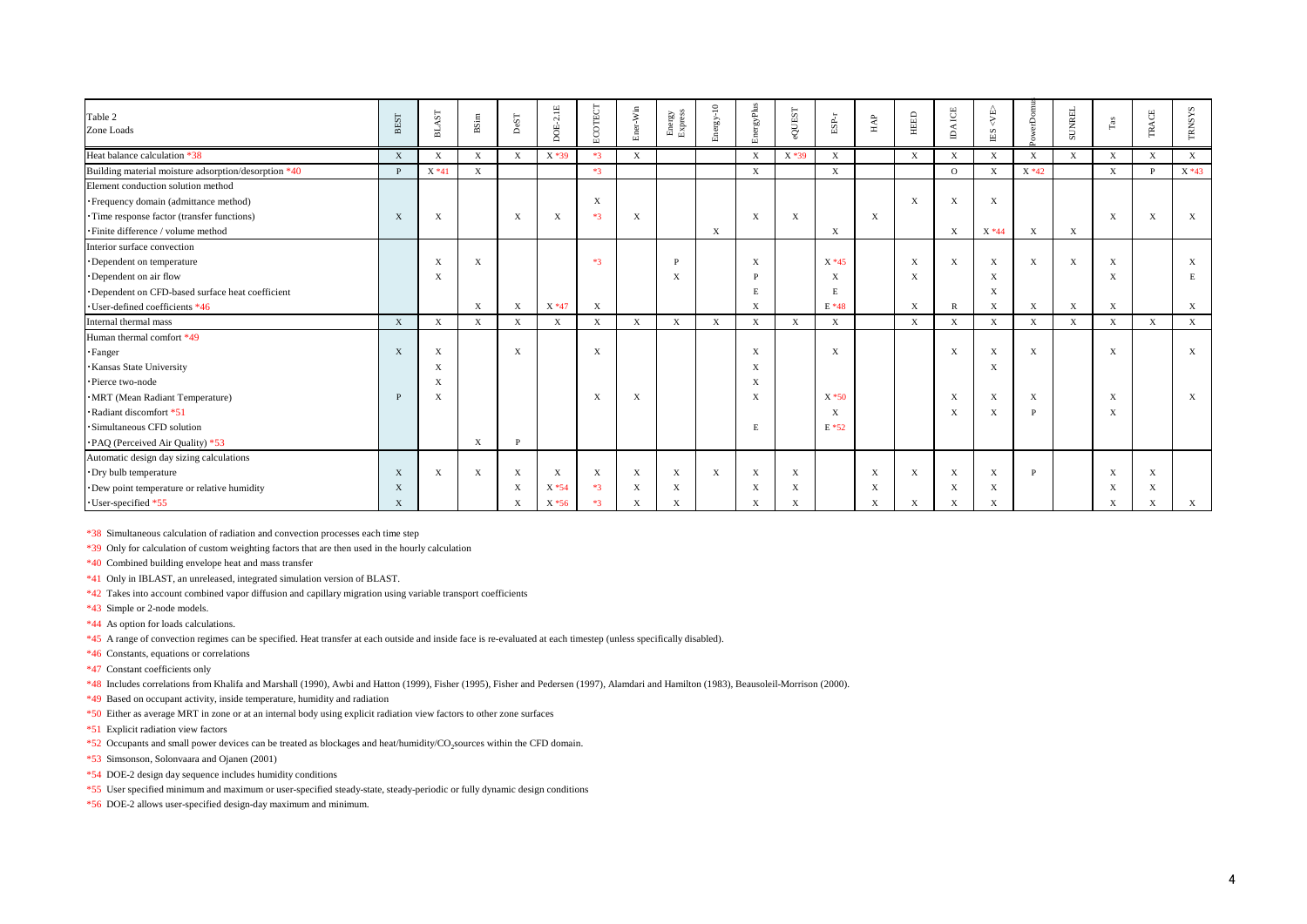| Table 3<br>Building Envelope, Daylighting and Solar                                                                             | <b>BEST</b> | AST<br>革          | <b>BSim</b>  | DesT | $\Xi$<br>$\overline{N}$<br>Ġ | ECOTECT                   | Win<br>å | Energy<br>Express | $\Xi$<br>Energy- | EnergyPlus                | eQUEST       | $_{\rm ESP-r}$ | $_{\rm HAP}$ | <b>HEED</b> | $\overline{\text{ICE}}$<br>₿ | <ab><br/><math display="inline">\mathbb{E}\mathbf{S}</math></ab> |   | <b>SUNREL</b>             | ⊢                         | ACE<br>$\sim$ | ≍         |
|---------------------------------------------------------------------------------------------------------------------------------|-------------|-------------------|--------------|------|------------------------------|---------------------------|----------|-------------------|------------------|---------------------------|--------------|----------------|--------------|-------------|------------------------------|------------------------------------------------------------------|---|---------------------------|---------------------------|---------------|-----------|
| Solar analysis                                                                                                                  |             |                   |              |      |                              |                           |          |                   |                  |                           |              |                |              |             |                              |                                                                  |   |                           |                           |               |           |
| · Beam solar radiation reflection from outside and inside window reveals                                                        | X           |                   | X            |      |                              | $\boldsymbol{\mathrm{X}}$ |          |                   |                  | $\mathbf X$               |              |                |              |             |                              |                                                                  |   |                           |                           |               | X         |
| ·Solar gain through blinds accounts for different transmittances for sky<br>and ground diffuse solar                            | $\mathbf X$ |                   |              | X    |                              | $*3$                      | X        |                   |                  | $\mathbf X$               |              |                |              |             |                              | $\mathbf X$                                                      |   |                           | $\boldsymbol{\mathrm{X}}$ |               | X         |
| ·Solar gain and daylighting calculations account for inter-reflections<br>from external building components and other buildings | P           |                   | $\mathbf{D}$ |      |                              | $\mathbf X$               |          |                   |                  | X                         |              | $X * 57$       |              |             |                              | $\mathbf X$                                                      | D |                           | X                         |               | $X * 58$  |
| ·Creation of optimized shading devices                                                                                          |             |                   |              |      |                              | $\mathbf X$               |          |                   |                  |                           |              |                |              |             |                              |                                                                  |   |                           |                           |               |           |
| ·Shading surface transmittance                                                                                                  |             | X                 |              |      |                              | $\mathbf X$               |          | X                 |                  | $\mathbf X$               | $\mathbf{X}$ |                |              |             |                              | $\mathbf X$                                                      |   |                           | $X*95$                    |               |           |
| • Shading device scheduling                                                                                                     | X           | $\mathbf{v}$<br>A | X            | X    |                              | $\mathbf X$               |          |                   |                  | $\mathbf{v}$<br>$\Lambda$ | $\mathbf X$  |                |              | $X * 83$    | X                            | $\mathbf X$                                                      | D | $\boldsymbol{\mathrm{X}}$ | $\boldsymbol{\mathrm{X}}$ | X             | X         |
| · User-specified shading control                                                                                                |             |                   | X            | A    |                              | $X * 59$                  |          |                   |                  | X                         |              | $X * 60$       |              | $X * 83$    | X                            | X                                                                |   |                           | X                         | X             | X         |
| ·Bi-directional shading device                                                                                                  | X           |                   |              |      |                              | $*3$                      |          |                   |                  | $\mathbf X$               |              | $X * 61$       |              |             | $\boldsymbol{\mathrm{X}}$    | $\mathbf X$                                                      |   |                           | $\mathbf X$               | A             | X         |
| ·Shading of sky IR by obstructions                                                                                              |             |                   |              | X    | X                            | $*3$                      | X        |                   |                  | $\mathbf X$               | $\mathbf{X}$ |                |              |             |                              | X                                                                |   |                           | X                         |               | X         |
| Insolation analysis                                                                                                             |             |                   |              |      |                              |                           |          |                   |                  |                           |              |                |              |             |                              |                                                                  |   |                           |                           |               |           |
| $\cdot$ time-invariant and/or user stipulated *62                                                                               |             | $\mathbf{v}$<br>A |              |      | $X * 63$                     |                           |          |                   |                  | X                         |              | X              |              | $\mathbf X$ |                              |                                                                  |   | X                         |                           |               | X         |
| *computed at each hour *64                                                                                                      |             | X                 |              |      | $X * 65$                     |                           |          |                   |                  |                           | X            | X              |              |             |                              | $\mathbf X$                                                      |   |                           |                           |               | $EI * 66$ |
| distribution computed at each timestep *67                                                                                      | X           |                   |              |      |                              |                           |          |                   |                  | $\mathbf X$               |              |                |              |             |                              | X                                                                |   |                           |                           |               | $EI * 66$ |
| beam solar radiation passes through interior windows (double-<br>anyalona)<br>Track insolation losses (outside or other zones)  | X           |                   | X            |      |                              | $\mathbf{X}$              |          |                   |                  | X                         | $X*68$       | X              |              |             | $X * 69$                     | $\mathbf X$<br>X                                                 |   |                           | $\boldsymbol{\mathrm{X}}$ |               | X         |

\*57 Does not include specular reflection from obstructing bodies or diffuse shading. Insolation calculation for any shape of room and includes surfaces within the room.

\*58 No specular reflection

\*59 Using embedded scripting engine allows a function to be called each time-step to change shading parameters or shading masks.

\*60 For two blind positions and daylighting accounted for in light switching for multiple sensors and circuits per thermal zone.

\*61 Via surfaces

\*62 User defines where direct sunlight (insolation) falls in a room, e.g., put 45% on the floor and 55% on the back wall or the application distributes insolation in the same pattern for all hours.

\*63 Time-invariant except for sunspaces, where solar distribution is calculated hour-by-hour

\*64 At each hour, application calculates the distribution of direct sunlight (insolation) entering via each window (at run-time or calculated and stored for retrieval at run time).

\*65 Direct solar radiation impinging on surfaces is calculated every hour, but the obstructed fraction due to shading surfaces is calculated hour-by-hour every two weeks.

\*66 Must be calculated outside the building model and requires additional data.

\*67 At each timestep, application calculates the distribution of direct sunlight (insolation) entering via each window (at run-time or calculated and stored for retrieval at run time).

\*68 For sunspaces (atriums) only, not used for double envelope buildings

\*69 With separate add-in for double sheet facades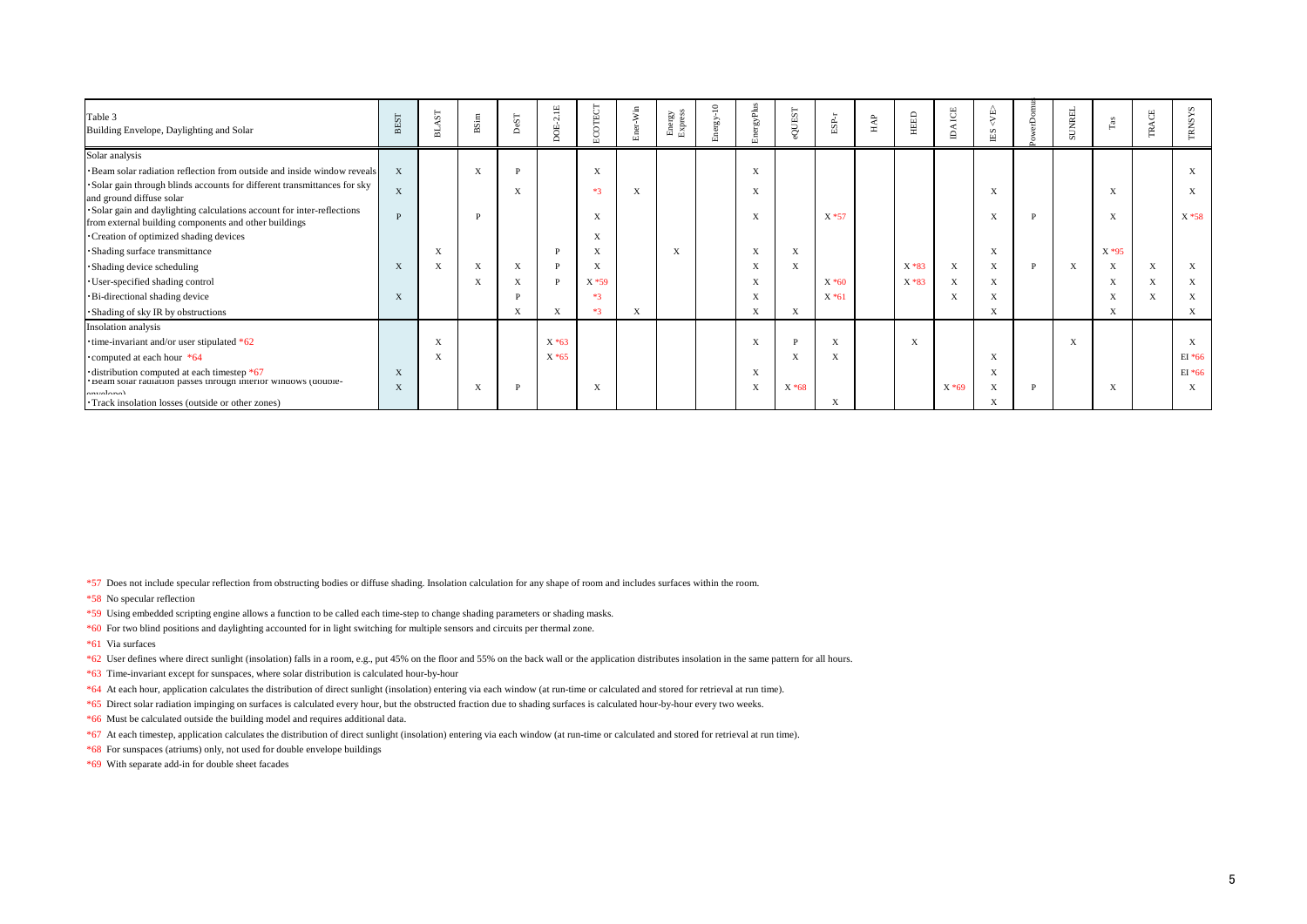| Table 3<br>Building Envelope, Daylighting and Solar                | <b>BEST</b>  | $\mathbf{A}\mathbf{S}\mathbf{T}$<br>出 | $B\sin$     | $_{\rm DeST}$ | $DOE-2.1E$  | ECOTECT     | Ener-Win | Energy<br>Express | Energy-10 | EnergyPlus                | <b>eQUEST</b> | $_{\rm{ESP-}r}$           | ${\rm HAP}$ | HEED         | <b>DAICE</b> | <ab><br/><math display="inline">\Xi\Xi</math></ab> | erDo | <b>SUNREL</b> | $_{\rm Tas}$              | TRACE        | <b>TRNSYS</b> |
|--------------------------------------------------------------------|--------------|---------------------------------------|-------------|---------------|-------------|-------------|----------|-------------------|-----------|---------------------------|---------------|---------------------------|-------------|--------------|--------------|----------------------------------------------------|------|---------------|---------------------------|--------------|---------------|
| Advanced fenestration                                              |              |                                       |             |               |             |             |          |                   |           |                           |               |                           |             |              |              |                                                    |      |               |                           |              |               |
| •Controllable window blinds                                        | X            |                                       | $\mathbf X$ | $\mathbf X$   | $\mathbf X$ | $X*70$      |          | $\mathbf{X}$      |           | $\mathbf{X}$              | $\mathbf X$   | $\boldsymbol{\mathrm{X}}$ |             | $\mathbf{X}$ | $\mathbf X$  | $\mathbf X$                                        |      | X             | $\mathbf X$               |              | X             |
| ·Between-glass shades and blinds                                   | X            |                                       |             | X             | X           | X           |          |                   |           | X                         | X             | $X*71$                    |             |              | X            | X                                                  |      |               | $\mathbf X$               |              | X             |
| ·Electrochromic glazing                                            |              |                                       |             |               |             | $X * 72$    |          |                   |           | X                         | $\mathbf X$   | X                         |             |              | X            |                                                    |      |               |                           |              | E *73         |
| · Thermochromic glazing                                            |              |                                       |             |               |             | X           |          |                   |           |                           |               | X                         |             |              | $\mathbf X$  |                                                    |      |               |                           |              | $E*73$        |
| •Datasets of window types *74                                      | X            |                                       | $P*75$      | $\mathbf X$   | P           | X           |          | P                 |           | $\mathbf{X}$              | $X*76$        | $X * 77$                  | X *78       | $X * 79$     | $\mathbf X$  | $\mathbf X$                                        |      |               | $\boldsymbol{\mathrm{X}}$ | D            | X             |
| WINDOW 5 calculations                                              |              |                                       |             |               |             | $*3$        |          |                   |           | $\mathbf{X}$              | $X*76$        |                           |             |              |              |                                                    |      |               |                           |              | X             |
| · WINDOW 4.1 data import                                           |              | $\mathbf{X}$                          |             |               | $X*76$      | $*3$        |          |                   |           |                           | $X * 76$      | $\mathbf{X}$              |             |              |              |                                                    |      | $X * 80$      |                           | $\mathbf{X}$ | X             |
| · Dirt correction factor for glass solar and visible transmittance |              |                                       |             | E             | P           | X           |          |                   |           | $\mathbf{X}$              | P             |                           |             |              | X            |                                                    |      |               |                           |              | E *73         |
| ·Movable storm windows                                             |              |                                       |             | $\mathbf X$   |             | $\mathbf X$ |          |                   |           | $\mathbf{X}$              |               | $X*81$                    |             |              | X            | $\mathbf X$                                        |      |               | $\mathbf X$               |              | X             |
| ·Bi-directional shading devices                                    | X            |                                       |             |               |             | $*3$        |          |                   |           | $\mathbf{X}$              |               | $X * 61$                  |             |              | X            | $\mathbf X$                                        |      |               | $\mathbf X$               | $\mathbf{X}$ | X             |
| . Window blind model *82                                           | X            |                                       |             | X             |             | X           |          |                   |           | X                         | $\mathbf X$   | $X * 60$                  |             | $X * 83$     |              | X                                                  |      |               |                           |              | X             |
| · User-specified daylighting control                               | X            |                                       | X           | $\mathbf X$   |             | X * 84      |          |                   |           | $\mathbf{X}$              |               | $X * 60$                  |             | $X * 83$     | X            | X                                                  |      |               | $\mathbf X$               | $\mathbf X$  | X             |
| · Window gas fill as single gas or gas mixture                     | $\mathbf{X}$ |                                       |             | X             |             | X           |          |                   |           | $\mathbf{X}$              |               | X                         |             |              |              | X                                                  |      |               | $\boldsymbol{\mathrm{X}}$ |              | X             |
| <b>General Envelope Calculations</b>                               |              |                                       |             |               |             |             |          |                   |           |                           |               |                           |             |              |              |                                                    |      |               |                           |              |               |
| ·Outside surface convection algorithm                              |              |                                       |             |               |             |             |          |                   |           |                           |               |                           |             |              |              |                                                    |      |               |                           |              |               |
| OBLAST/TARP                                                        |              | $\mathbf{X}$                          |             |               |             | $*3$        |          |                   |           | $\mathbf{X}$              |               |                           |             |              |              |                                                    |      |               |                           | $\mathbf{X}$ |               |
| $ODOE-2$                                                           |              |                                       |             |               | X           | $*3$        |          |                   |           | $\boldsymbol{\mathrm{X}}$ | $X*85$        |                           |             |              |              |                                                    |      |               |                           | X            |               |
| <b>OMoWiTT</b>                                                     |              |                                       |             |               |             | $*3$        |          |                   |           | $\mathbf{X}$              |               | $\mathbf{X}$              |             |              |              |                                                    |      |               |                           | X            |               |
| ○ASHRAE simple                                                     |              | X                                     |             |               |             | $*3$        | X        |                   | X         | X                         |               |                           |             | $\mathbf{X}$ |              | X                                                  |      |               | X                         | X            |               |
| OIto, Kimura, and Oka (1972) correlation                           |              |                                       |             |               |             |             |          |                   |           |                           |               | X                         |             |              | X            |                                                    |      |               |                           |              |               |
| $\bigcirc$ User-selectable                                         |              |                                       |             | X             |             | $*3$        |          |                   |           | $X*86$                    |               | X                         |             |              | X            | X                                                  | X    |               | $\mathbf{X}$              | X            | X             |

\*70 Using embedded scripting engine allows a function to be called each time-step to change glass parameters based on analysis results.

\*71 Multiple representations possible: as part of a constructions optical properties, as solar obstructions associated with the zone or as explicit surfaces with full treatment of convection and radiation exchange.

\*72 With freely available electrochromic/thermochromic plug-in developed at Welsh School of Architecture.

\*73 By applying a correction factor outside the building model (Type-56) or defining several windows in WINDOW 5 and switching from one to the other during simulation based on conditions or control signal.

\*74 Conventional, reflective, low-E, gas-fill, electrochromic, and WINDOW-5 layer-by-layer custom glazing description

\*75 Extensible window library with possibility of defining individual 3rd order polynomial transmission versus angle of incidence curves.

\*76 Window 4 single band calculation for layer-by-layer descriptions or accepts Window 5 multiband output for composite window descriptions.

\*77 Window 5 import only by manual editing of optical data. Frames and edge-of-glass properties modeled via explicit surfaces.

\*78 Configuration of window glazing and window assembly defined; performance calculations based on Window 4.

\*79 Checklist with 11 glazing types and two frame types, or advanced numerical data input for up to 25 windows.

\*80 Window 4.1, 5.1 and 5.2 data import capabilities

\*81 Via general facility for substituting constructions thermophysical and optical properties during simulation.

\*82 Slat-type shading devices such as Venetian blinds coupled to daylighting, with movable slats and associated slat-angle controls

\*83 Intelligent controller manages operable exterior or interior window shades for passive heating/cooling/daylighting

\*84 Using embedded scripting engine allows a function to be called each time-step to change shading parameters or shading masks.

\*85 Uses combined MoWiTT, TARP and ASHRAE formulations for various portions

\*86 Can specify different correlations by surface type (e.g. all exterior windows)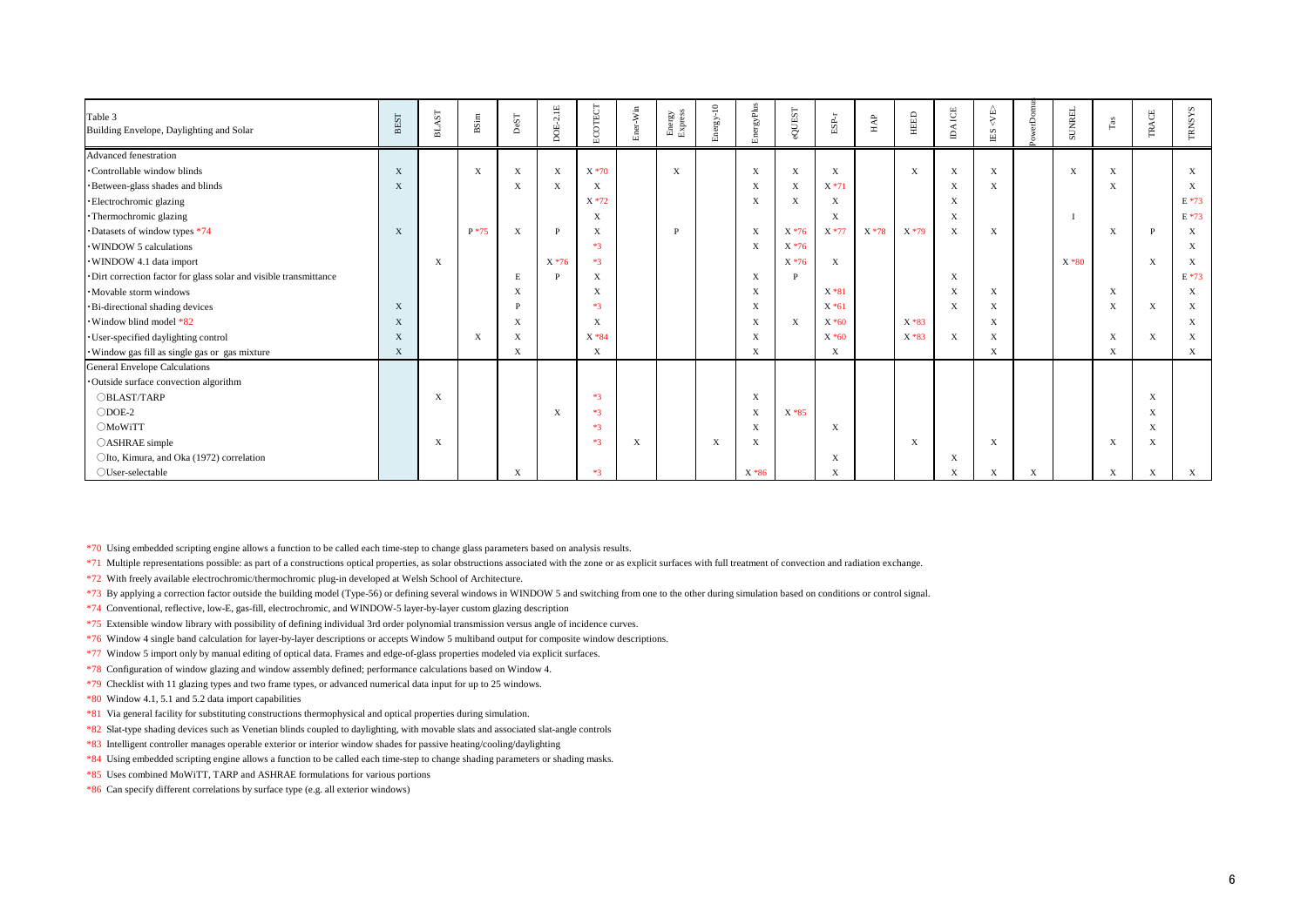| Table 3<br>Building Envelope, Daylighting and Solar             | <b>BEST</b> | AST<br>뇌                  | $B\mathrm{Sim}$           | $_{\rm DeST}$ | $DOE-2.1E$                | ECOTECT     | $-Win$<br>Ener            | Energy<br>Express | Energy-10                 | EnergyPlus                | eQUEST                    | $_{\rm ESP-r}$ | ${\rm HAP}$ | HEED        | ICE<br>∢<br>₿             | <ab><br/><math display="inline">\mathbb{E}\mathbf{S}</math></ab> | erDomu       | <b>SUNREL</b> | $\rm{Ts}$                 | ACE<br>Ê | <b>RNSYS</b> |
|-----------------------------------------------------------------|-------------|---------------------------|---------------------------|---------------|---------------------------|-------------|---------------------------|-------------------|---------------------------|---------------------------|---------------------------|----------------|-------------|-------------|---------------------------|------------------------------------------------------------------|--------------|---------------|---------------------------|----------|--------------|
| · Inside radiation view factors                                 |             |                           | $\mathbf{X}$              | X             |                           | $*3$        |                           |                   |                           | $\mathbf{X}$              | X                         | X              |             |             | X                         | X                                                                |              | P             | $\mathbf{X}$              |          |              |
| ·Radiation-to-air component separate from detailed convection   |             |                           | X                         | X             |                           | $*3$        |                           |                   |                           | X                         | $\boldsymbol{\mathrm{X}}$ | X              |             |             | $\boldsymbol{\mathrm{X}}$ | $\mathbf X$                                                      |              | X             | $\mathbf X$               | D        | X            |
| (exterior)                                                      |             |                           |                           |               |                           |             |                           |                   |                           |                           |                           |                |             |             |                           |                                                                  |              |               |                           |          |              |
| · Air emissivity/radiation coupling<br>Sky model                |             |                           |                           |               |                           |             |                           |                   |                           |                           |                           |                |             |             |                           | $\mathbf X$                                                      |              |               |                           |          |              |
| ·Isotropic *87                                                  |             | $\boldsymbol{\mathrm{X}}$ |                           |               |                           | $\mathbf X$ |                           | X                 | $\boldsymbol{\mathrm{X}}$ |                           |                           | X              | X * 88      | $\mathbf X$ |                           | $\mathbf X$                                                      | X            | $\mathbf X$   | $\mathbf X$               |          | X            |
| · Anisotropic *89                                               | X           |                           | X                         | X             | $\boldsymbol{\mathrm{X}}$ | $\mathbf X$ | $\mathbf{X}$              |                   |                           | X                         | X                         | X              | $X*90$      |             | $\boldsymbol{\mathrm{X}}$ | $\mathbf X$                                                      |              |               |                           | X        | X            |
| · User-selectable                                               |             |                           | $\mathbf X$               |               |                           | $\mathbf X$ |                           |                   |                           |                           |                           | X              |             |             | $X*91$                    | $\mathbf X$                                                      |              |               |                           |          | X            |
| Daylighting illumination and controls                           |             |                           |                           |               |                           |             |                           |                   |                           |                           |                           |                |             |             |                           |                                                                  |              |               |                           |          |              |
| · Interior illumination from windows and skylights              | X           |                           | $\boldsymbol{\mathrm{X}}$ | $\mathbf X$   | $\boldsymbol{\mathrm{X}}$ | $\mathbf X$ | $\mathbf{X}$              |                   | $X * 92$                  | $\mathbf X$               | $\boldsymbol{\mathrm{X}}$ | X              |             | $\mathbf X$ | $\boldsymbol{\mathrm{X}}$ | $\mathbf X$                                                      |              |               | X                         | X        |              |
| Stepped or dimming electric lighting controls *93               | X           |                           | X                         |               | $\boldsymbol{\mathrm{X}}$ | $*3$        | X                         |                   | X                         | X                         | X                         | X              |             | X           |                           | X                                                                |              |               | $\mathbf X$               | X        | X            |
| ·Glare simulation and control                                   |             |                           |                           |               | X                         | $P * 3$     |                           |                   |                           | X                         | $\boldsymbol{\mathrm{X}}$ | X * 94         |             |             |                           | X                                                                |              |               | $\boldsymbol{\mathrm{X}}$ |          |              |
| ·Geometrically and optically complex fenestration systems using |             |                           |                           |               |                           |             |                           |                   |                           |                           |                           | $X * 94$       |             |             | $\boldsymbol{\mathrm{X}}$ | $\mathbf X$                                                      |              |               | $X*95$                    |          |              |
| bidirectional transmittance                                     |             |                           |                           |               |                           |             |                           |                   |                           |                           |                           |                |             |             |                           |                                                                  |              |               |                           |          |              |
| ·Radiosity interior light interreflection calculation           |             |                           |                           |               |                           | $*3$        |                           |                   |                           | X                         |                           | $X * 94$       |             |             |                           | X                                                                |              |               | $X*95$                    |          |              |
| ·Daylight illuminance maps                                      |             |                           | X                         |               |                           | $\mathbf X$ |                           |                   |                           | X                         |                           | $\mathbf X$    |             |             |                           | X                                                                |              |               | $X*95$                    |          |              |
| ·Daylighting shelves                                            |             |                           |                           |               |                           | $\mathbf X$ | $\mathbf{x}$              |                   |                           | $\boldsymbol{\mathrm{X}}$ |                           | $X * 96$       |             |             |                           | X                                                                |              |               | $X*95$                    |          |              |
| *Tubular daylighting devices *97                                |             |                           |                           |               |                           | $*3$        |                           |                   |                           | X                         |                           | X * 96         |             |             |                           | $\mathbf X$                                                      |              |               |                           |          |              |
| Movable/transparent insulation                                  |             | $\mathbf X$               | X                         | D             | $\boldsymbol{\mathrm{X}}$ | $*3$        |                           |                   |                           | X                         |                           | X              |             | X * 98      | X                         | $\mathbf X$                                                      |              | <b>P</b>      |                           |          | X            |
| Zone surface temperatures *99                                   |             |                           | X                         |               | $P*100$                   | $\mathbf X$ | $\boldsymbol{\mathrm{X}}$ |                   |                           | $\boldsymbol{\mathrm{X}}$ | $X * 101$                 | X *102         |             |             | $\mathbf X$               | X                                                                | $\mathbf{X}$ | $\mathbf X$   | X                         | X        | $\mathbf X$  |

\*87 Uniform solar radiation and illumination distribution

\*88 For energy simulation calculations

- \*89 Sky radiance, diffuse solar radiation and illumination vary with sun position
- \*90 For design day calculations
- \*91 ASHRAE, Perez and Kondratjev
- \*92 LBNL split-flux daylighting model
- \*93 Including heating and cooling effects
- \*94 Through a link with Radiance
- \*95 Through a link with Lumen Designer
- \*96 Resolution can be increased via use of Radiance to define shelf properties and light sensor characteristics. Tubular devices require combined Radiance & surfaces description.
- \*97 Including illuminance, solar gain, thermal resistance
- \*98 Automatic operable night time window insulation
- \*99 Wall, window, door, floor, ceiling, roof
- \*100 Reverse calculation from heat flows (module added by EMPA)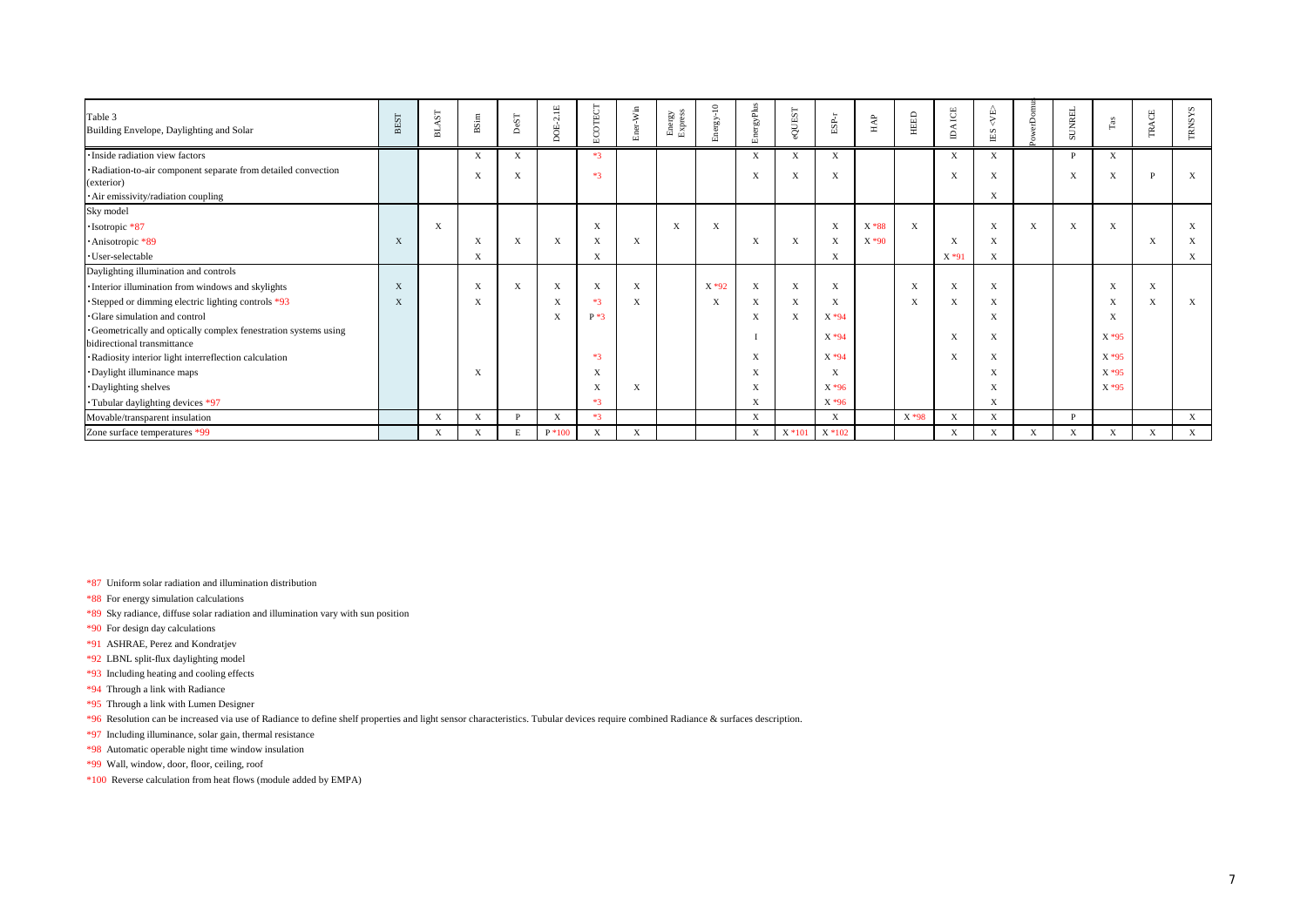| Table 3<br>Building Envelope, Daylighting and Solar                                                                                     | <b>BES</b> | $S_{\rm I}$<br>革 | <b>B</b> Sim | S <sub>c</sub> | 핔<br>$\sim$<br>F<br>$\supset$ | ΙEC<br><u>្ណ</u>          | Win<br>亩                     | Energy<br>Express | $\overline{10}$<br>$\Omega$<br>$\Box$ | gyPlu<br><b>FTT</b>       | QUEST                     | ESP.      | HAP                          | HEED                      | ICE<br>$\Theta$           | <∧E><br>S<br>Е | $\bigcap$                 | UNREL<br>$\sigma$         | $\Gamma$ as | $\mathbf \mu$<br>Ö | ΣX<br>RNS <sup>-</sup> |
|-----------------------------------------------------------------------------------------------------------------------------------------|------------|------------------|--------------|----------------|-------------------------------|---------------------------|------------------------------|-------------------|---------------------------------------|---------------------------|---------------------------|-----------|------------------------------|---------------------------|---------------------------|----------------|---------------------------|---------------------------|-------------|--------------------|------------------------|
| Airflow windows                                                                                                                         | $\Lambda$  |                  |              |                |                               | A                         |                              |                   |                                       | $\lambda$                 |                           | $X * 103$ |                              |                           | $\Omega$                  | A              |                           |                           | X           |                    | X                      |
| Surface conduction                                                                                                                      |            |                  |              |                |                               |                           |                              |                   |                                       |                           |                           |           |                              |                           |                           |                |                           |                           |             |                    |                        |
| 1-dimension                                                                                                                             | $\Lambda$  | $\Lambda$        | X            | X              | $\mathbf{v}$<br>$\Lambda$     | $\mathbf{v}$<br>$\Lambda$ | X                            | X                 | $\mathbf{v}$<br>$\Lambda$             | $\mathbf{v}$<br>$\Lambda$ | $\boldsymbol{\mathrm{X}}$ | A         | $\boldsymbol{\mathrm{X}}$    | $\mathbf{x}$<br>$\Lambda$ | $\mathbf{v}$<br>$\Lambda$ | X              | $\boldsymbol{\mathrm{X}}$ | $\Lambda$                 | X           | $\mathbf{v}$<br>A  | $\mathbf{X}$           |
| $\cdot$ 2- and 3-dimension                                                                                                              |            |                  |              |                |                               |                           |                              |                   |                                       | $\Lambda$                 |                           | RI        |                              |                           | $\Omega$                  |                |                           |                           |             |                    |                        |
| Ground heat transfer                                                                                                                    |            |                  |              |                |                               |                           |                              |                   |                                       |                           |                           |           |                              |                           |                           |                |                           |                           |             |                    |                        |
| $\cdot$ ASHRAE simple method $*104$                                                                                                     |            |                  |              |                |                               |                           |                              |                   |                                       |                           |                           |           |                              |                           |                           |                |                           |                           |             |                    | $\mathbf{X}$           |
| 1-dimension                                                                                                                             | A          | $\mathbf{D}$     | X            | X              | D                             | $\mathbf{v}$<br>$\Lambda$ | $\mathbf{v}$<br>$\mathbf{A}$ | X                 | $\mathbf{v}$<br>$\mathbf{A}$          | $\Lambda$                 | X                         | A         | $\mathbf{v}$<br>$\mathbf{A}$ | $\mathbf{x}$<br>$\Lambda$ | $\mathbf{x}$<br>$\Lambda$ | X              | $\mathbf{x}$<br>A         | $\mathbf{x}$<br>$\Lambda$ | X           |                    | $O*105$                |
| $\cdot$ 2- and 3-dimension slabs                                                                                                        |            |                  |              |                |                               | $*3$                      |                              |                   |                                       | $X * 106$                 |                           |           |                              |                           | $\Omega$                  |                | $O*107$                   |                           |             |                    | $O*105$                |
| $\cdot$ 2- and 3-dimension basements                                                                                                    |            |                  |              |                |                               | $*3$                      |                              |                   |                                       | $\Lambda$                 |                           | R         |                              |                           | $\Omega$                  |                | $O*107$                   |                           |             |                    | $O*105$                |
| Variable thermophysical properties                                                                                                      |            |                  |              |                |                               | $\mathbf{v}$<br>$\Lambda$ |                              |                   |                                       |                           |                           |           |                              |                           | X                         |                | X                         |                           |             |                    |                        |
| Phase change materials                                                                                                                  |            |                  |              | $\Omega$       |                               |                           |                              |                   |                                       |                           |                           |           |                              |                           | $\Omega$                  |                | R                         |                           |             |                    | E                      |
| Building integrated photovoltaic system accounts for heat removed from<br>surfaces layers which have defined electrical characteristics |            |                  | X            |                |                               | $*3$                      |                              |                   |                                       | $\Lambda$                 | $\mathbf{X}$              | A         |                              |                           |                           |                | D                         |                           |             |                    | E                      |

\*101 User selectable in some versions

\*102 Also temperatures within constructions as well as full energy balance at each surface.

\*103 As an additional zone with flow network or CFD domain

\*104 ASHRAE (2001a)

\*105 Through additional component (optional TESS libraries)

\*106 2-D and 3-D ground calculations for basements and slabs using auxiliary programs.

\*107 Through a link with the Solum software (Santos et al. 2003)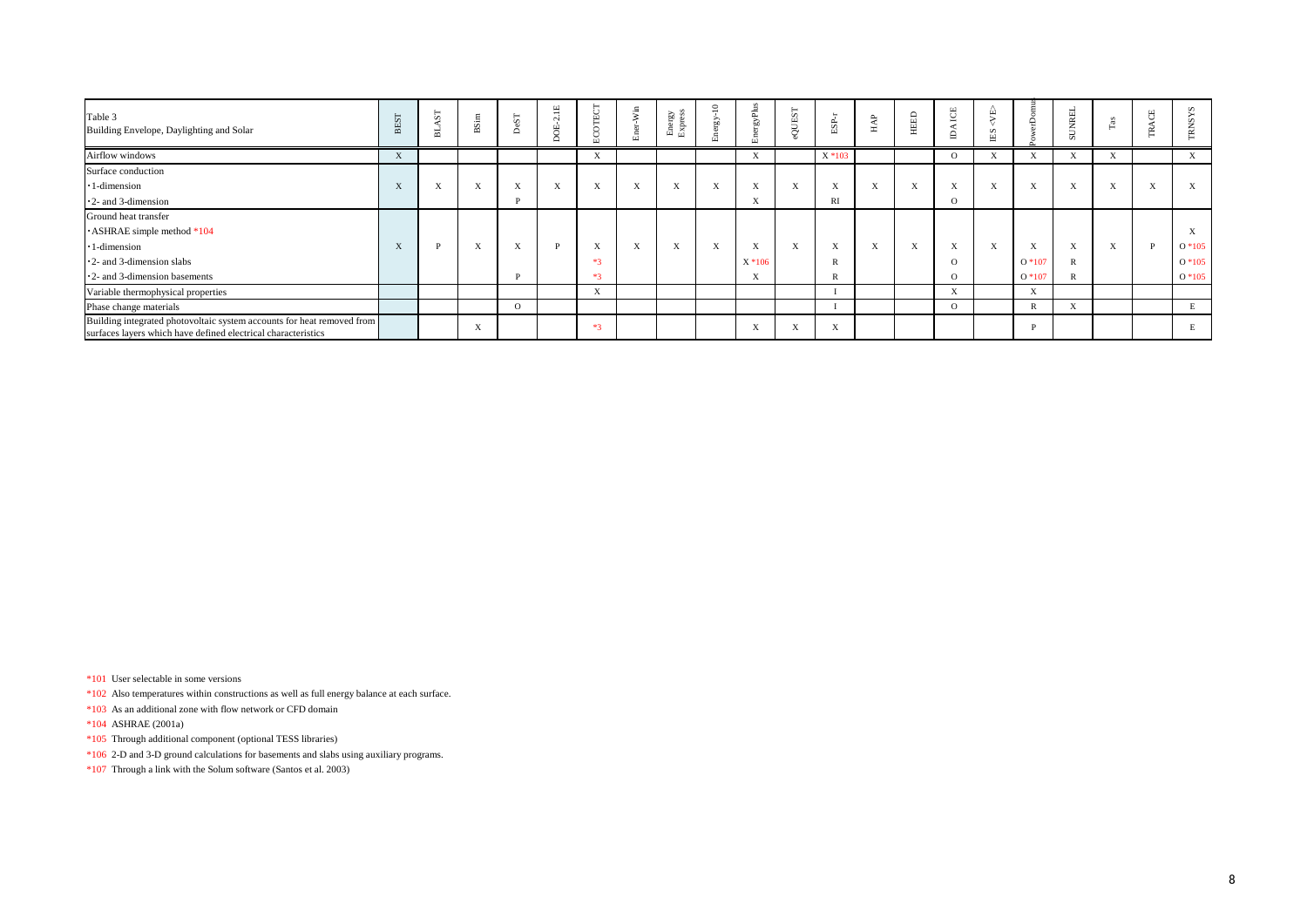| Table 4<br>Infiltration, Ventilation, Room Air and Multizone Airflow |           | $\overline{m}$ | 运<br>m    |           |      | $\geq$<br>$\omega$ | - |           | $\overline{}$ | ಜ            | ப<br>н |               | Е                         |           |                           |         |
|----------------------------------------------------------------------|-----------|----------------|-----------|-----------|------|--------------------|---|-----------|---------------|--------------|--------|---------------|---------------------------|-----------|---------------------------|---------|
| Single zone infiltration                                             |           |                |           |           |      |                    |   |           |               |              |        |               | $\Lambda$                 | $\Lambda$ |                           |         |
| Automatic calculation of wind pressure coefficients                  |           |                | $\Lambda$ |           | $*2$ |                    |   | $P*108$   |               |              |        |               | $x \times$<br>A           | $\Lambda$ | $\mathbf{v}$<br>$\Lambda$ |         |
| Natural ventilation *109                                             |           |                | $\Lambda$ |           | $*2$ |                    |   | $\Lambda$ | $P*110$       | $\mathbf{v}$ |        |               | XX<br>A                   | $\Lambda$ |                           | $O*111$ |
| Hybrid natural and mechanical ventilation                            | $\Lambda$ |                | $\Lambda$ |           |      |                    |   |           |               |              |        |               | $\mathbf{v}$<br>$\Lambda$ |           | $\mathbf{v}$<br>$\Lambda$ | $O*111$ |
| Window opening for natural ventilation controllable *112             |           |                |           | $X * 113$ |      |                    |   | $\Delta$  |               |              |        |               | $X * 114$                 | $\Lambda$ | $\mathbf{v}$<br>$\lambda$ | $0*111$ |
| Multizone airflow (via pressure network model)                       | $\Lambda$ |                | $\Lambda$ |           | $*2$ |                    |   | $\Lambda$ |               |              |        |               | $\mathbf{v}$<br>$\Lambda$ | $\Lambda$ | $\Lambda$                 | $O*111$ |
| Displacement ventilation                                             |           |                |           |           | $*2$ |                    |   | $X * 115$ |               | $X * 116$    |        | $\rightarrow$ | $\mathbf{v}$<br>A         |           | $\mathbf{v}$<br>$\Lambda$ | $O*117$ |
| Mix of flow networks and CFD domains                                 |           |                |           |           |      |                    |   |           |               |              |        |               |                           |           |                           |         |
| Contaminants, mycotoxins (mold growth)                               |           |                |           |           |      |                    |   |           |               | $R*118$      |        |               |                           |           |                           |         |

\*108 Look-up table for single pressure coefficients per facade as per ASHRAE HOF; more detailed calculation developed by Mario Grosso not yet implemented, will still work only on simple geometries, i.e., rectangular blocks

\*109 Pressure, buoyancy driven

\*110 Simple schedulable operable windows model

\*111 Available as 3 options: CONTAM or COMIS engines can be used in separate components. The COMIS engine is also integrated to the building model in an optional package (TRNFlow)

\*112 Based on zone or external conditions

\*113 Air flow rate range should be defined in advance

\*114 Simulation variables that can be used to control include same zone, other building zone, CO<sub>2</sub> concentration, external conditions (temperature, wind speed, wind direction)

\*115 Mundt and UCSD models, automatically subdivides zones

\*116 Via CFD or by subdividing zones

\*117 In TRNFLOW, with zone subdivision

\*118 Multiple contaminants and sources and sinks for models with air flow networks. Microtoxin requires high resolution model and construction attributes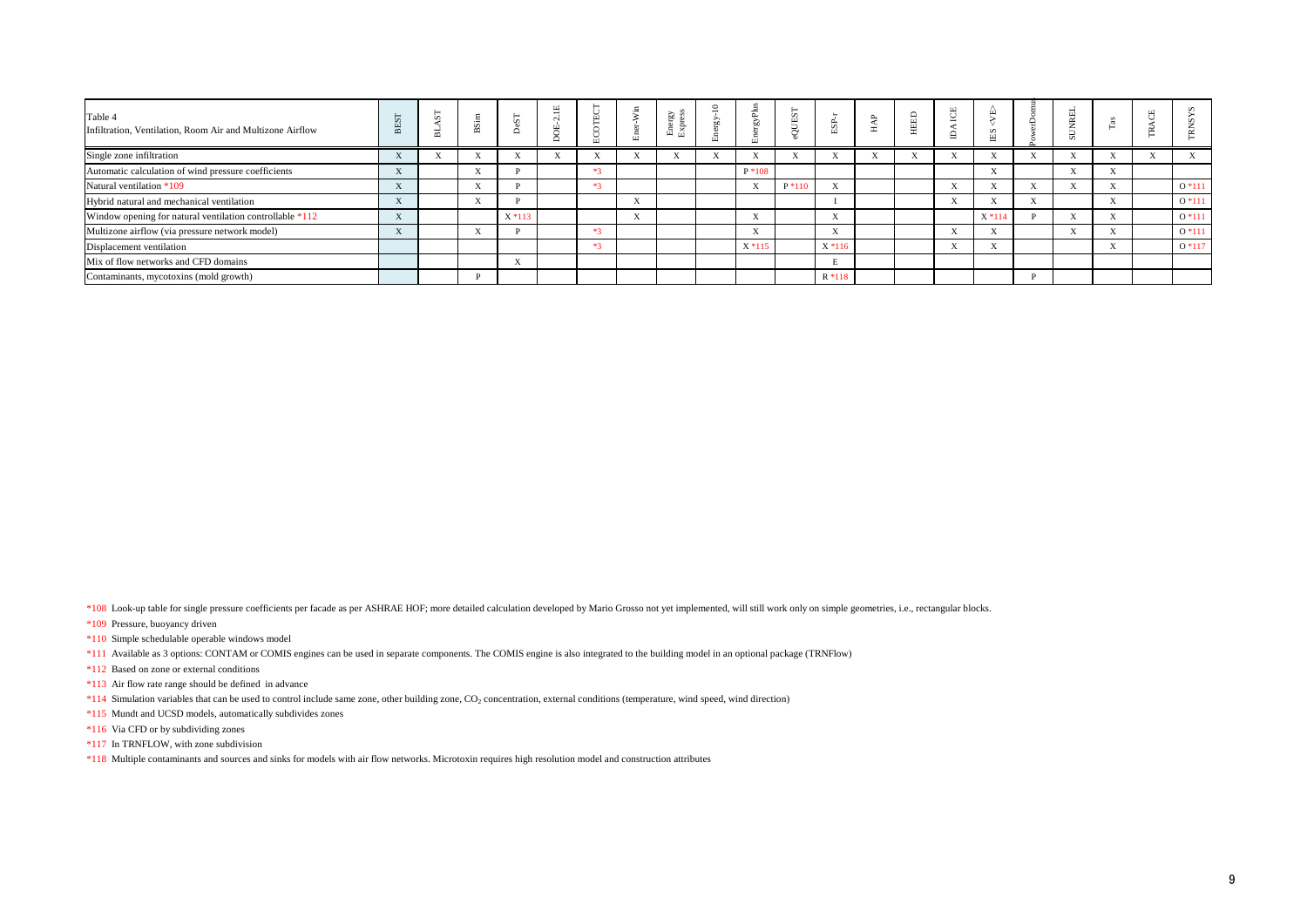| Table 5<br>Renewable Energy Systems              | <b>BES</b> | ò<br>声                    | <b>B</b> Sim | Des       | $\Xi$<br>$\sim$<br>Ë | $_{\rm EC}$<br>요          | Win<br>Œ | Energy<br>Express | $\overline{10}$<br>⋋<br>άÓ<br>$\boxed{\mathbf{L}}$ | $\operatorname{gyPu}$<br>ப | QUEST | ESP.                     | HAP | HEED | EDI<br>$\mathsf{D}$ | <ve><br/><math display="inline">\mathop{\hbox{\rm E}}\nolimits</math></ve> | <b>SUNREL</b>             | Fa                        | $\mathbf{H}$<br>َت<br>$\sim$ |                           |
|--------------------------------------------------|------------|---------------------------|--------------|-----------|----------------------|---------------------------|----------|-------------------|----------------------------------------------------|----------------------------|-------|--------------------------|-----|------|---------------------|----------------------------------------------------------------------------|---------------------------|---------------------------|------------------------------|---------------------------|
| Trombe wall                                      |            | $\mathbf{v}$<br>$\Lambda$ | $X * 119$    |           | $\Lambda$            | $\mathbf{v}$<br>$\Lambda$ |          |                   |                                                    | $\mathbf{v}$<br>$\Lambda$  | X     | X *120                   |     |      | $X * 120$           | $\boldsymbol{\mathrm{X}}$                                                  | $\mathbf{x}$<br>$\Lambda$ | $\mathbf{v}$<br>$\Lambda$ |                              | X                         |
| Rock bin thermal storage                         |            |                           |              |           |                      |                           |          |                   |                                                    |                            |       | $X * 120$                |     |      |                     |                                                                            | $\mathbf{v}$<br>A         |                           |                              | $\boldsymbol{\mathrm{X}}$ |
| Solar thermal collectors                         |            |                           |              |           |                      |                           |          |                   |                                                    |                            |       |                          |     |      |                     |                                                                            |                           |                           |                              |                           |
| <b>·Glazed flat plate</b>                        | A          |                           |              | $\Lambda$ |                      | $\mathbf{v}$<br>$\Lambda$ |          |                   | $X * 121$                                          | $\mathbf{v}$<br>$\Lambda$  |       | X                        |     |      |                     | $\mathbf{v}$<br>A                                                          |                           | $\mathbf{v}$<br>$\Lambda$ |                              | $\Delta$                  |
| · Unglazed flat plate (heating and cooling)      |            |                           |              |           |                      | $\mathbf{v}$<br>$\Lambda$ |          |                   |                                                    |                            |       | $\mathbf{v}$<br>$\Delta$ |     |      |                     |                                                                            |                           |                           |                              | $\Lambda$                 |
| <b>Evacuated</b> tube                            | A          |                           |              |           |                      |                           |          |                   |                                                    |                            |       |                          |     |      |                     |                                                                            |                           |                           |                              |                           |
| · Unglazde transpired solar collector            |            |                           |              |           |                      | $*3$                      |          |                   |                                                    | $\mathbf{x}$<br>$\Lambda$  |       |                          |     |      |                     |                                                                            |                           |                           |                              | $O*122$                   |
| · High temperature concentrating collectors *123 |            |                           |              |           |                      |                           |          |                   |                                                    |                            |       |                          |     |      |                     |                                                                            |                           |                           |                              | $\mathbf{X}$              |
| User-configured solar systems *124               |            |                           |              |           |                      |                           |          |                   |                                                    |                            |       |                          |     |      |                     |                                                                            |                           |                           |                              | $\mathbf{X}$              |
| Integral collector storage systems               |            |                           |              |           |                      |                           |          |                   |                                                    |                            |       |                          |     |      |                     |                                                                            |                           |                           |                              | A                         |
| Photovoltaic power                               | X          |                           | X            |           |                      | $\mathbf{X}$              |          |                   | $X * 125$                                          | $\boldsymbol{\mathrm{X}}$  | X     | X                        |     |      |                     | X                                                                          |                           |                           |                              | $\mathbf{X}$              |
| Hydrogen systems *126                            |            |                           |              |           |                      |                           |          |                   |                                                    |                            |       | X                        |     |      |                     |                                                                            |                           |                           |                              | $\boldsymbol{\mathrm{X}}$ |
| Wind power                                       | X          |                           |              |           |                      |                           |          |                   |                                                    |                            |       | X                        |     |      |                     |                                                                            |                           |                           |                              | $\mathbf{X}$              |

\*119 Modeled as a separate zone

\*120 Via extra zones and flow network

\*121 Uses generalized collector efficiency curve where parameters can be selected to estimate devices ranging from unglazed flat plate to evacuated tube.

\*122 Additional component in TRNLIB, the free add-on library

\*123 For power generation

\*124 Can include complex arrangement of storage tanks

\*125 Photovoltaic power modeled in Energy-10 version 1.8 using EnergyPlus

\*126 Fuel cells, storage, electrolyzers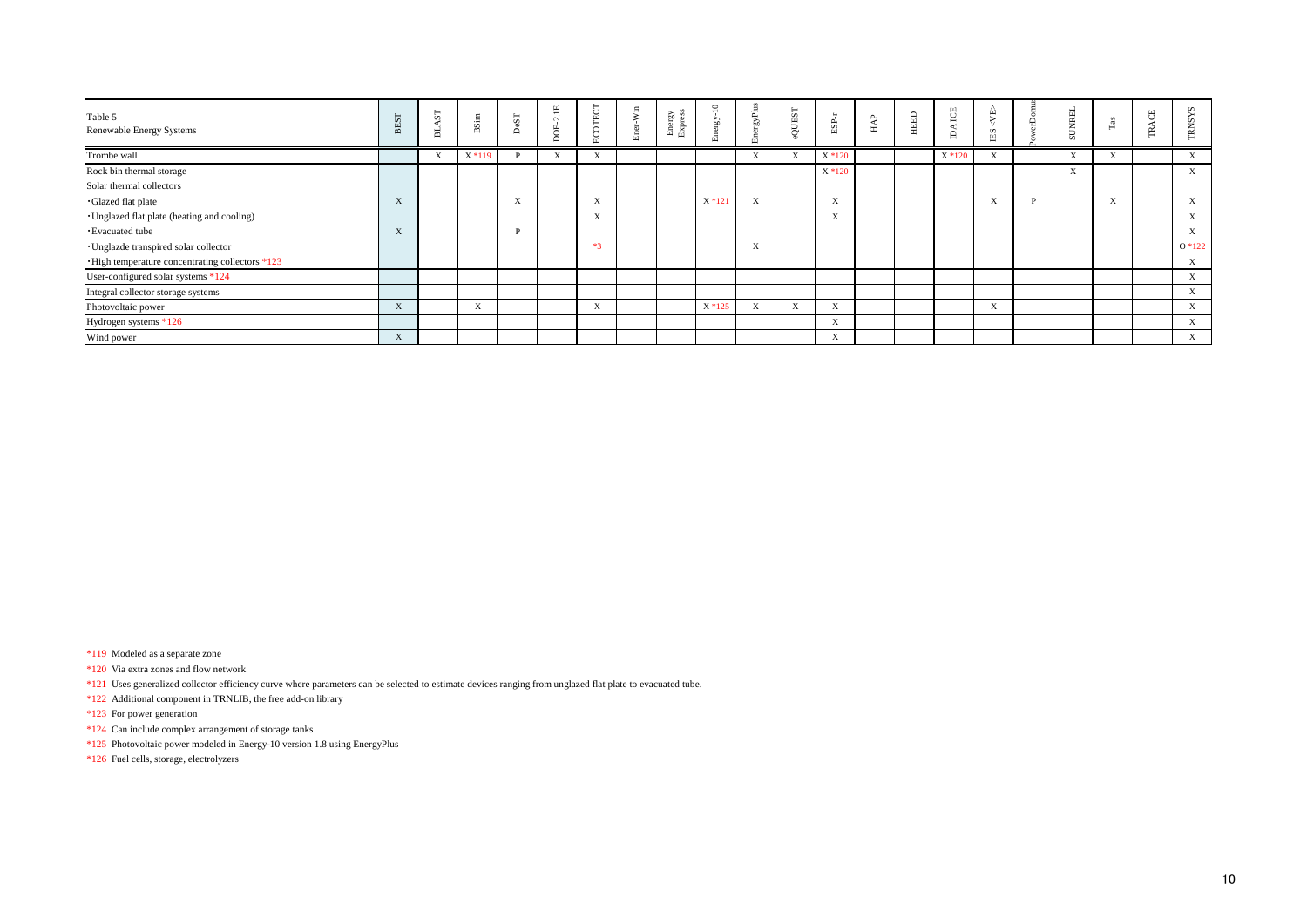| Table 6<br>Electrical Systems and Equipment                                                                                                            |           | 声                         | <b>BSim</b> | ČΩ           | 凹<br>$-$                  | ピロ<br>⊢<br>ū              | Win<br>面 | Energy<br>Express | $\mathbb{S}^2$<br>$r - 1$ | ≔<br>$\sim$<br>➢<br>bń    | Ō.<br>⊃           | S<br>[T]                  | <b>P</b><br>≺<br>ェ | ш<br>ш | $\Box$<br>τj<br>$\mathbf{a}$ | $\Delta$<br>S<br>Е           | $\sim$<br>∼<br>-<br>n |                           |                           |
|--------------------------------------------------------------------------------------------------------------------------------------------------------|-----------|---------------------------|-------------|--------------|---------------------------|---------------------------|----------|-------------------|---------------------------|---------------------------|-------------------|---------------------------|--------------------|--------|------------------------------|------------------------------|-----------------------|---------------------------|---------------------------|
| Renewable power (see Table 5 for details)                                                                                                              | $\Lambda$ |                           |             |              |                           | $*3$                      |          |                   | x×                        |                           | $\Lambda$         | $x \times$<br>$\lambda$   |                    |        |                              |                              |                       |                           | X                         |
| Electric load distribution and management<br>• On-site generation and utility electricity management including<br>damand<br>•Renewable components *127 | $\Lambda$ | $\mathbf{v}$<br>$\Lambda$ |             |              | $\mathbf{v}$<br>$\Lambda$ | $P*3$                     |          |                   |                           | $\mathbf{x}$<br>$\Delta$  | $\Lambda$         | $\mathbf{x}$<br>$\Lambda$ |                    |        |                              |                              |                       |                           | $\Lambda$                 |
| Power generators                                                                                                                                       |           |                           |             |              |                           |                           |          |                   |                           |                           |                   |                           |                    |        |                              |                              |                       |                           |                           |
| ·Internal combustion engine generator                                                                                                                  | $\Lambda$ | $\mathbf{v}$<br>$\Lambda$ |             |              | $\mathbf{v}$              |                           |          |                   |                           | $\mathbf{x}$<br>$\Delta$  | $\mathbf{v}$<br>A | $X * 128$                 |                    |        |                              |                              |                       |                           | $\Lambda$                 |
| <b>Combustion</b> turbine                                                                                                                              |           | $\mathbf{v}$<br>$\Lambda$ |             |              | $\mathbf{v}$              |                           |          |                   |                           | $\mathbf{x}$<br>$\Lambda$ | $\Lambda$         |                           |                    |        |                              |                              |                       |                           | $O*129$                   |
| $\cdot$ Microgeneration $*130$ integrated with thermal simulation                                                                                      | $\Lambda$ |                           |             |              |                           | D                         |          |                   | $\mathbf{A}$              |                           |                   | $X * 132$                 |                    |        |                              |                              |                       |                           | $\lambda$                 |
| Grid connection                                                                                                                                        |           |                           |             |              |                           | $P*3$                     |          |                   |                           | $\boldsymbol{\mathrm{X}}$ |                   | $X * 132$                 |                    |        |                              |                              |                       |                           | $\boldsymbol{\mathrm{X}}$ |
| Electric conductors *131                                                                                                                               |           |                           |             |              |                           |                           |          |                   |                           |                           |                   | $X * 132$                 |                    |        |                              | $\mathbf{X}$                 |                       |                           | P *133                    |
| Building power loads *134                                                                                                                              | $\Lambda$ | $\Lambda$                 |             | $\mathbf{x}$ | $\Lambda$                 | $\mathbf{v}$<br>$\Lambda$ |          |                   |                           | $\lambda$                 | $\Lambda$         | $X * 132$                 | $\mathbf{A}$       |        |                              | $\mathbf{v}$<br>$\mathbf{A}$ |                       | $\mathbf{x}$<br>$\Lambda$ | $\mathbf{X}$              |

\*127 Batteries, charge controllers, power-point trackers

\*128 Combined heat and power and grid

\*129 Part of the optional TESS libraries

\*130 Fuel cells, photovoltaic (crystalline amorphous), and internal combustion engine combined heat and power

\*131 DC, AC, 1/2/3-phase and mixed AC/DC cables/ transformers, inverters, generators, renewable sources

\*132 General electrical network approach with solution of multi-phase power. Works at a similar timestep to that of the detailed plant system. Control can be applied to the individual loads and power sources.

Electrical components can be connected together to define an electrical distribution network which is fully integrated with the thermal model of building and HVAC. All types of power distribution system can be simulated:

single and multi-phase AC, DC and mixed AC/DC systems. Where appropriate the power simulation is integrated with the thermal solution for example, PV modules embedded in a facade and feeding into the building power supply.

The solution of the distribution model yields, for all components: real and reactive power flows, power losses, current magnitudes and phase, voltage magnitudes and phase, phase loadings.

Additionally grid import/export power flows can be calculated for systems connected to the grid. The facility assumes a general knowledge of power systems engineering.

\*133 Power converters and bus bar (no explicit 3-phase current or line model)

\*134 Computer equipment, process equipment, process loads, lighting, fans, pumps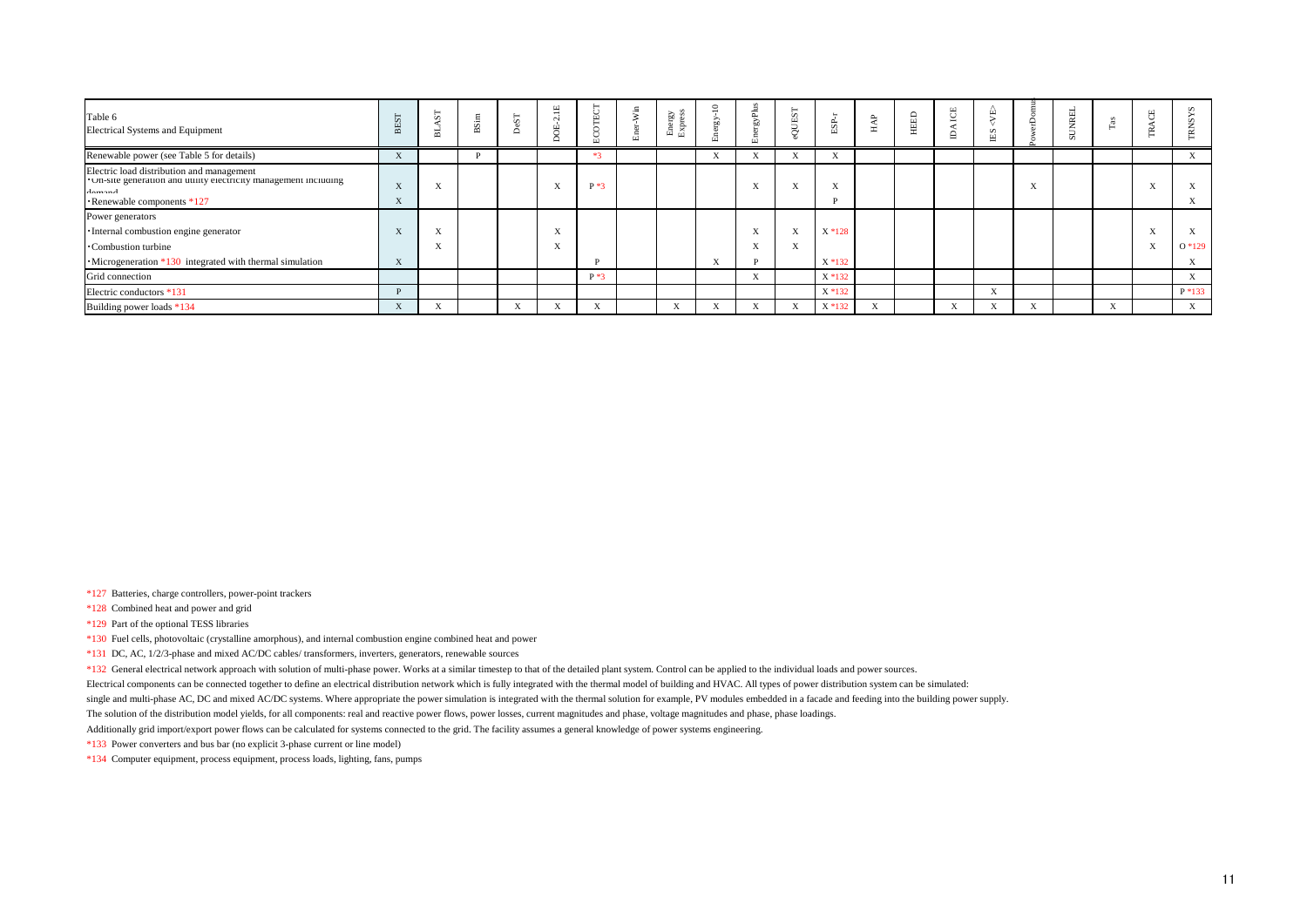| Table 7<br><b>HVAC Systems</b>                                                         | <b>BEST</b>  | $\mathbf{S}\mathbf{T}$<br>声 | <b>BSim</b>  | $_{\rm DeST}$             | 2.1E<br>DOE. | ECOTECT     | $-Win$<br>å               | Energy<br>Express | $Energy-10$ | EnergyPlus                | <b>LSHIOS:</b> | $_{\rm{ESP-r}}$ | $_{\rm HAP}$              | HEED                      | ICE<br>$\mathbb{A}$       | <ab><br/><math display="inline">\overline{\text{EB}}</math></ab> | $r$ Domu     | <b>SUNREL</b> | $_{\rm Tas}$ | ACE<br>E    | <b>TRNSYS</b>             |
|----------------------------------------------------------------------------------------|--------------|-----------------------------|--------------|---------------------------|--------------|-------------|---------------------------|-------------------|-------------|---------------------------|----------------|-----------------|---------------------------|---------------------------|---------------------------|------------------------------------------------------------------|--------------|---------------|--------------|-------------|---------------------------|
| Discrete HVAC components *135                                                          | X            |                             |              | X                         |              |             |                           | <b>P</b>          |             | $\mathbf X$               |                | X               |                           |                           | $\mathbf X$               | X                                                                | R            | $\mathbb{R}$  | $\mathbf{X}$ |             | X                         |
| Idealized HVAC systems                                                                 |              | $\mathbf X$                 |              | X                         |              | $\mathbf X$ | $\mathbf{X}$              |                   |             | X                         |                | $X * 136$       |                           |                           | $\mathbf X$               | X                                                                |              | $\mathbf X$   |              |             | X *137                    |
| User-configurable HVAC systems                                                         | X            |                             | $\mathbf{X}$ | X                         |              |             |                           | D                 |             | X                         | X              | X *138          | $X * 139$                 | $\mathbf{X}$              | X                         | X                                                                | X            |               | $\mathbf{X}$ | X           | $\boldsymbol{\mathrm{X}}$ |
| Air loops *140                                                                         | X            |                             |              | X                         |              |             |                           | D                 |             | X                         | D              | X               | $\boldsymbol{\mathrm{X}}$ |                           | $\boldsymbol{\mathrm{X}}$ | X                                                                | X            |               | X            | $\mathbf X$ | $\mathbf X$               |
| Fluid loops *141                                                                       | X            |                             |              | $\mathbf{X}$              |              |             |                           | P                 |             | $\mathbf X$               | X              | X               | $\mathbf{X}$              |                           | $\mathbf{X}$              | $\mathbf X$                                                      | D            |               | $\mathbf{X}$ | X           | $\mathbf{X}$              |
| Run-around, primary and secondary fluid loops with independent<br>pumps and controls   | X            |                             |              | X                         |              |             |                           |                   |             | D                         | X              | X               | $\boldsymbol{\mathrm{X}}$ |                           | X                         |                                                                  | D            |               | X            | X           | $X * 142$                 |
| Fluid loop pumping power *143                                                          |              |                             |              |                           |              |             |                           |                   |             |                           | X              | X * 144         | $\mathbf X$               |                           | $\mathbf{X}$              |                                                                  |              |               |              | X           |                           |
| Pipe flow-pressure networks *145                                                       |              |                             |              |                           |              |             |                           |                   |             |                           |                | X               |                           |                           | X                         |                                                                  |              |               |              |             |                           |
| Air distribution system *146                                                           |              |                             |              |                           |              |             | $\boldsymbol{\mathrm{X}}$ | D                 |             | X                         | $\mathbf{X}$   | X *147          | $\boldsymbol{\mathrm{X}}$ | $\mathbf X$               | X                         | X                                                                |              | $\mathbb{R}$  |              |             | $\mathbf{X}$              |
| Multiple supply air plenums                                                            | X            |                             |              | D                         |              |             |                           |                   |             | $\boldsymbol{\mathrm{X}}$ | <b>D</b>       | X *147          |                           |                           |                           | X                                                                |              |               |              |             | $\mathbf{X}$              |
| Simplified demand-controlled ventilation                                               |              |                             |              |                           |              |             |                           |                   |             |                           |                |                 |                           |                           |                           |                                                                  |              |               |              |             |                           |
| • Ventilation rate per occupant and floor area                                         | X            |                             |              | $\boldsymbol{\mathrm{X}}$ |              |             |                           |                   |             | $\boldsymbol{\mathrm{X}}$ | X              |                 |                           | $\boldsymbol{\mathrm{X}}$ | $X * 148$                 | $\boldsymbol{\mathrm{X}}$                                        | $\mathbf{X}$ |               | X            | D           | $\mathbf{X}$              |
| · Ventilation air flow schedule                                                        | X            |                             | X            | $\mathbf{v}$<br>A         |              |             |                           |                   |             | $\mathbf{v}$<br>$\Lambda$ | X              | X               |                           | $X * 149$                 | X                         | X                                                                | $\mathbf X$  | X             | X            |             | X                         |
| • User-defined ventilation control strategy *150                                       | $\mathbf{X}$ |                             | $X * 151$    | X                         |              |             |                           |                   |             |                           |                | X               |                           |                           | X                         | X                                                                |              |               | X            |             | X                         |
| $CO2$ modeling                                                                         |              |                             |              |                           |              |             |                           |                   |             |                           |                |                 |                           |                           |                           |                                                                  |              |               |              |             |                           |
| $\cdot$ CO <sub>2</sub> zone concentrations, mechanical and natural air path transport | X            |                             |              |                           |              |             |                           |                   |             |                           |                | A               | X                         |                           | X                         | X                                                                |              |               |              |             | $0*111$                   |
| $\cdot$ CO <sub>2</sub> based demand-controlled ventilation                            | X            |                             | $X * 152$    |                           |              |             |                           |                   |             |                           |                |                 | X                         |                           | X                         | X                                                                |              |               |              |             | EO *111                   |

\*135 Including part-load performance

\*136 ESP-r users tend to use ideal zone controls to represent environmental controls as loops of sensors and actuators with a range of controls laws. These can be combined with flow networks to

represent air distribution systems if increased resolution is needed. For projects where detailed component performance is required a network of detailed systems components can be defined.

\*137 The multizone building model (Type 56) can optionally calculate the load from the temperature and humidity setpoints. A maximum power can be set and if that maximum is reached the model calculates the actual zone temp

\*138 See Table 14 for a general discussion of how ESP-r approaches detailed system components and for a list of component types.

\*139 User selects a basic airside or waterside system type and then configures components permitted for that type of air loop or water loop.

\*140 Connect fans, coils, mixing boxes, zones

- \*141 Hot water, chilled water and condenser loops connect equipment
- \*142 By combining available components
- \*143 Based on flow and pressure with 2/3-way valves with static head
- \*144 Static head not supported.
- \*145 Arbitrary structure with valves, pumps and controls
- \*146 Including conduction losses and air leakage
- \*147 Via plant components and/or flow network
- $*148$  Via CO<sub>2</sub> based control
- \*149 Intelligent controller manages night flushing and daytime economizer for passive cooling
- \*150 Any combination of feed-forward/feedback controllers
- $*151$  CO<sub>2</sub> controlled ventilation rates
- \*152 Detailed demand controlled ventilation with  $CO<sub>2</sub>$  mass balance and  $CO<sub>2</sub>$  sensor control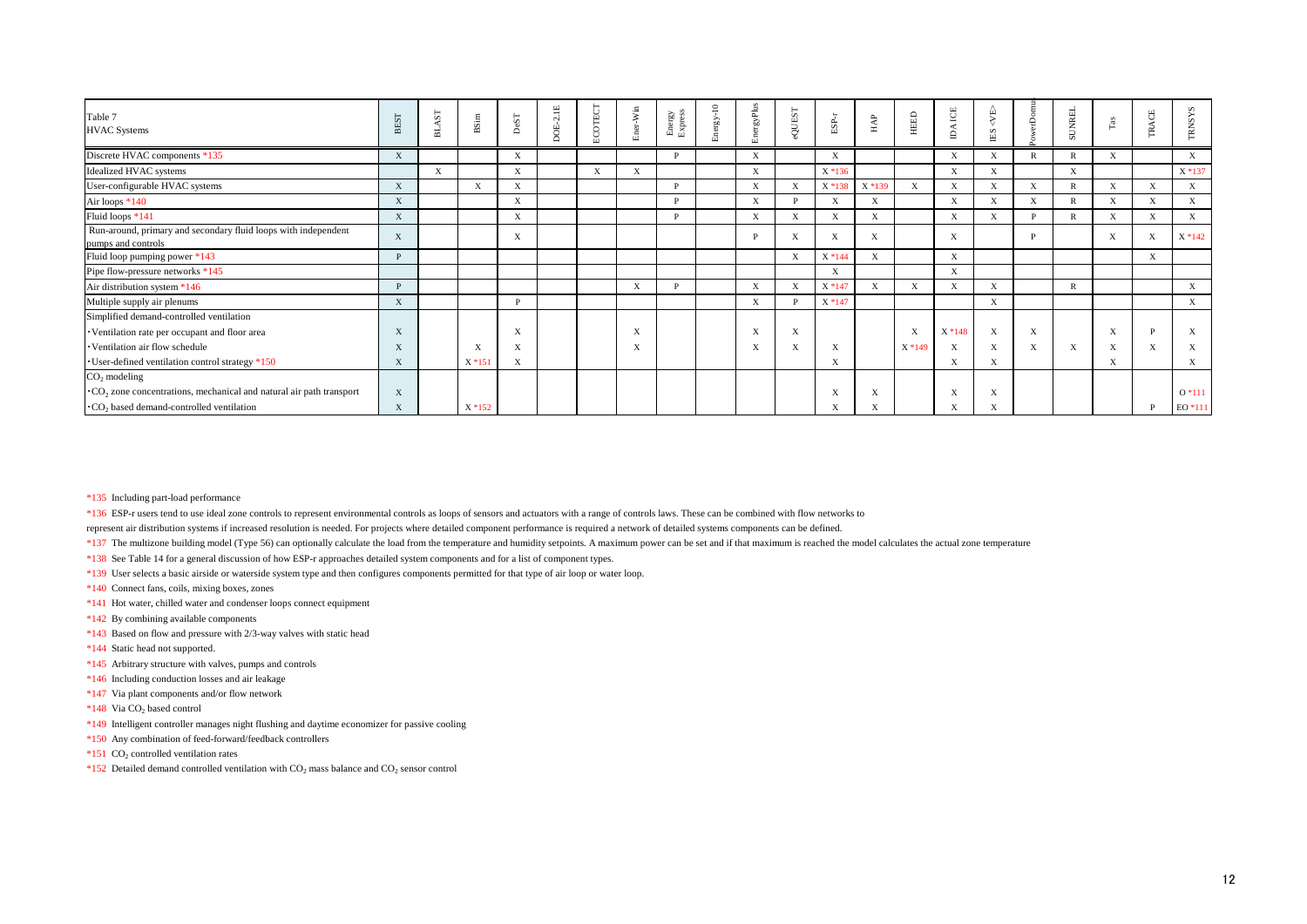| Table 7<br><b>HVAC Systems</b>                       | <b>BEST</b>  | $_{\rm BLAST}$            | BSim                      | $_{\rm DeST}$    | DOE-2.1E                  | ECOTECT | Ener-Win                  | Energy<br>Express         | $Energy-10$               | EnergyPlus                | eQUEST                    | $_{\rm{ESP-r}}$           | ${\rm HAP}$               | HEED                      | <b>DAICE</b>              | <ab><br/><math display="inline">\overline{\text{EB}}</math></ab> | owerDomu                  | <b>SUNREL</b> | $_{\rm Tas}$              | TRACE                     | <b>TRNSYS</b> |
|------------------------------------------------------|--------------|---------------------------|---------------------------|------------------|---------------------------|---------|---------------------------|---------------------------|---------------------------|---------------------------|---------------------------|---------------------------|---------------------------|---------------------------|---------------------------|------------------------------------------------------------------|---------------------------|---------------|---------------------------|---------------------------|---------------|
| Automatic sizing                                     |              |                           |                           |                  |                           |         |                           |                           |                           |                           |                           |                           |                           |                           |                           |                                                                  |                           |               |                           |                           |               |
| · HVAC components                                    | $\mathbf{X}$ |                           | P                         | $\mathbf X$      | $\mathbf{X}$              |         | $\mathbf X$               | $\mathbf X$               | $\mathbf X$               | $\boldsymbol{\mathrm{X}}$ | $\mathbf{X}$              |                           | $\mathbf{X}$              | $\mathbf X$               | $X * 153$                 | $\mathbf X$                                                      | P                         | $\mathbb{R}$  | $\mathbf X$               | $\mathbf X$               | $P*154$       |
| · Air loop flow, outside air, zone airflow           | $\mathbf{X}$ |                           | $\mathbf X$               | <b>D</b>         |                           |         | $\mathbf{X}$              |                           |                           | $\mathbf X$               |                           |                           | $\mathbf{X}$              |                           | $\mathbf{X}$              | $\mathbf{X}$                                                     |                           |               | $\mathbf X$               | $\mathbf{X}$              | $\mathbf{P}$  |
| · Hot, cold, and condenser water loops               | $\mathbf{X}$ |                           |                           | P                |                           |         |                           |                           |                           | $\mathbf X$               | $\mathbf{X}$              |                           | $X * 155$                 |                           | $\boldsymbol{\mathrm{X}}$ | $\mathbf X$                                                      |                           |               | $\mathbf X$               | $\mathbf X$               | P             |
| Zonal air distribution unit                          |              |                           |                           |                  |                           |         |                           |                           |                           |                           |                           | $I*156$                   |                           |                           |                           |                                                                  |                           |               |                           |                           | OI *157       |
| ·Constant volume reheat                              |              | $\mathbf{X}$              | $\mathbf{X}$              | $\mathbf X$      | $\mathbf{X}$              |         | $\mathbf{X}$              | $\boldsymbol{\mathrm{X}}$ |                           | $\boldsymbol{\mathrm{X}}$ | $\mathbf{X}$              | X                         | $\boldsymbol{\mathrm{X}}$ |                           | $\mathbf X$               | $\mathbf X$                                                      | $\mathbf{X}$              |               | $\mathbf X$               | $\mathbf{X}$              |               |
| Constant volume 4-pipe induction                     |              | X                         |                           | X                |                           |         |                           | P                         |                           | $\boldsymbol{\mathrm{X}}$ |                           |                           | $\mathbf{X}$              |                           | $\boldsymbol{\mathrm{X}}$ | $\mathbf{X}$                                                     |                           |               |                           | $\mathbf X$               |               |
| · Variable air volume reheat                         |              | X                         | $\boldsymbol{\mathrm{X}}$ | X                | $\boldsymbol{\mathrm{X}}$ |         |                           | X                         |                           | $\mathbf X$               | $\mathbf{X}$              | X                         | $\mathbf{X}$              |                           | X                         | X                                                                |                           |               | $\mathbf{X}$              | X                         |               |
| · Variable air volume no reheat                      | $\mathbf{X}$ | $\mathbf X$               | $\mathbf X$               | X                | $\mathbf{X}$              |         | $\mathbf{X}$              | $\boldsymbol{\mathrm{X}}$ |                           | $\mathbf X$               | $\mathbf X$               | X                         | $\mathbf{X}$              |                           | $\mathbf{X}$              | $\boldsymbol{\mathrm{X}}$                                        |                           |               | X                         | X                         |               |
| Variable air volume reheat/variable speed fan (UFAD) |              |                           | $\boldsymbol{\mathrm{X}}$ | $\mathbf X$      |                           |         |                           | D                         |                           | $\mathbf X$               |                           | $\mathbb{R}$              |                           |                           |                           | $\mathbf X$                                                      |                           |               | $\boldsymbol{\mathrm{X}}$ | $\mathbf X$               |               |
| ·Powered induction unit                              |              |                           |                           |                  |                           |         |                           |                           |                           |                           |                           |                           |                           |                           |                           |                                                                  |                           |               | $\mathbf{X}$              |                           |               |
| ○Series PIU reheat                                   |              |                           |                           |                  | $\boldsymbol{\mathrm{X}}$ |         |                           | P                         |                           | $\mathbf X$               | $\mathbf{X}$              |                           | $\boldsymbol{\mathrm{X}}$ |                           | $\boldsymbol{\mathrm{X}}$ |                                                                  |                           |               |                           | X                         |               |
| ○ Parallel PIU reheat                                |              |                           |                           |                  | $\boldsymbol{\mathrm{X}}$ |         |                           |                           |                           | $\mathbf{X}$              | $\mathbf{X}$              |                           | $\mathbf{X}$              |                           | $\mathbf{X}$              |                                                                  |                           |               |                           | X                         |               |
| Dual duct constant volume                            | $\mathbf{X}$ | $\mathbf{X}$              | $\mathbf{X}$              |                  | $\mathbf{X}$              |         | $\mathbf{X}$              | P                         |                           | $\mathbf{X}$              | $\mathbf{X}$              | $\boldsymbol{\mathrm{X}}$ | $\mathbf{X}$              |                           | $\mathbf{X}$              | $\boldsymbol{\mathrm{X}}$                                        |                           |               |                           | X                         |               |
| ·Dual duct variable air volume                       | $\mathbf{X}$ | $\mathbf X$               | $\mathbf{X}$              |                  | $\boldsymbol{\mathrm{X}}$ |         |                           | D                         |                           | $\mathbf X$               | $\mathbf{X}$              | X                         | $\boldsymbol{\mathrm{X}}$ |                           | $\mathbf X$               | $\mathbf X$                                                      |                           |               |                           | $\mathbf X$               |               |
| Zone forced air unit                                 |              |                           |                           |                  |                           |         |                           |                           |                           |                           |                           | $I*156$                   |                           |                           |                           |                                                                  |                           |               |                           |                           |               |
| · Fan coil (2 pipe)                                  | $\mathbf{X}$ | $\mathbf X$               |                           | $\boldsymbol{X}$ |                           |         |                           | P                         |                           |                           |                           | $\boldsymbol{\mathrm{X}}$ | $\mathbf{X}$              |                           |                           |                                                                  |                           |               |                           | P                         | $O*158$       |
| · Fan coil (4 pipe)                                  | $\mathbf{X}$ | $\mathbf X$               | $\mathbf{X}$              | X                | $\mathbf{X}$              |         | $\mathbf{X}$              | P                         |                           | $\mathbf X$               | $\mathbf{X}$              |                           | $\mathbf{X}$              |                           | $\mathbf{X}$              | $\boldsymbol{\mathrm{X}}$                                        |                           |               | $\mathbf X$               | $\mathbf{X}$              | $O*158$       |
| · Unit heater *159                                   | P            | $\boldsymbol{\mathrm{X}}$ |                           | X                | $\boldsymbol{\mathrm{X}}$ |         | $\boldsymbol{\mathrm{X}}$ |                           | $\boldsymbol{\mathrm{X}}$ | X                         | $\mathbf X$               | X                         | $\boldsymbol{\mathrm{X}}$ | $\boldsymbol{\mathrm{X}}$ | X                         | $\mathbf{X}$                                                     | $\boldsymbol{\mathrm{X}}$ | $\mathbb{R}$  | $\mathbf{X}$              | $\boldsymbol{\mathrm{X}}$ | $O*158$       |
| · Unit ventilator *160                               |              | $\mathbf X$               |                           | P                | $\boldsymbol{\mathrm{X}}$ |         | $\boldsymbol{\mathrm{X}}$ |                           | $\mathbf X$               | $\mathbf{X}$              | $\mathbf{X}$              | $\mathbf X$               | $\mathbf{X}$              | $\mathbf X$               | $\mathbf{X}$              | $\mathbf X$                                                      |                           |               | $\mathbf X$               | $\mathbf X$               | $O*158$       |
| · Window air-conditioner (cycling)                   | $\mathbf{X}$ |                           |                           | X                | $\boldsymbol{\mathrm{X}}$ |         | $\boldsymbol{\mathrm{X}}$ | P                         | $\boldsymbol{\mathrm{X}}$ | $\mathbf X$               | $\mathbf{X}$              |                           | $\boldsymbol{\mathrm{X}}$ | X                         | $\boldsymbol{\mathrm{X}}$ | $\mathbf X$                                                      | $\boldsymbol{\mathrm{X}}$ | $\mathbb{R}$  | $\boldsymbol{\mathrm{X}}$ | X                         | $O*158$       |
| · Energy recovery ventilator (stand-alone)           | $\mathbf{X}$ |                           |                           |                  |                           |         |                           |                           |                           | $\mathbf X$               |                           |                           | $\mathbf X$               |                           | X                         | X                                                                |                           |               | $\mathbf X$               | $\mathbf X$               | $O*158$       |
| Unitary equipment                                    |              |                           |                           |                  |                           |         |                           |                           |                           |                           |                           | $I*156$                   |                           |                           |                           |                                                                  |                           |               |                           |                           |               |
| ·DX system                                           |              |                           |                           |                  |                           |         |                           |                           |                           |                           |                           |                           |                           |                           |                           |                                                                  |                           |               |                           |                           |               |
| $\bigcirc$ Heating/cooling coils                     | $\mathbf{X}$ | $\mathbf X$               | $\mathbf{X}$              | X                | $\mathbf{X}$              |         | X                         | P                         | X                         | $\boldsymbol{\mathrm{X}}$ | $\mathbf{X}$              | X                         | $\boldsymbol{\mathrm{X}}$ | X                         |                           | X                                                                | $\boldsymbol{\mathrm{X}}$ | $\mathbb{R}$  | $\boldsymbol{\mathrm{X}}$ | X                         | X             |
| $\bigcirc$ Coil latent capacity degradation *161     | $\mathbf{X}$ |                           |                           |                  |                           |         |                           |                           |                           | $\boldsymbol{\mathrm{X}}$ | $\mathbf{X}$              | X                         |                           |                           |                           | $\mathbf X$                                                      |                           |               |                           |                           | X             |
| $\cdot$ Furnace *162                                 |              | $\boldsymbol{\mathrm{X}}$ |                           | X                | $\boldsymbol{\mathrm{X}}$ |         | X                         | X                         | $\boldsymbol{\mathrm{X}}$ | $\boldsymbol{\mathrm{X}}$ | $\boldsymbol{\mathrm{X}}$ | R                         | $\boldsymbol{\mathrm{X}}$ | $\mathbf X$               |                           | $\mathbf X$                                                      |                           | R             | X                         | X                         | X             |
| Air-to-air packaged heat pump                        | $X*267$      | X                         | $\boldsymbol{\mathrm{X}}$ | X                | X                         |         | X                         | P                         | X                         | X                         | $\mathbf{X}$              | R                         | X                         | X                         |                           | X                                                                | X                         | R             | $\mathbf{X}$              | X                         | X             |
| · Water-to-air packaged heat pump                    | $\mathbf{X}$ | $\mathbf X$               |                           | $\mathbf X$      | $\mathbf X$               |         | X                         | P                         |                           | X                         | $\mathbf X$               | $\mathbb{R}$              | $\mathbf X$               |                           |                           | $\mathbf X$                                                      |                           | $\mathbb{R}$  | $\mathbf X$               | $\mathbf X$               | $\mathbf X$   |

\*152 Detailed demand controlled ventilation with  $CO_2$  mass balance and  $CO_2$  sensor control

\*153 Via unlimited capacity components

\*154 The total power

\*155 Hot and cold water loops

\*156 Combinations of detailed system components and/or flow networks can be used to define a range of HVAC designs. Also see component descriptions in Table 14.

\*157 Combinations of detailed system components, most of which are available in the optional TESS libraries

\*158 Through additional components or combinations of components that are part of the additional TESS libraries

\*159 Water, gas or electric heating coil

\*160 Water, gas or electric heating coil, water cooling coil

\*161 At part load (cycling) conditions

\*162 Gas or electric heating coil, DX cooling coil

\*267 Including the function of a generator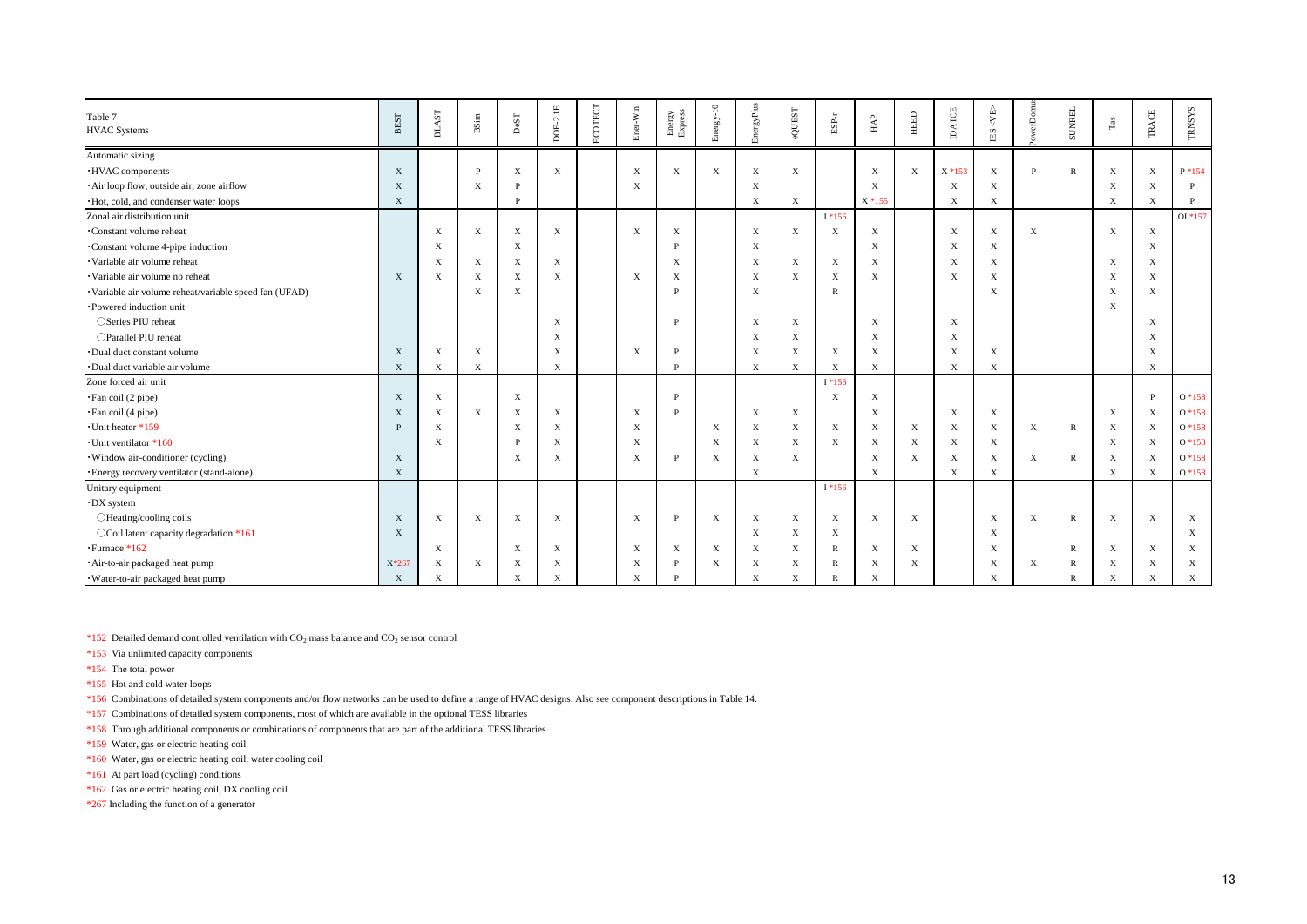| Table 8<br><b>HVAC</b> Equipment                                 | <b>BEST</b>               | $_{\rm BLAST}$            | <b>B</b> Sim              | $_{\rm DeST}$             | <b>DOE-2.1E</b>           | ECOTECT | Ener-Win                  | ${\rm Energy} \atop {\rm Express}$ | $Energy-10$ | EnergyPlus                | eQUEST                    | $_{\rm{ESP-}r}$           | ${\rm HAP}$               | HEED         | <b>DAICE</b>              | <ab><br/><math display="inline">\mathbb{E}\mathbf{S}</math></ab> | werDomu      | <b>SUNREL</b>             | $_{\rm Tas}$ | TRACE        | <b>TRNSYS</b> |
|------------------------------------------------------------------|---------------------------|---------------------------|---------------------------|---------------------------|---------------------------|---------|---------------------------|------------------------------------|-------------|---------------------------|---------------------------|---------------------------|---------------------------|--------------|---------------------------|------------------------------------------------------------------|--------------|---------------------------|--------------|--------------|---------------|
| Coils                                                            |                           |                           |                           |                           |                           |         |                           |                                    |             |                           |                           | $I*156$                   |                           |              |                           |                                                                  |              |                           |              |              |               |
| · Water heating coil                                             | $\mathbf{X}$              | $\mathbf X$               | $\mathbf{X}$              | $\mathbf X$               | $\mathbf X$               |         | $\boldsymbol{X}$          | $\mathbf X$                        |             | $\mathbf{X}$              | $\mathbf X$               | $\boldsymbol{\mathrm{X}}$ | $\mathbf X$               |              | $\boldsymbol{\mathrm{X}}$ | $\mathbf X$                                                      | D            | $\mathbb{R}$              | $\mathbf X$  | $\mathbf X$  | $\mathbf X$   |
| ·Electric heating coil                                           |                           | X                         | $\mathbf{X}$              | $\mathbf X$               | $\boldsymbol{\mathrm{X}}$ |         | $\boldsymbol{\mathrm{X}}$ | $\mathbf X$                        | $\mathbf X$ | $\mathbf{X}$              | $\mathbf X$               | X                         | $\boldsymbol{\mathrm{X}}$ |              | $\mathbf R$               | $\mathbf X$                                                      | $\mathbf X$  | $\mathbb{R}$              | $\mathbf X$  | $\mathbf X$  | X             |
| · Gas heating coil                                               |                           | X                         |                           |                           | $\mathbf{X}$              |         | $\boldsymbol{\mathrm{X}}$ | $\mathbf X$                        |             | $\boldsymbol{\mathrm{X}}$ | $\mathbf{X}$              |                           | $\mathbf{X}$              |              |                           | $\mathbf{X}$                                                     | D            | $\mathbb{R}$              | $\mathbf X$  | X            | X             |
| · Water cooling coil                                             | $\mathbf{X}$              | $\mathbf{X}$              | $\mathbf{X}$              | $\boldsymbol{\mathrm{X}}$ | $\boldsymbol{\mathrm{X}}$ |         | $\boldsymbol{\mathrm{X}}$ | $\mathbf X$                        |             | $\boldsymbol{\mathrm{X}}$ | $\mathbf{X}$              | X                         | $\mathbf{X}$              |              | X                         | $\mathbf X$                                                      | $\mathbf X$  | $\mathbb{R}$              | $\mathbf X$  | $\mathbf X$  | X             |
| · Detailed fin/tube water cooling coil                           | $\boldsymbol{\mathrm{X}}$ | $X * 163$                 |                           |                           |                           |         |                           |                                    |             | $\mathbf{X}$              |                           | $\mathbf{X}$              |                           |              | X                         |                                                                  | $\mathbf{X}$ |                           |              |              | X             |
| ·DX coil                                                         |                           |                           |                           |                           |                           |         |                           |                                    |             |                           |                           |                           |                           |              |                           |                                                                  |              |                           |              |              | $O*158$       |
| ○ Bypass factor cooling empirical                                |                           | $\boldsymbol{\mathrm{X}}$ |                           |                           |                           |         |                           |                                    |             | $\mathbf{X}$              |                           |                           | $\mathbf{X}$              |              |                           | $X * 164$                                                        |              |                           |              |              |               |
| OMultispeed cooling empirical                                    |                           | $\boldsymbol{\mathrm{X}}$ |                           |                           |                           |         |                           |                                    |             | $\boldsymbol{\mathrm{X}}$ |                           |                           |                           |              |                           | $*164$                                                           |              |                           |              |              |               |
| OHeating empirical                                               |                           | $\boldsymbol{\mathrm{X}}$ |                           |                           |                           |         |                           |                                    |             | $\boldsymbol{\mathrm{X}}$ |                           |                           |                           |              |                           | $*164$                                                           |              |                           |              |              |               |
| ○Coil frost control                                              |                           |                           |                           |                           |                           |         |                           |                                    |             | $\boldsymbol{\mathrm{X}}$ | $\boldsymbol{\mathrm{X}}$ | $\boldsymbol{\mathrm{X}}$ | $\boldsymbol{\mathrm{X}}$ |              |                           | $*164$                                                           |              |                           |              | $\mathbf X$  |               |
| Water-to-air heat pump *165                                      |                           | $\mathbf X$               |                           | $\boldsymbol{\mathrm{X}}$ | $\boldsymbol{\mathrm{X}}$ |         |                           | P                                  |             | $\mathbf I$               | $\mathbf X$               |                           | $\mathbf X$               |              |                           | $\mathbf X$                                                      |              |                           | $\mathbf X$  | $\mathbf X$  | X             |
| Radiative/convective unit                                        |                           |                           |                           |                           |                           |         |                           |                                    |             |                           |                           | $X * 166$                 |                           |              |                           |                                                                  |              |                           |              |              |               |
| ·Baseboard (electric)                                            |                           | X                         | $\mathbf{X}$              |                           | $\boldsymbol{\mathrm{X}}$ |         | $\mathbf{X}$              |                                    | $\mathbf X$ | $\boldsymbol{\mathrm{X}}$ | $\boldsymbol{\mathrm{X}}$ | X                         | $\mathbf X$               | $\mathbf{X}$ | X                         | $\mathbf X$                                                      | $\mathbf X$  | $\boldsymbol{\mathrm{X}}$ |              | $\mathbf{X}$ |               |
| ·Baseboard (hydronic)                                            |                           | X                         | $\boldsymbol{\mathrm{X}}$ |                           |                           |         | X                         |                                    |             | X                         | X                         | X                         | $\boldsymbol{\mathrm{X}}$ |              | X                         | $\mathbf X$                                                      |              | $\mathbb{R}$              |              | $\mathbf X$  | $O*158$       |
| · Low temperature radiant                                        |                           |                           |                           |                           |                           |         |                           |                                    |             |                           |                           |                           |                           |              |                           |                                                                  |              |                           |              |              |               |
| ○Hydronic *167                                                   | $\mathbf{X}$              | $X * 16$                  | $\mathbf X$               |                           |                           |         |                           |                                    |             | $\boldsymbol{\mathrm{X}}$ |                           | $X * 168$                 |                           |              | X                         | $\mathbf X$                                                      |              |                           |              |              | X             |
| $\bigcirc$ Electric *169                                         |                           | $X * 163$                 | X                         |                           |                           |         |                           |                                    |             | $\boldsymbol{\mathrm{X}}$ |                           | $X * 168$                 |                           |              |                           | $\mathbf X$                                                      |              |                           |              |              | $X * 168$     |
| · High temperature radiant (gas, electric)                       |                           | X                         |                           |                           | P                         |         |                           |                                    |             | X                         |                           | $X * 168$                 |                           |              | $X * 170$                 | $\mathbf X$                                                      |              |                           |              |              | $\mathbf{X}$  |
| Desiccant dehumidifier (solid)                                   | $\mathbf{X}$              |                           |                           |                           | $\mathbf X$               |         |                           | $\mathbf{P}$                       |             | $\mathbf{X}$              | $\mathbf X$               |                           |                           |              |                           |                                                                  |              |                           |              | $\mathbf{X}$ | X             |
| Humidifier                                                       |                           |                           |                           |                           |                           |         |                           | P                                  |             |                           |                           |                           |                           |              |                           |                                                                  |              |                           |              |              |               |
| · Steam (electric)                                               | $\mathbf{X}$              | $\mathbf X$               | $\mathbf X$               | $\mathbf X$               |                           |         |                           |                                    |             | $\boldsymbol{X}$          |                           | $\boldsymbol{\mathrm{X}}$ | $\boldsymbol{\mathrm{X}}$ |              | X                         | $\mathbf{X}$                                                     | $\mathbf X$  |                           | $\mathbf X$  | $\mathbf{X}$ | $O*158$       |
| · Humidifier water consumption                                   | $\mathbf{X}$              |                           | $\mathbf X$               | $\mathbf X$               |                           |         |                           |                                    |             | $\mathbf X$               |                           | $\mathbf X$               |                           |              | X                         | $\mathbf X$                                                      | $\mathbf X$  |                           |              | $\mathbf X$  | $O*158$       |
| Humidity control *171                                            |                           |                           |                           |                           |                           |         |                           |                                    |             |                           |                           |                           |                           |              |                           |                                                                  |              |                           |              |              |               |
| •Cooling coils in combination with air-to-air heat exchanger for | $\mathbf{X}$              |                           | $\mathbf{X}$              |                           |                           |         |                           |                                    |             | $\mathbf{X}$              |                           | $\boldsymbol{\mathrm{X}}$ |                           |              | X                         | $\mathbf X$                                                      | $\mathbf X$  |                           |              | X            | X             |
| improved dehumidification performance                            |                           |                           |                           |                           |                           |         |                           |                                    |             |                           |                           |                           |                           |              |                           |                                                                  |              |                           |              |              |               |
| · High humidity control (DX or chilled water coils)              |                           | X                         | $\mathbf X$               |                           | $\mathbf{X}$              |         | X                         |                                    |             | X                         | X                         | X                         | $\boldsymbol{\mathrm{X}}$ |              | X                         | X                                                                | X            |                           |              | $\mathbf X$  | X             |

\*163 Only in IBLAST, an unreleased, integrated simulation version of BLAST.

\*164 Generic coil

\*165 Reciprocating, rotary or scroll compressor, heating or cooling

\*166 Various representations: as an ideal zone controller or via detailed plant components.

\*167 Heating or cooling, floor, slab, wall, ceiling

\*168 Via system components or heat injected into surfaces

\*169 Floor, slab, wall, ceiling

\*170 Electric

\*171 Chilled water or DX cooling coils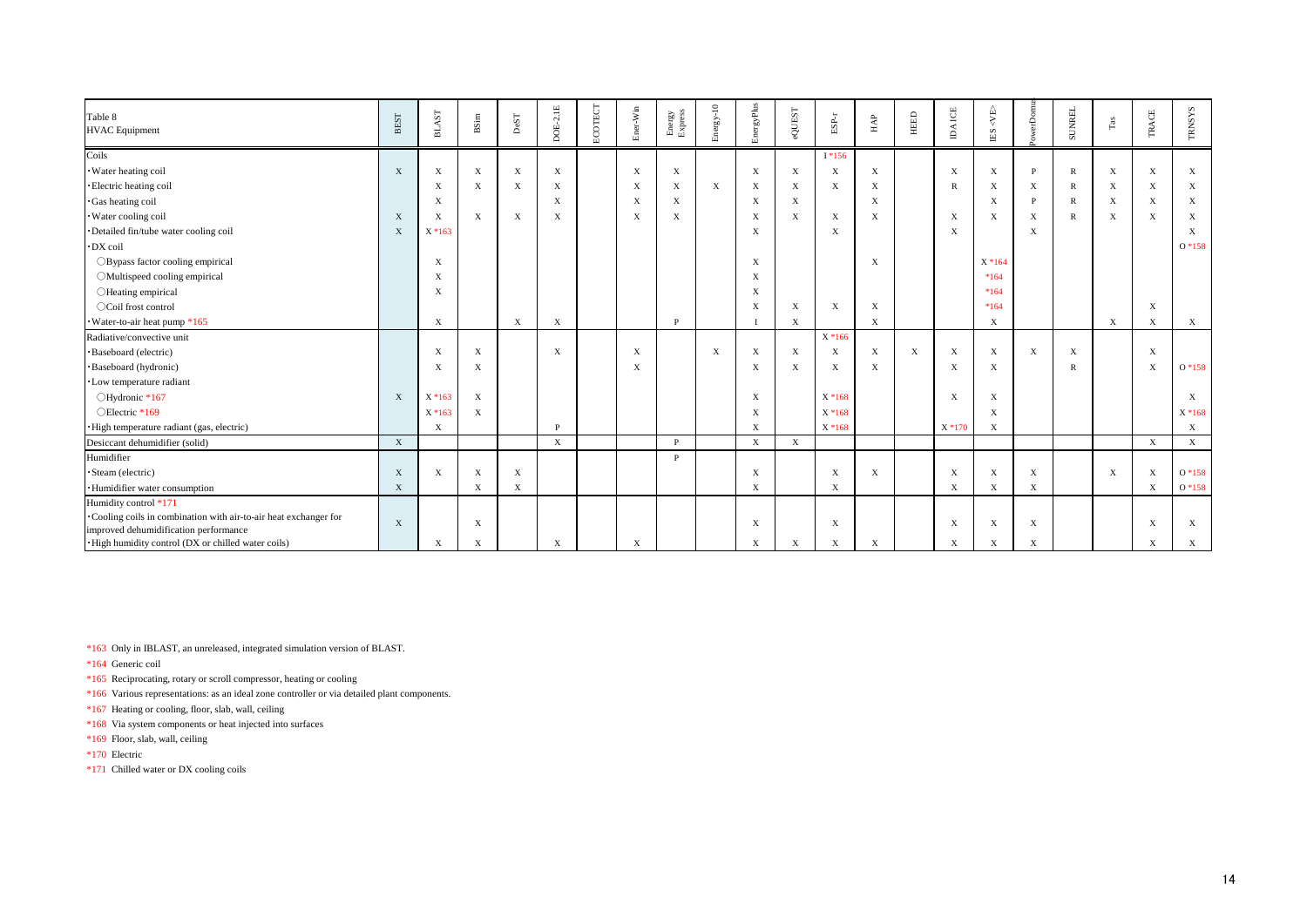| Table 8<br><b>HVAC</b> Equipment       | $_{\rm BEST}$ | <b>BLAST</b>              | $B\mathrm{Sim}$           | $_{\rm DeST}$             | DOE-2.1E                  | ECOTECT | Ener-Win                  | Energy<br>Express | $Energy-10$               | EnergyPlus                | eQUEST                    | $_{\rm ESP-r}$            | ${\rm HAP}$               | <b>HEED</b> | <b>DAICE</b>              | $\leq$ VE><br>$\mathbb{E}\mathbf{S}$ | werDomus    | <b>SUNREL</b> | $_{\rm Tas}$              | TRACE                     | TRNSYS                    |
|----------------------------------------|---------------|---------------------------|---------------------------|---------------------------|---------------------------|---------|---------------------------|-------------------|---------------------------|---------------------------|---------------------------|---------------------------|---------------------------|-------------|---------------------------|--------------------------------------|-------------|---------------|---------------------------|---------------------------|---------------------------|
| Fans                                   |               |                           |                           |                           |                           |         |                           |                   |                           |                           |                           |                           |                           |             |                           |                                      |             |               |                           |                           |                           |
| ·Constant volume                       | $\mathbf{X}$  | $\boldsymbol{\mathrm{X}}$ | $\mathbf X$               | $\mathbf{X}$              | $\mathbf X$               |         | $\mathbf X$               | $\mathbf X$       | $\boldsymbol{\mathrm{X}}$ | $\mathbf{X}$              | $\mathbf X$               | $\boldsymbol{\mathrm{X}}$ | $\mathbf X$               |             | $\mathbf X$               | $\mathbf X$                          | $\mathbf X$ | P             | $\mathbf X$               | $\mathbf{X}$              | $\mathbf X$               |
| ·Variable volume                       | X             | $\boldsymbol{\mathrm{X}}$ | $\mathbf X$               | X                         | $\boldsymbol{\mathrm{X}}$ |         | $\boldsymbol{\mathrm{X}}$ | X                 | $\boldsymbol{\mathrm{X}}$ | X                         | $\mathbf{X}$              | X                         | $\boldsymbol{\mathrm{X}}$ | $\mathbf X$ | $\boldsymbol{\mathrm{X}}$ | $\boldsymbol{\mathrm{X}}$            |             | $\mathbb{R}$  | $\mathbf X$               | $\mathbf{X}$              | X                         |
| $\cdot$ Exhaust                        | X             | $\boldsymbol{\mathrm{X}}$ | $\boldsymbol{\mathrm{X}}$ | X                         | $\mathbf X$               |         |                           |                   |                           | $\mathbf X$               | $\mathbf X$               | X                         | $\mathbf X$               | $\mathbf X$ | $\boldsymbol{\mathrm{X}}$ | $\mathbf X$                          | $\mathbf X$ |               | $\mathbf X$               | X                         | $\mathbf X$               |
| Pumps                                  |               |                           |                           |                           |                           |         |                           |                   |                           |                           |                           |                           |                           |             |                           |                                      |             |               |                           |                           |                           |
| ·Constant speed                        | $\mathbf{X}$  | $\mathbf{X}$              |                           | $\mathbf{X}$              | $\mathbf X$               |         | $\mathbf X$               | P                 |                           | $\mathbf X$               | $\mathbf X$               | $\mathbf X$               | $\mathbf X$               |             | $\boldsymbol{X}$          | $\mathbf X$                          | $\mathbf X$ | $\mathbb{R}$  | $\mathbf X$               | $\mathbf{X}$              | $\boldsymbol{\mathrm{X}}$ |
| ·Variable speed                        | $\mathbf X$   | $\mathbf{X}$              |                           | $\boldsymbol{\mathrm{X}}$ | $\boldsymbol{X}$          |         |                           | P                 |                           | $\boldsymbol{\mathrm{X}}$ | $\mathbf X$               | $\boldsymbol{\mathrm{X}}$ | $\mathbf X$               |             | X                         | $\mathbf X$                          | P           | R             | $\mathbf X$               | $\boldsymbol{\mathrm{X}}$ | X                         |
| ·Multi-stage                           | X             |                           |                           |                           |                           |         |                           |                   |                           |                           | $\boldsymbol{\mathrm{X}}$ | $\mathbf X$               |                           |             | $\boldsymbol{X}$          |                                      |             |               |                           | P                         | $X * 172$                 |
| ·Direct-couple to power source         |               |                           |                           |                           |                           |         |                           |                   |                           |                           |                           | X                         |                           |             |                           |                                      |             |               |                           |                           | $O*158$                   |
| Heat exchangers *173                   |               |                           |                           |                           |                           |         |                           |                   |                           |                           |                           |                           |                           |             |                           |                                      |             |               |                           |                           |                           |
| ·Plate frame                           | P             |                           |                           |                           |                           |         |                           |                   |                           | P                         | X                         | $\mathbf X$               |                           |             | $\boldsymbol{\mathrm{X}}$ |                                      |             |               |                           | $\boldsymbol{\mathrm{X}}$ | $\boldsymbol{\mathrm{X}}$ |
| · Immersed coil                        |               |                           |                           |                           |                           |         |                           |                   |                           |                           |                           |                           |                           |             | $\boldsymbol{X}$          |                                      |             |               |                           |                           | X                         |
| ·Shell and tube                        |               |                           |                           |                           |                           |         |                           |                   |                           |                           |                           | $\boldsymbol{\mathrm{X}}$ |                           |             | X                         |                                      |             |               |                           |                           | X                         |
| · User-defined effectiveness           |               |                           |                           |                           |                           |         |                           |                   |                           |                           | $\boldsymbol{\mathrm{X}}$ | X                         |                           |             | X                         |                                      |             |               |                           |                           | $\mathbf{X}$              |
| Plant cooling equipment                |               |                           |                           |                           |                           |         |                           |                   |                           |                           |                           |                           |                           |             |                           |                                      |             |               |                           |                           |                           |
| ·Electric chiller                      |               |                           |                           |                           |                           |         |                           |                   |                           |                           |                           | X *174                    |                           |             |                           |                                      |             |               |                           |                           |                           |
| OCentrifugal                           | $\mathbf{X}$  | $\boldsymbol{\mathrm{X}}$ |                           | $\boldsymbol{\mathrm{X}}$ | $\mathbf X$               |         | X                         | P                 |                           | $\mathbf X$               | $\mathbf{X}$              |                           | $\mathbf X$               |             | $\Omega$                  | $X * 175$                            | $\mathbf X$ |               |                           | $\mathbf X$               | $O*158$                   |
| ○ Centrifugal with VSD                 | $\mathbf{X}$  |                           |                           |                           | $X * 176$                 |         |                           |                   |                           | $X * 177$                 | $\boldsymbol{\mathrm{X}}$ |                           | $\boldsymbol{\mathrm{X}}$ |             |                           | $*175$                               |             |               |                           | $\mathbf{X}$              | $O*158$                   |
| $\bigcirc$ Reciprocating               |               | $\mathbf{X}$              |                           | $\mathbf{X}$              |                           |         | $\mathbf{X}$              | P                 |                           | $\mathbf{X}$              | $\mathbf{X}$              |                           | $\mathbf{X}$              |             | $\Omega$                  | $*175$                               |             |               |                           | $\mathbf{X}$              | $O*158$                   |
| ODouble-bundle condenser/heat recovery |               | $\mathbf{X}$              |                           | X                         | $\boldsymbol{\mathrm{X}}$ |         |                           | D                 |                           | $\boldsymbol{\mathrm{X}}$ | $\mathbf{X}$              |                           |                           |             |                           | $*175$                               |             |               |                           | X                         | $O*158$                   |
| ○Screw                                 | $X*268$       |                           |                           | X                         | X * 178                   |         |                           | P                 |                           | $X * 179$                 | $\mathbf{X}$              |                           | $\boldsymbol{\mathrm{X}}$ |             | $\Omega$                  | $*175$                               |             |               |                           | $\mathbf{X}$              | $O*158$                   |
| OScroll                                | X*268         |                           |                           | $\boldsymbol{\mathrm{X}}$ |                           |         |                           |                   |                           |                           | $\mathbf{X}$              |                           | $\boldsymbol{\mathrm{X}}$ |             |                           | $*175$                               |             |               |                           | $\boldsymbol{\mathrm{X}}$ | $O*158$                   |
| OConstant COP                          | X             | $\mathbf{X}$              | $\mathbf{X}$              | $\mathbf X$               |                           |         | $\boldsymbol{\mathrm{X}}$ | P                 | $\boldsymbol{\mathrm{X}}$ | $\mathbf{X}$              | $\mathbf{X}$              |                           |                           |             | $\mathbf{X}$              | $*175$                               |             |               | $\boldsymbol{\mathrm{X}}$ | $\mathbf X$               | $O*158$                   |
| · Engine-driven chiller *180           | $\mathbf{X}$  | $\mathbf{X}$              |                           | X                         | $\boldsymbol{\mathrm{X}}$ |         |                           | D                 |                           | $\mathbf X$               |                           |                           | X                         |             |                           | $*175$                               |             |               |                           | $\mathbf X$               | $O*158$                   |
| ·Combustion turbine chiller *181       |               | X                         |                           | X                         |                           |         |                           | D                 |                           | X                         |                           |                           | $\mathbf{p}$              |             |                           | $*175$                               |             |               |                           | X                         | $O*158$                   |

\*172 Through appropriate controller

\*173 Various flow configurations

\*174 Generic chiller representation.

\*175 User can specify curves of chiller performance

\*176 User can simulate VSD by substituting curves for centrifugal chiller.

\*177 User can enter curves for VSD centrifugal chiller.

\*178 User can replace compression chiller curves with curves for screw chiller.

\*179 User can enter curves for screw chiller and use Chiller: Electric: EIR.

\*180 Gas, diesel, gasoline, fuel oil

\*181 With/without heat recovery, gas, diesel, gasoline, fuel oil

\*268 Constant speed / With VSD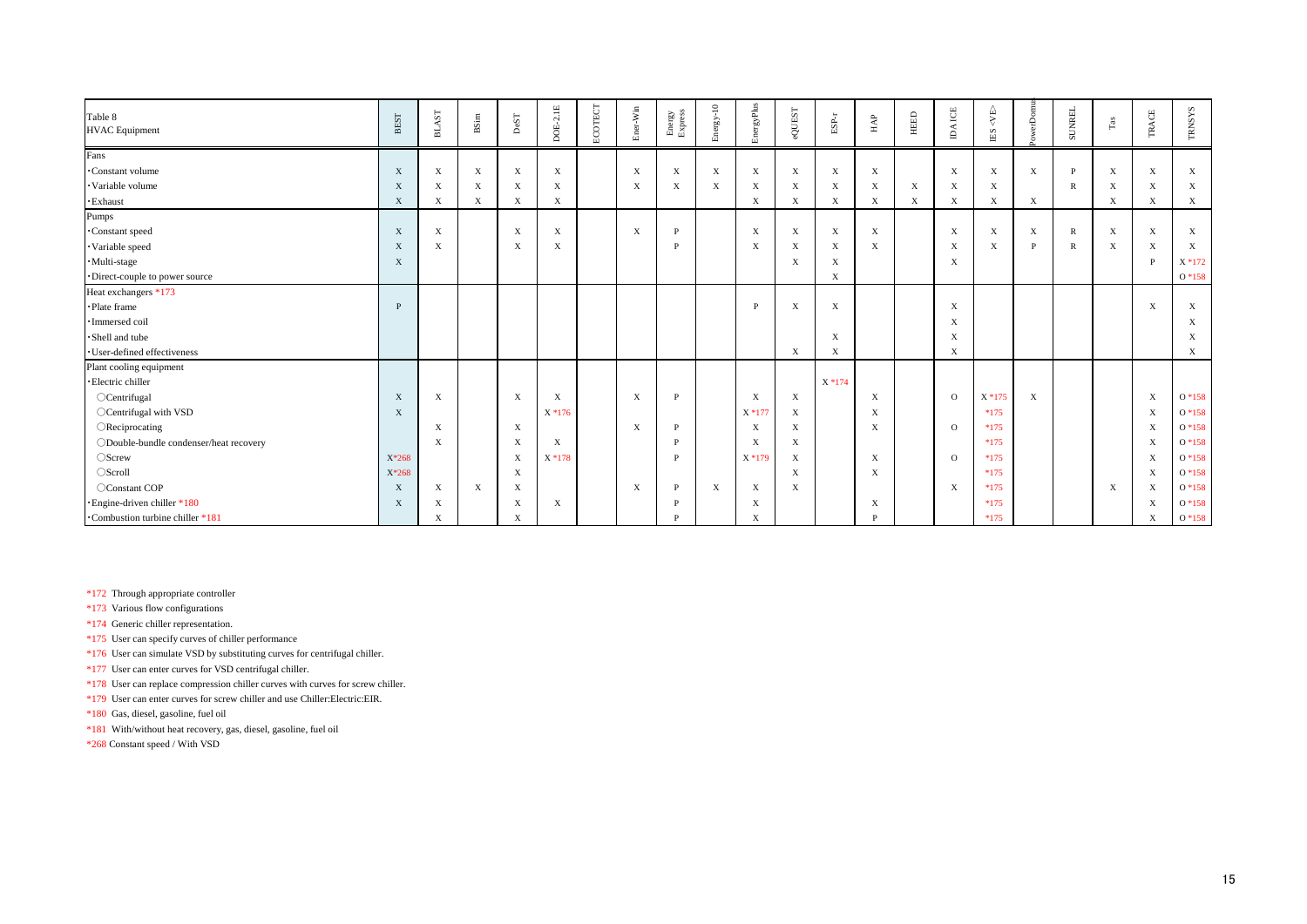| Table 8<br><b>HVAC</b> Equipment                | BEST         | $_{\rm BLAST}$            | BSim | $_{\rm DeST}$             | DOE-2.1E                  | ECOTECT | Ener-Win                  | Energy<br>Express | $Energy-10$               | EnergyPlus                | eQUEST                    | $_{\rm{ESP-}r}$           | ${\rm HAP}$               | HEED        | <b>DAICE</b> | <ve><br/><math display="inline">\mathbb{E}\mathbf{S}</math></ve> | werDomu     | <b>SUNREL</b> | $_{\rm Tas}$ | TRACE                     | <b>TRNSYS</b>             |
|-------------------------------------------------|--------------|---------------------------|------|---------------------------|---------------------------|---------|---------------------------|-------------------|---------------------------|---------------------------|---------------------------|---------------------------|---------------------------|-------------|--------------|------------------------------------------------------------------|-------------|---------------|--------------|---------------------------|---------------------------|
| · Absorption Chiller                            |              |                           |      |                           |                           |         |                           |                   |                           |                           |                           |                           |                           |             |              |                                                                  |             |               |              |                           |                           |
| ○ Steam absorption chiller                      | X*269        | $\mathbf{X}$              |      | $\mathbf X$               | $\mathbf X$               |         |                           | P                 |                           | $\mathbf{X}$              | $\mathbf X$               |                           | $X * 182$                 |             |              | $*175$                                                           |             |               |              | $\mathbf X$               | $O*158$                   |
| ○Gas-fired absorption chiller                   | $\mathbf{X}$ |                           |      |                           |                           |         |                           | D                 |                           |                           |                           |                           | $\boldsymbol{\mathrm{X}}$ |             |              | $*175$                                                           |             |               |              | $\mathbf{X}$              |                           |
| ○Gas-fired hot water absorption chiller heater  | X*182        | $\mathbf X$               |      |                           | $\mathbf{X}$              |         |                           |                   |                           | $\boldsymbol{X}$          | $\mathbf X$               |                           |                           |             |              |                                                                  |             |               |              | $\mathbf{X}$              | $X * 182$                 |
| · Free cooling chiller                          | $\mathbf{X}$ | $\mathbf X$               |      |                           | $\boldsymbol{\mathrm{X}}$ |         |                           |                   |                           | $\boldsymbol{\mathrm{X}}$ | $\mathbf X$               |                           |                           |             | X            |                                                                  |             |               | $\mathbf X$  | $\boldsymbol{\mathrm{X}}$ | $\boldsymbol{\mathrm{X}}$ |
| Air-to-water heat pump chiller                  | $\mathbf{X}$ |                           |      | $\mathbf X$               |                           |         | $\boldsymbol{X}$          |                   |                           |                           | $\mathbf X$               |                           |                           |             | $\Omega$     | $*175$                                                           |             |               | $\mathbf X$  | $\mathbf X$               | $\mathbf X$               |
| · Water-to-water heat pump chiller              |              | $\boldsymbol{\mathrm{X}}$ |      | X                         |                           |         | X                         |                   |                           | $\mathbf X$               | $\boldsymbol{\mathrm{X}}$ |                           |                           |             | X            | $*175$                                                           |             |               | $\mathbf X$  | $\mathbf X$               | $\boldsymbol{\mathrm{X}}$ |
| Plant condenser/evaporator equipment            |              |                           |      |                           |                           |         |                           |                   |                           |                           |                           |                           |                           |             |              |                                                                  |             |               |              |                           |                           |
| <b>Cooling</b> tower                            |              |                           |      |                           |                           |         |                           |                   |                           |                           |                           |                           |                           |             |              |                                                                  |             |               |              |                           |                           |
| $\circ$ Single speed                            | $\mathbf{X}$ | $\mathbf{X}$              |      | $\mathbf{X}$              | $\boldsymbol{\mathrm{X}}$ |         | $\mathbf{X}$              | P                 | $\mathbf X$               | $\mathbf{X}$              | X                         | $\boldsymbol{\mathrm{X}}$ | $\boldsymbol{\mathrm{X}}$ |             |              |                                                                  | $\mathbf X$ |               |              | $\mathbf{X}$              | X                         |
| ○Two speed                                      | $\mathbf{X}$ |                           |      |                           |                           |         |                           |                   |                           | $\mathbf{X}$              |                           | $\mathbf X$               | $\boldsymbol{\mathrm{X}}$ |             |              |                                                                  |             |               |              | $\boldsymbol{\mathrm{X}}$ | X                         |
| $\bigcirc$ Variable speed                       | $\mathbf{X}$ |                           |      |                           | $\mathbf{X}$              |         |                           |                   |                           | $\mathbf{X}$              | $\mathbf{X}$              | $\mathbf{X}$              | $\mathbf{X}$              |             |              |                                                                  | D           |               |              | $\boldsymbol{\mathrm{X}}$ | X                         |
| Air-cooled condenser                            |              | X                         |      | P                         | $\mathbf{X}$              |         | $\boldsymbol{\mathrm{X}}$ | P                 | $\mathbf X$               | $\boldsymbol{X}$          | $\mathbf X$               | $\mathbf X$               | $\boldsymbol{X}$          |             |              |                                                                  | X           |               |              | X                         | X                         |
| Simple evaporative condenser                    |              | X                         |      |                           | $\mathbf{X}$              |         |                           |                   |                           | X                         | $\mathbf{X}$              |                           |                           |             |              |                                                                  |             |               |              | X                         | $\mathbf{X}$              |
| ·Direct evaporative cooler                      |              | X                         |      | P                         |                           |         | $\boldsymbol{\mathrm{X}}$ |                   |                           | $\boldsymbol{X}$          |                           |                           |                           |             |              |                                                                  |             |               |              | $\boldsymbol{\mathrm{X}}$ | $O*158$                   |
| · Indirect evaporative cooler                   |              | X                         |      |                           |                           |         |                           |                   |                           | X                         |                           |                           |                           |             |              |                                                                  |             |               |              | $\boldsymbol{\mathrm{X}}$ | $O*158$                   |
| · Free cooling, hydronic heat exchanger *183    |              |                           |      | $\boldsymbol{\mathrm{X}}$ | $\mathbf{X}$              |         |                           |                   |                           | $\boldsymbol{X}$          | $\mathbf X$               |                           | $\boldsymbol{X}$          |             | X            |                                                                  |             |               |              | X                         | X                         |
| ·Pond heat exchanger                            |              |                           |      |                           |                           |         |                           |                   |                           | X                         | $\mathbf X$               |                           | X                         |             |              |                                                                  |             |               |              |                           | X                         |
| Ground surface heat exchanger                   |              |                           |      |                           |                           |         |                           |                   |                           | $\boldsymbol{X}$          | $\boldsymbol{\mathrm{X}}$ |                           |                           |             |              |                                                                  |             |               |              |                           | X                         |
| Ground loop vertical borehole heat exchanger    | $\mathbf{X}$ |                           |      |                           |                           |         |                           |                   |                           | $\mathbf I$               | $\boldsymbol{\mathrm{X}}$ | R                         | $\boldsymbol{\mathrm{X}}$ |             | X * 184      |                                                                  |             |               |              | X                         | X                         |
| DX cooling coil evaporative condenser           |              |                           |      |                           |                           |         |                           |                   |                           |                           |                           |                           |                           |             |              |                                                                  |             |               |              |                           |                           |
| ○Simple effectiveness model                     |              |                           |      |                           | $\boldsymbol{\mathrm{X}}$ |         |                           |                   |                           | $\boldsymbol{\mathrm{X}}$ | $\mathbf X$               |                           |                           |             |              |                                                                  |             |               |              | X                         | X                         |
| ○Water usage and water pump power               |              |                           |      |                           |                           |         |                           |                   |                           | $\mathbf{X}$              |                           |                           |                           |             |              |                                                                  |             |               |              |                           | X                         |
| Seasonal heat and cold storage                  |              |                           |      |                           |                           |         |                           |                   |                           |                           | $\mathbf X$               |                           |                           |             |              |                                                                  |             |               |              |                           |                           |
| · Hot-/chilled-water/ice thermal energy storage | $\mathbf{X}$ | $\mathbf{X}$              |      | P                         |                           |         |                           | P                 |                           | P                         |                           |                           |                           |             |              |                                                                  |             |               |              | $\mathbf{X}$              | XO                        |
| Ground heat exchangers                          | $\mathbf{X}$ |                           |      |                           |                           |         |                           |                   |                           |                           | $\mathbf{X}$              |                           |                           |             |              |                                                                  |             |               |              |                           | $O*158$                   |
| · Stratified thermal storage tank               | $\mathbf{X}$ | $\boldsymbol{\mathrm{X}}$ |      |                           |                           |         |                           |                   |                           |                           | X                         |                           |                           |             |              |                                                                  |             |               |              |                           | $\mathbf X$               |
| Ground-coupled (uninsulated) stratified tank    |              |                           |      |                           |                           |         |                           |                   |                           |                           |                           |                           |                           |             |              |                                                                  |             |               |              |                           | $O*158$                   |
| With phase change                               |              |                           |      |                           |                           |         |                           |                   |                           |                           |                           |                           |                           |             |              |                                                                  |             |               |              |                           | $O*185$                   |
| Plant heating equipment                         |              |                           |      |                           |                           |         |                           |                   |                           |                           |                           |                           |                           |             |              |                                                                  |             |               |              |                           |                           |
| ·Boiler *186                                    | P            | $\mathbf{X}$              |      | $\boldsymbol{\mathrm{X}}$ | $\boldsymbol{\mathrm{X}}$ |         | $\boldsymbol{\mathrm{X}}$ | P                 | $\boldsymbol{\mathrm{X}}$ | $\mathbf{X}$              | $\boldsymbol{\mathrm{X}}$ | $\mathbf I$               | $\mathbf X$               | $\mathbf X$ | X            | $\boldsymbol{\mathrm{X}}$                                        |             |               | $\mathbf X$  | $\mathbf{X}$              | XO                        |
| ·Water heater *186                              | X            | $\boldsymbol{\mathrm{X}}$ |      |                           |                           |         | $\boldsymbol{\mathrm{X}}$ |                   |                           | $\mathbf X$               | $\boldsymbol{\mathrm{X}}$ | $\mathbf I$               |                           |             | X            | X * 187                                                          |             |               |              | $\boldsymbol{\mathrm{X}}$ | $\mathbf X$               |
| ·Ground source water-to-water heat pump         |              |                           |      | P                         | P                         |         |                           |                   | X * 188                   |                           | X                         | $\mathbb{R}$              |                           |             | $\mathbf{O}$ | X * 187                                                          |             |               | X            | X                         | $\mathbf X$               |

\*182 Single- and double-effect chillers

\*183 Water-side economizer

\*184 As add-in. Vertical or slanted holes in user-specified configuration. 3D model.

\*185 Additional component from Transsolar

\*186 Gas, electric, diesel, gasoline, propane, fuel oil, coal, steam

\*187 User can specify curves of boiler/heater performance

\*188 Simple fixed efficiency model for ground-source heat pump

\*269 Hotwater single-effect chiller / steam double-effect chiller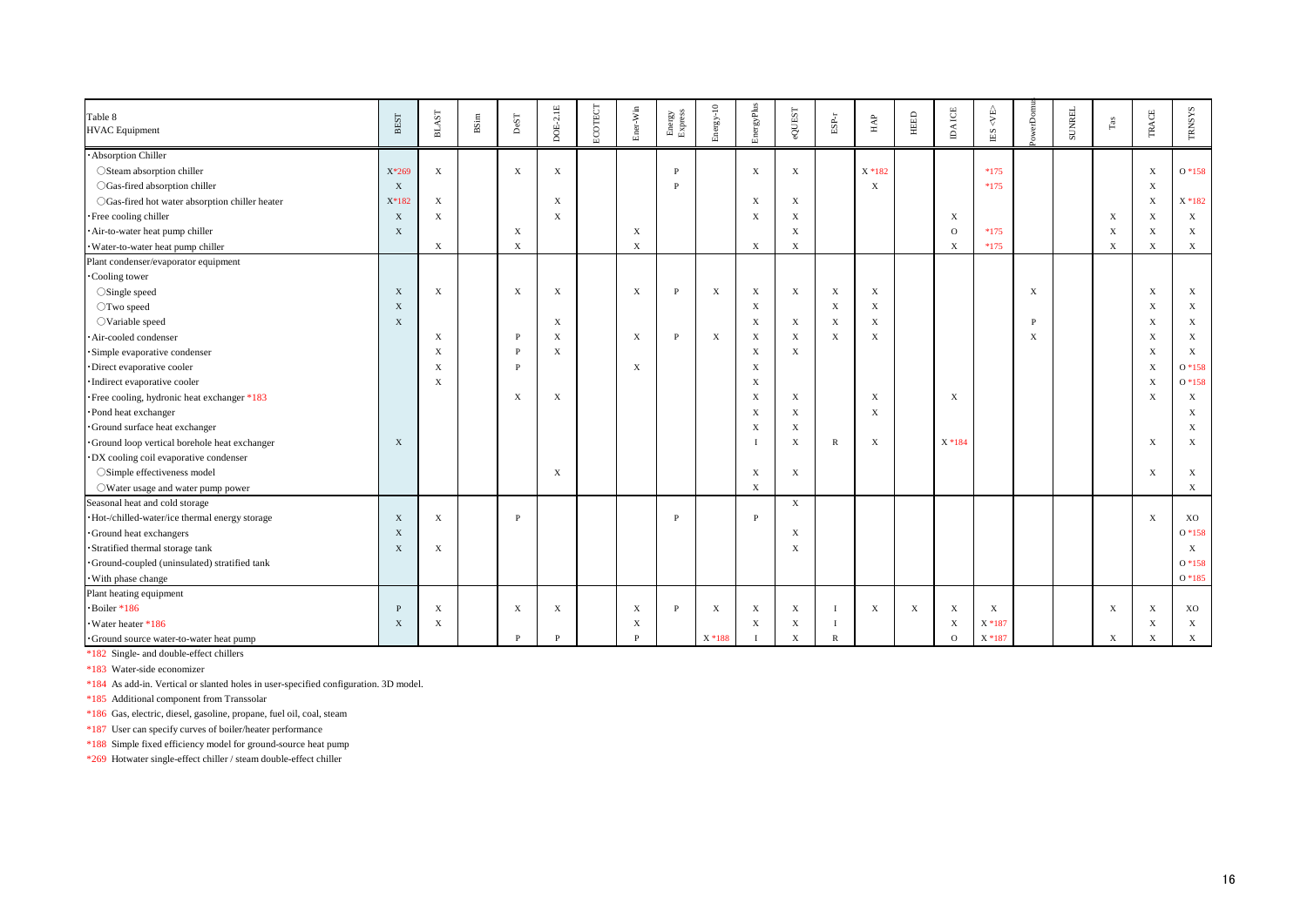| Table 8<br><b>HVAC</b> Equipment                                                  | <b>BEST</b>  | AST<br>$\vec{E}$          | $B\mathrm{Sim}$           | $_{\rm DeST}$ | DOE-2.1E                  | ECOTECT | Ener-Win | ${\rm Energy} \atop {\rm Express}$ | Energy-10   | EnergyPlus                | eQUEST                    | $_{\rm ESP-r}$ | $HAP$                     | HEED         | <b>DAICE</b>              | <ab><br/><math display="inline">\mathbb{E}\mathbf{S}</math></ab> | erDom    | <b>SUNREL</b>             | $_{\rm Tas}$              | TRACE       | <b>TRNSYS</b> |
|-----------------------------------------------------------------------------------|--------------|---------------------------|---------------------------|---------------|---------------------------|---------|----------|------------------------------------|-------------|---------------------------|---------------------------|----------------|---------------------------|--------------|---------------------------|------------------------------------------------------------------|----------|---------------------------|---------------------------|-------------|---------------|
| Air-to-air energy recovery                                                        |              |                           |                           |               |                           |         |          |                                    |             |                           |                           |                |                           |              |                           |                                                                  |          |                           |                           |             |               |
| ·Generic sensible heat exchanger                                                  |              | X                         | X                         | X             | D                         |         |          | <b>D</b>                           |             | X                         | $\boldsymbol{\mathrm{X}}$ | X              | $\mathbf X$               |              | X                         | $\boldsymbol{\mathrm{X}}$                                        |          |                           | $\boldsymbol{\mathrm{X}}$ | X           | X             |
| · Flat plate sensible heat exchanger                                              |              |                           | X                         | X             |                           |         |          |                                    |             | X                         | $\mathbf{X}$              | X              | X                         |              | X                         | X                                                                |          |                           |                           | X           | X             |
| ·Sensible and latent energy exchanger                                             | $\mathbf{X}$ | $\mathbf X$               | $\mathbf X$               | X             |                           |         |          | P                                  |             | $\mathbf X$               | $\boldsymbol{\mathrm{X}}$ | $\mathbf X$    | $\mathbf X$               |              | X                         | X                                                                |          |                           |                           | X           | $\mathbf{X}$  |
| Domestic/service water heating                                                    |              |                           |                           |               |                           |         |          |                                    |             |                           |                           |                |                           |              |                           |                                                                  |          |                           |                           |             |               |
| · User-configurable water piping network                                          | X            |                           |                           |               |                           |         |          |                                    |             |                           |                           | $\mathbf X$    |                           |              |                           |                                                                  |          |                           |                           |             | $\mathbf{X}$  |
| •Domestic/service water heater *189                                               | X            |                           |                           |               | $\boldsymbol{\mathrm{X}}$ |         | X        |                                    | X           | $\boldsymbol{\mathrm{X}}$ | $\mathbf X$               | R              |                           |              | X                         | $\boldsymbol{\mathrm{X}}$                                        |          | $\mathbb{R}$              | $\mathbf X$               | $\mathbf X$ | X             |
| ·D/SHW water consumption                                                          |              |                           |                           |               |                           |         |          |                                    | X           | $\mathbf X$               |                           | R              |                           |              | X                         |                                                                  |          |                           |                           | X           | X             |
| ·Stratified water heater tank                                                     |              | X                         |                           |               |                           |         |          |                                    |             |                           |                           | R              |                           |              |                           |                                                                  |          |                           |                           |             | $X * 190$     |
| *Combi-tanks for space and water heating *191                                     |              |                           |                           |               |                           |         |          |                                    |             |                           |                           |                |                           |              |                           |                                                                  |          |                           |                           |             | XO *192       |
| Controls, thermostats and strategies                                              |              |                           |                           |               |                           |         |          |                                    |             |                           |                           |                |                           |              |                           |                                                                  |          |                           |                           |             |               |
| ·Humidistat                                                                       | X            | $\mathbf X$               | $\mathbf X$               | $\mathbf X$   |                           |         |          | <b>D</b>                           |             | $\mathbf X$               |                           | $\mathbb{R}$   | $\mathbf X$               |              | X                         | $\mathbf X$                                                      | D        |                           | $\mathbf X$               | $\mathbf X$ | $O*158$       |
| ·Zone thermostat *193                                                             | X            | X                         | $\boldsymbol{\mathrm{X}}$ | X             | $\boldsymbol{\mathrm{X}}$ |         | X        | D                                  | X           | $\mathbf X$               | $\boldsymbol{\mathrm{X}}$ | $\mathbf X$    | $\boldsymbol{\mathrm{X}}$ | $\mathbf X$  | $\boldsymbol{\mathrm{X}}$ | X                                                                | X        | $\boldsymbol{\mathrm{X}}$ | $\boldsymbol{\mathrm{X}}$ | X           | X             |
| *Zone supply air setpoint *194                                                    | $\mathbf{X}$ | X                         | $\mathbf X$               | X             | $\mathbf{X}$              |         |          | D                                  | X           | $\mathbf X$               | X                         | X              | $X * 195$                 |              | X                         | $\boldsymbol{\mathrm{X}}$                                        |          |                           | X                         | X           | X             |
| Outside air control *196                                                          | $\mathbf{X}$ | $\boldsymbol{\mathrm{X}}$ | $\boldsymbol{\mathrm{X}}$ |               |                           |         |          | D                                  |             | $\boldsymbol{\mathrm{X}}$ | $\boldsymbol{\mathrm{X}}$ | X              | X                         |              | X                         | $\mathbf X$                                                      | <b>D</b> |                           | X                         | X           | X             |
| · System availability *197                                                        | X            | X                         | X                         | X             | $\mathbf{X}$              |         |          | D                                  | $\mathbf X$ | $\mathbf X$               | $\mathbf{X}$              | X              | $X * 198$                 |              | $\boldsymbol{\mathrm{X}}$ | $\boldsymbol{\mathrm{X}}$                                        |          | $\mathbb{R}$              | X                         | X           | X             |
| ·Plant heating/cooling load control for staging and sequencing plant<br>equipment |              | $\mathbf X$               |                           | X             | $\mathbf X$               |         |          | P                                  |             | $\mathbf X$               | $\mathbf{X}$              |                | $\mathbf X$               |              | X                         | $\boldsymbol{\mathrm{X}}$                                        | P        |                           | $\mathbf X$               | X           | $\mathbf X$   |
| •Condenser control *199                                                           |              |                           |                           |               | X                         |         |          |                                    |             | $\mathbf X$               | $\mathbf{X}$              |                |                           |              | $\Omega$                  |                                                                  |          |                           |                           | X           | $\mathbf X$   |
| ·Nighttime flushing for passive cooling                                           | X            |                           |                           |               | X                         |         | X        |                                    |             | X                         | $\mathbf X$               | $\mathbf X$    |                           | $\mathbf{X}$ | X                         | $\mathbf X$                                                      |          | $\mathbf X$               |                           | X           | X             |
| · Economizer                                                                      |              | X                         |                           |               | X                         |         | X        | P                                  | $\mathbf X$ | $\mathbf X$               | $\boldsymbol{\mathrm{X}}$ | $\mathbf X$    | $\mathbf X$               | X            | X                         | X                                                                |          |                           |                           | X           | X             |
| · User-defined control strategy *200                                              |              |                           | X                         |               |                           |         |          |                                    |             |                           | X                         |                |                           |              | X                         | X                                                                |          |                           |                           |             | X             |

\*189 Gas and electric

\*190 Options include stratified water heater tank with up to 10 internal heat exchangers and 25 inlet/outlet ports, as well as multiple geometries (horizontal and vertical cylinder, rectangular cross-section, spherical)

\*191 Multiple heat exchanger and or inlets/outlets with stratification devices

\*192 Standard components as well as add-ons from Transsolar and components from the TESS libraries

\*193 Single heating setpoint, single cooling setpoint, single heating/cooling setpoint, dual setpoint with deadband

\*194 Scheduled, coldest, warmest, mixed air, outside air, minimum/maximum humidity

\*195 Scheduled, coldest, warmest, outside air, min/max humidity

\*196 Scheduled, outdoor dry bulb and wet bulb temperature, outdoor air flow

\*197 Scheduled, night cycle control, differential thermostat, high/low temperature on/off

\*198 Scheduled, high/low temperature on/off

\*199 Uncontrolled, heating/cooling load range-based, outdoor range based (dry bulb, wet bulb, humidity, dew point), outdoor temperature difference based (dry bulb, wet bulb, dew point)

\*200 Any combination of feedback/feed-forward controllers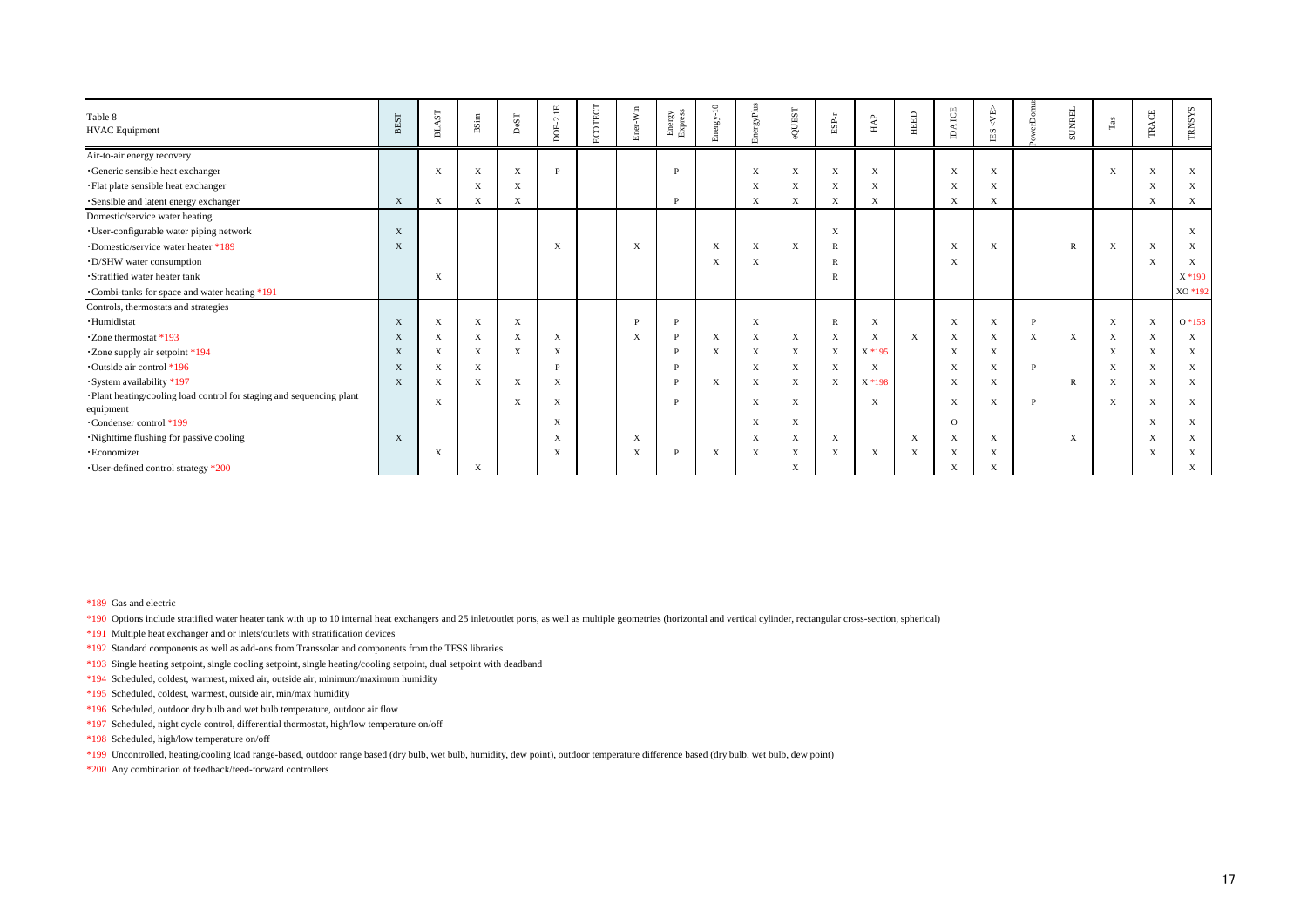| Table 8<br><b>HVAC</b> Equipment                                      | <b>BEST</b> | ল<br>声 | <b>B</b> Sim | DesT | 핔<br>$\sim$<br>Ë<br>$\bigcap$ | ECOTECT | -Win<br>å | Energy<br>Express | $-10$<br>$x_3$ | rgyPlu<br><b>FTT</b>      | QUEST                   | ESP- | $_{\rm HAP}$ | HEED | ICE<br>$\mathsf{D}$ | <ab><br/><math display="inline">\mathbb{E}\mathbf{S}</math></ab> | UNREL<br>$\sim$ | ⊨ | ACE<br>$\sim$ |         |
|-----------------------------------------------------------------------|-------------|--------|--------------|------|-------------------------------|---------|-----------|-------------------|----------------|---------------------------|-------------------------|------|--------------|------|---------------------|------------------------------------------------------------------|-----------------|---|---------------|---------|
| Refrigeration systems for warehouse and retail food storage           |             |        |              |      |                               |         |           |                   |                |                           |                         |      |              |      |                     |                                                                  |                 |   |               |         |
| ·Refrigerant loops *201                                               |             |        |              |      |                               |         |           |                   |                |                           | X                       |      |              |      |                     |                                                                  |                 |   |               |         |
| ·Multiple staged refrigerant compressors                              |             |        |              |      |                               |         |           |                   |                |                           |                         |      |              |      |                     |                                                                  |                 |   |               |         |
| ·Refrigerated casework *202                                           |             |        |              |      | $\Lambda$                     |         |           |                   |                | $\mathbf{v}$<br>$\Lambda$ | $\Lambda$               |      |              |      |                     |                                                                  |                 |   |               |         |
| ·Refrigerant air/evaporative condensers with heat reclaim and control |             |        |              |      | X                             |         |           |                   |                | $\Lambda$                 | X                       |      |              |      |                     |                                                                  |                 |   |               |         |
| · User-selectable refrigerants                                        |             |        |              |      |                               |         |           |                   |                |                           |                         |      |              |      |                     |                                                                  |                 |   |               |         |
| · Ammonia chillers and low temperature brine                          |             |        |              |      |                               |         |           |                   |                |                           |                         |      |              |      |                     |                                                                  |                 |   |               |         |
| ·Brine and refrigerant loop fan coil for coolers/freezers             |             |        |              |      |                               |         |           |                   |                |                           | X                       |      |              |      |                     |                                                                  |                 |   |               |         |
| Ice rink in building space                                            |             |        |              |      |                               |         |           |                   |                |                           |                         |      |              |      |                     |                                                                  |                 |   |               |         |
| · Brine loop and chiller refrigeration system                         |             |        |              |      |                               |         |           |                   |                |                           | $\overline{\mathbf{v}}$ |      |              |      | $\Omega$            |                                                                  |                 |   |               |         |
| ·Ice-to-ceiling radiative and ice-to-space air exchange               |             |        |              |      |                               |         |           |                   |                |                           |                         |      |              |      | $\Omega$            |                                                                  |                 |   |               |         |
| · Under floor heating (with ice load)                                 |             |        |              |      |                               |         |           |                   |                |                           | $\Lambda$               |      |              |      | $\Omega$            |                                                                  |                 |   |               |         |
| • Ice resurfacing                                                     |             |        |              |      |                               |         |           |                   |                |                           |                         |      |              |      | $\Omega$            |                                                                  |                 |   |               |         |
| Indoor/outdoor swimming pool                                          |             |        |              |      |                               |         |           |                   |                |                           |                         |      |              |      | $\Omega$            |                                                                  |                 |   |               | $O*203$ |

\*201 Connects coils, casework, compressors, condensers

\*202 Zone interaction, frost forming refrigerant coil and controls

\*203 Additional component from Transsolar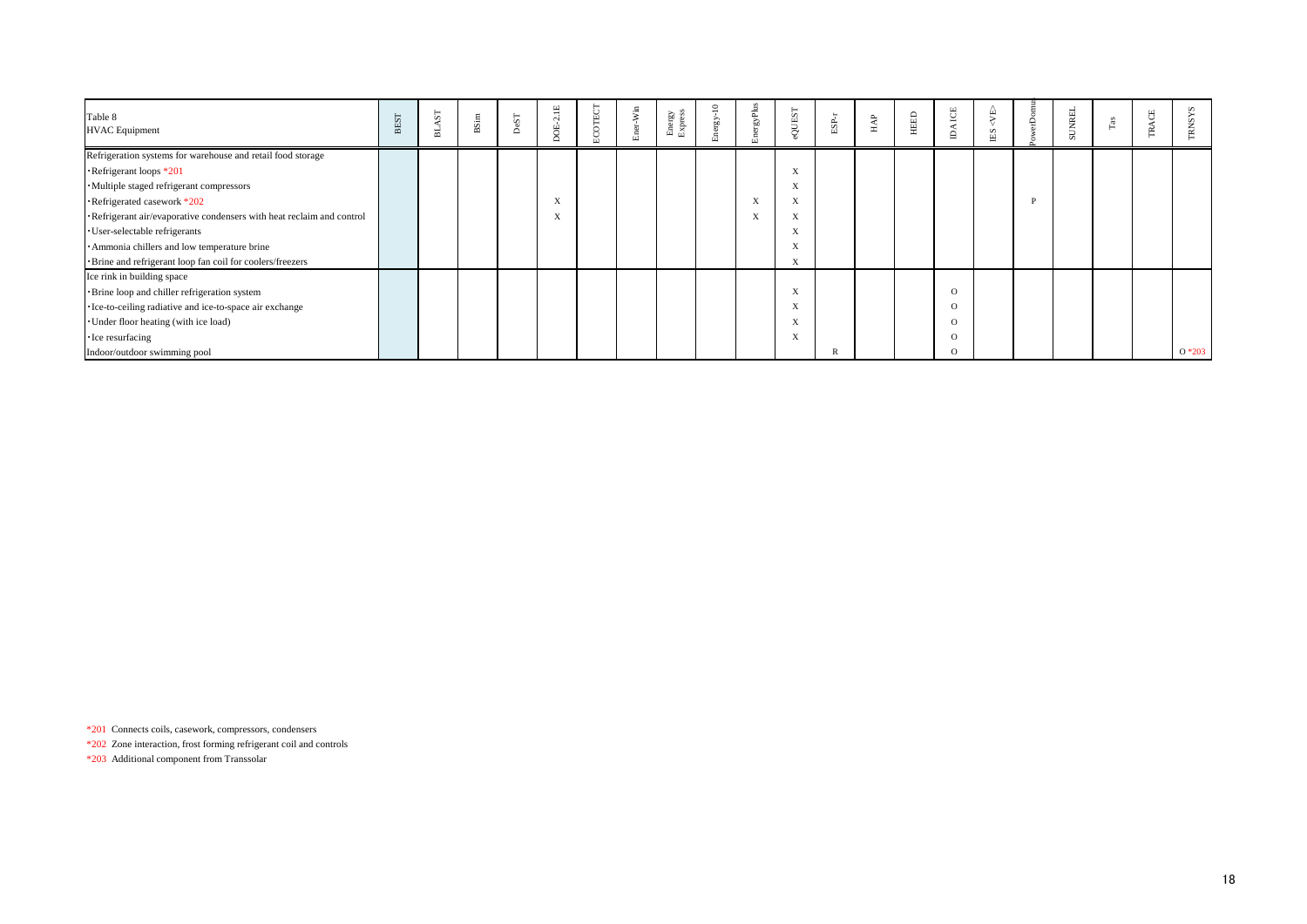| Table 9<br><b>Environmental Emissions</b>                                         | 声                         | 5ĭ<br>$\overline{a}$ | ČΩ | ⋍               | 凹<br>Œ.        | Win                      | rgy<br>ress<br>Enei<br>Exp | Šδ. | ∸<br>$\geq$               |           | 5         | ę<br>보    | ш<br>₩       | $\Box$<br>≘ | Е                         | ∼ |                           | $\Box$ | ∽                         |
|-----------------------------------------------------------------------------------|---------------------------|----------------------|----|-----------------|----------------|--------------------------|----------------------------|-----|---------------------------|-----------|-----------|-----------|--------------|-------------|---------------------------|---|---------------------------|--------|---------------------------|
| Power plant energy emissions                                                      | $\Delta$                  |                      |    | $\Lambda$       |                |                          |                            |     | $\Lambda$                 |           |           | $\Lambda$ |              |             | $\Lambda$                 |   | $\Lambda$                 |        |                           |
| On-site energy emissions                                                          | $\Lambda$                 | $\Lambda$            |    | $\Lambda$       | $\Lambda$      | <b>1979</b><br>$\Lambda$ |                            |     | $\Lambda$                 | $\Lambda$ | $\Lambda$ | A         |              |             | $\boldsymbol{\mathrm{X}}$ |   | $-$<br>$\Lambda$          |        |                           |
| Major greenhouse gases (CO <sub>2</sub> , CO, CH <sub>4</sub> , NO <sub>x</sub> ) |                           |                      |    | $\Lambda$       | $\overline{a}$ | <b>1979</b>              |                            |     | $\lambda$                 |           |           | $X * 204$ |              |             | $\mathbf{X}$              |   | $\mathbf{v}$<br>$\Lambda$ |        |                           |
| Carbon equivalent of greenhouse gases                                             | $\mathbf{v}$<br>$\Lambda$ |                      |    | xx<br>$\Lambda$ | $*2$           |                          |                            |     | $\mathbf{v}$<br>$\Lambda$ |           |           |           |              |             | $\mathbf{X}$              |   | $\mathbf{v}$<br>$\Lambda$ |        |                           |
| Criteria pollutants (CO, NOx, SO <sub>2</sub> , PM, Pb)                           |                           |                      |    |                 | $*3$           |                          |                            |     | $\mathbf{v}$<br>$\Delta$  |           |           | $X * 205$ |              |             | $\mathbf{v}$<br>$\Lambda$ |   |                           |        |                           |
| Ozone precursors (CH <sub>4</sub> , NMVOC, NH <sub>3</sub> )                      |                           |                      |    |                 | $*3$           |                          |                            |     | $\mathbf{v}$<br>$\Lambda$ |           |           |           |              |             |                           |   |                           |        |                           |
| Hazardous pollutants (Pb, Hg)                                                     |                           |                      |    |                 | $*2$           |                          |                            |     | $\mathbf{v}$<br>$\Lambda$ |           |           |           |              |             |                           |   |                           |        |                           |
| Water use in power generation                                                     |                           |                      |    |                 | $*3$           |                          |                            |     | $\mathbf{v}$<br>$\Lambda$ |           |           |           |              |             |                           |   |                           |        | $\mathbf{v}$<br>$\lambda$ |
| High- and low-level nuclear waste                                                 |                           |                      |    |                 | $*2$           |                          |                            |     | $\mathbf{v}$<br>$\Delta$  |           |           |           |              |             |                           |   |                           |        |                           |
| Pollutant emissions factors *206                                                  |                           |                      |    |                 | $*2$           |                          |                            |     | $\mathbf{v}$<br>$\Lambda$ |           |           |           | $\mathbf{v}$ |             |                           |   |                           |        |                           |

 $*204$  CO<sub>2</sub>, NO<sub>x</sub>

\*205 NOx, SO

\*206 State/provincial/regional/national aggregation for major fuels: electricity, natural gas, residual fuel oil, distillates, residential oil, LPG, gasoline, diesel, and coal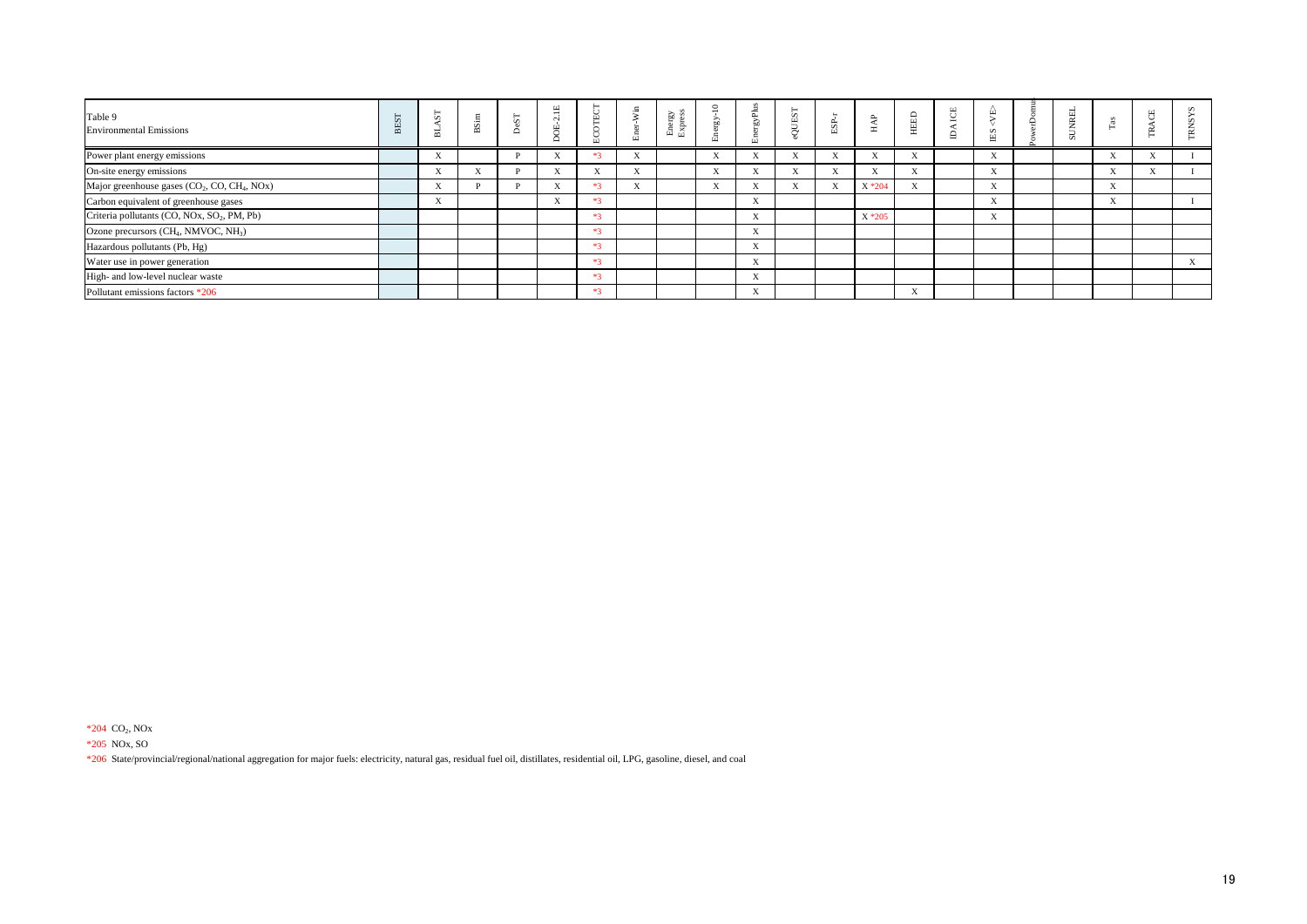| Table 10<br>Climate Data Availability                       | <b>BEST</b>  | AST<br>E                  | $B\operatorname{Sim}$     | $_{\rm{DeST}}$ | $DOE-2.1E$                | ECOTECT                   | Ener-Win     | Energy<br>Express | Energy-10    | EnergyPlus                | eQUEST                    | $_{\rm{ESP-}r}$           | $_{\rm HAP}$ | HEED                      | <b>DAICE</b>              | <ab><br/><math display="inline">\mathbb{E}\mathbf{S}</math></ab> | erDomu    | <b>SUNREL</b>             | $_{\rm Tas}$ | TRACE                     | <b>TRNSYS</b> |
|-------------------------------------------------------------|--------------|---------------------------|---------------------------|----------------|---------------------------|---------------------------|--------------|-------------------|--------------|---------------------------|---------------------------|---------------------------|--------------|---------------------------|---------------------------|------------------------------------------------------------------|-----------|---------------------------|--------------|---------------------------|---------------|
| Weather data provided                                       |              |                           |                           |                |                           |                           |              |                   |              |                           |                           |                           |              |                           |                           |                                                                  |           |                           |              |                           |               |
| With the program $*207$                                     | $\mathbf{X}$ | $\boldsymbol{\mathrm{X}}$ | X                         | X              |                           | $\mathbf X$               | X            | X                 | X            | X *208                    | X *209                    | $\mathbf X$               | $\mathbf{X}$ |                           | X                         | $\mathbf X$                                                      | D         |                           | $\mathbf X$  | $\mathbf X$               | $X * 210$     |
| · Separately downloadable                                   |              |                           | $\mathbf{X}$              |                |                           | $\mathbf X$               | X            |                   |              | $X * 208$                 | X *209                    | X                         | $\mathbf X$  |                           | X                         | $\boldsymbol{\mathrm{X}}$                                        |           |                           | $\mathbf X$  | $\mathbf X$               | $\mathbf{X}$  |
| Generate hourly data from monthly averages                  |              |                           |                           | $X * 211$      |                           | $\mathbf{X}$              | $\mathbf X$  |                   |              |                           |                           |                           |              |                           |                           | $\mathbf{X}$                                                     |           |                           |              | $\mathbf X$               | X             |
| Estimate diffuse radiation from global radiation            |              |                           |                           | $\mathbf{X}$   | $\mathbf X$               | $*3$                      | $\mathbf X$  |                   |              | $\mathbf X$               |                           |                           |              |                           |                           | $\mathbf X$                                                      |           |                           | $\mathbf X$  |                           | $\mathbf X$   |
| Weather data processing and editing                         |              | $\mathbf X$               |                           | X              | $\mathbf X$               | X                         | $\mathbf X$  |                   | $\mathbf{X}$ | $\mathbf X$               | $\mathbf{X}$              | $\mathbf X$               |              |                           |                           |                                                                  | X         |                           | X            |                           | X             |
| Weather data formats directly read by program               |              |                           |                           |                |                           |                           |              |                   |              |                           |                           |                           |              |                           |                           |                                                                  |           |                           |              |                           |               |
| Any user-specified format                                   |              |                           | $X * 214$                 |                |                           | $\boldsymbol{\mathrm{X}}$ | $\mathbf{X}$ | $\mathbf X$       |              | $X * 212$                 |                           |                           |              |                           |                           | X *213 X *214                                                    | $X * 214$ | $\mathbf{X}$              |              |                           | X             |
| ·EnergyPlus/ESP-r *215                                      | X            |                           | $\mathbf{X}$              |                |                           | X                         |              |                   |              | $\mathbf{X}$              |                           | $\boldsymbol{\mathrm{X}}$ |              | $\boldsymbol{\mathrm{X}}$ |                           |                                                                  |           |                           | $\mathbf X$  |                           | X             |
| <b>European Test Reference Year *216</b>                    |              |                           | $\boldsymbol{\mathrm{X}}$ |                |                           | X                         |              |                   |              |                           |                           | X                         |              |                           | $\boldsymbol{\mathrm{X}}$ |                                                                  |           |                           |              |                           | X             |
| Typical Meteorological Year *217                            | X            | $\mathbf{X}$              |                           | $X * 218$      | $\boldsymbol{\mathrm{X}}$ | $\mathbf{X}$              |              | <b>D</b>          |              | $\mathbf{X}$              | $\boldsymbol{\mathrm{X}}$ | X                         |              |                           | X                         |                                                                  | $X * 219$ | $\mathbf{X}$              |              | $\boldsymbol{\mathrm{X}}$ | X             |
| Typical Meteorological Year 2 *220                          | $\mathbf{X}$ | $\boldsymbol{\mathrm{X}}$ |                           |                | X                         | X                         | $\mathbf{X}$ |                   | $X * 221$    | $\boldsymbol{\mathrm{X}}$ | $\boldsymbol{\mathrm{X}}$ | X                         |              |                           | X                         |                                                                  | $X * 219$ | $\boldsymbol{\mathrm{X}}$ | $\mathbf X$  | $\mathbf X$               | X             |
| Solar and Wind Energy Resource Assessment *222              |              |                           |                           |                |                           |                           |              |                   |              | $\mathbf X$               |                           |                           |              |                           |                           |                                                                  |           |                           |              |                           |               |
| Weather Year for Energy Calculations 2 *223                 |              |                           |                           | X              | $\boldsymbol{\mathrm{X}}$ | $\mathbf X$               | X            | P                 |              | X                         | $\mathbf{X}$              |                           |              |                           | X                         |                                                                  |           |                           |              |                           |               |
| · Solar and Meteorological Surface Observation Network *224 |              |                           |                           |                |                           |                           |              |                   |              | X                         |                           |                           |              |                           |                           |                                                                  |           |                           |              |                           |               |
| • International Weather for Energy Calculations *225        |              |                           |                           |                |                           | $\mathbf X$               |              | P                 |              | $\mathbf X$               |                           |                           |              |                           | X                         |                                                                  |           |                           |              | X                         | X             |
| · Japan AMeDAS weather data *226                            | X            |                           |                           |                |                           |                           |              |                   |              |                           |                           |                           |              |                           |                           |                                                                  |           |                           |              |                           | X             |
| DOE-2 text format                                           |              |                           |                           |                | X                         | $\boldsymbol{\mathrm{X}}$ |              |                   |              | X                         | X                         |                           |              |                           |                           |                                                                  |           |                           |              | X                         |               |
| <b>·BLAST</b> text format                                   |              | $\mathbf{X}$              |                           |                |                           | $\mathbf X$               |              |                   |              | $\mathbf X$               |                           |                           |              |                           |                           |                                                                  |           | $\boldsymbol{\mathrm{X}}$ |              |                           |               |
| <b>ESP-r</b> text format                                    |              |                           |                           |                |                           |                           |              |                   |              | $\mathbf X$               |                           | X                         |              |                           |                           |                                                                  |           |                           |              |                           |               |
| <b>· ECOTECT WEA format</b>                                 |              |                           |                           |                |                           | X                         |              |                   |              | $\mathbf X$               |                           |                           |              |                           |                           |                                                                  |           |                           |              |                           |               |

\*207 CD, DVD, distribution download

\*208 Five weather files provided with EnergyPlus. More than 900 locations worldwide available for download

\*209 Automatically downloads weather files from web site.

\*210 More than 1000 locations worldwide including TMY2 data and Meteonorm-generated data

\*211 From daily measured data (max, min, average)

\*212 By specifying the data format

\*213 C source code for weather data conversion utility supplied to enable easy implementation of various formats.

\*214 Any weather data given as hourly values in text files can be converted to the internal file format as long as it includes dry bulb temperature, two solar data, humidity parameter, wind speed, and wind direction.

\*215 Crawley, Hand, and Lawrie (1999)

- $*216$  European Commission (1985)
- $*217$  NCDC (1981)
- \*218 Based on measured data
- \*219 Through an additional program, Domus weather converter, which comes with PowerDomus
- \*220 NREL (1995)
- \*221 Use of TMY2 and other text formats possible using companion WeatherMaker utility.
- \*222 swera.unep.net/swera/
- \*223 ASHRAE (1997)
- \*224 NCDC (1993)
- \*225 ASHRAE (2001b)
- \*226 Akasaka et al. (2003)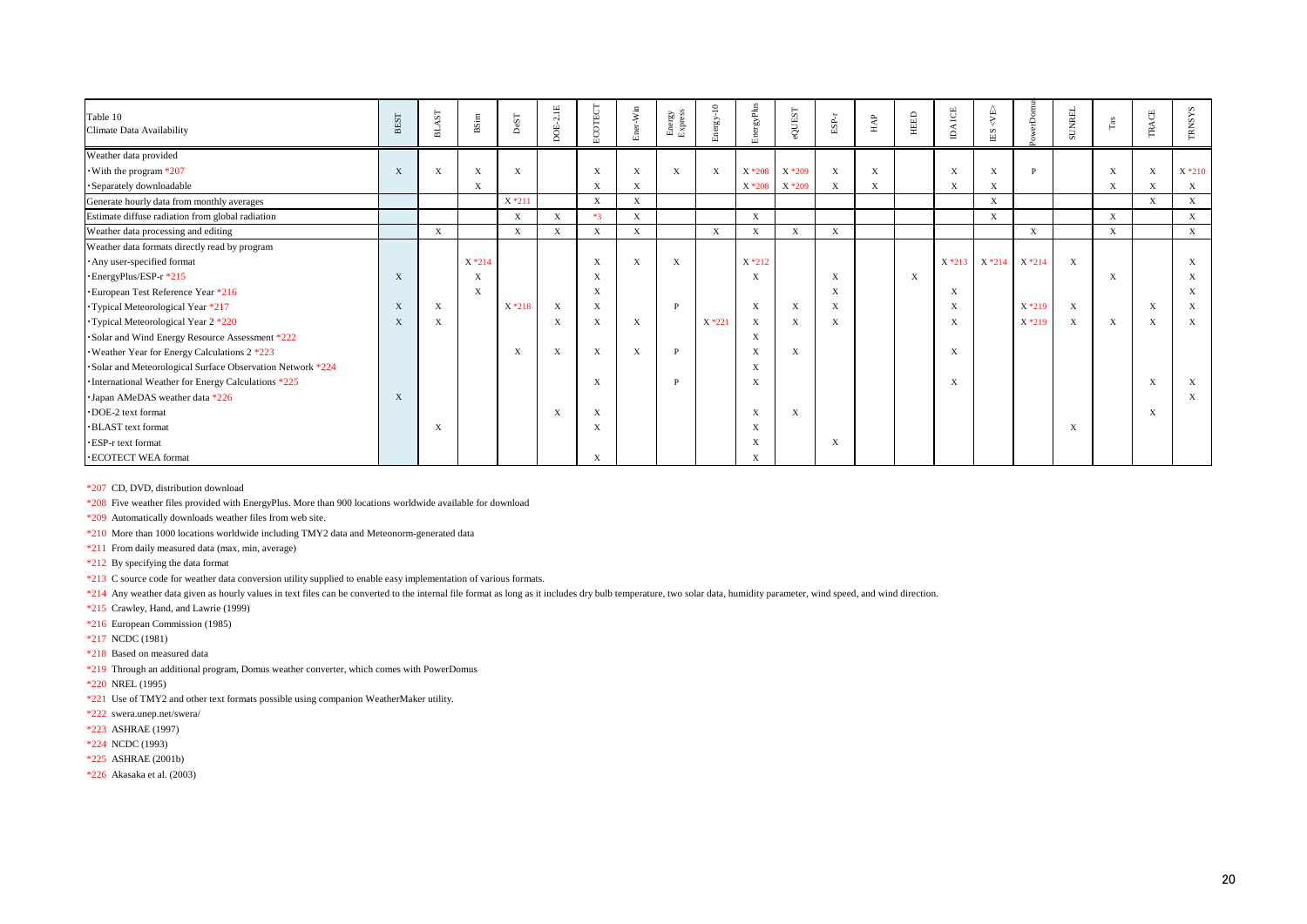| Table 11<br><b>Economic Evaluation</b>      | ☎ | 声 | BSim                      | ທີ<br>$\sim$ | $\Box$<br>$-$<br>$\sim$   | rvn.<br>ш                 | $\ddot{\tilde{\mathbf{z}}}$ | es<br>Va<br>- EES               | $\overline{a}$<br>∽<br>$\Box$ | 르<br>$\sim$<br>⋋<br><b>b</b><br>$[1]$ | řл.<br>JUE                | S.<br>$\Box$     | ≖                         | $\Box$<br>ш<br>땊          | ≘         | $\Omega$<br>Е                       |                           | $\sim$<br>∼<br>$\overline{}$ |                           | $\boxed{\mathbf{L}}$ |           |
|---------------------------------------------|---|---|---------------------------|--------------|---------------------------|---------------------------|-----------------------------|---------------------------------|-------------------------------|---------------------------------------|---------------------------|------------------|---------------------------|---------------------------|-----------|-------------------------------------|---------------------------|------------------------------|---------------------------|----------------------|-----------|
| <b>Energy Costs</b>                         |   |   |                           |              |                           |                           |                             |                                 |                               |                                       |                           |                  |                           |                           |           |                                     |                           |                              |                           |                      |           |
| ·Simple energy and demand charges           |   |   | $\mathbf{v}$<br>$\Lambda$ | $\Lambda$    | $\mathbf{v}$<br>$\Lambda$ | $\mathbf{v}$<br>$\Lambda$ | xx.<br>$\Lambda$            | $\mathbf{v}$<br>$\Lambda$       | $\Lambda$                     | $\mathbf{v}$<br>$\Lambda$             | $\mathbf{v}$<br>$\Lambda$ | xx.<br>$\Lambda$ | $\mathbf{v}$<br>$\Lambda$ | $\mathbf{x}$<br>$\Lambda$ | $\Lambda$ | $x \in \mathcal{F}$<br>$\Lambda$    | $\mathbf{v}$<br>$\Lambda$ |                              | $\mathbf{v}$<br>$\Lambda$ |                      | $\Lambda$ |
| •Complex energy tariffs *227                |   |   | $\mathbf{v}$<br>$\Lambda$ | $\Lambda$    | $\mathbf{v}$<br>$\Lambda$ | $*3$                      |                             | $x \in \mathbb{R}$<br>$\Lambda$ |                               | $x \rightarrow$<br>$\Lambda$          | $\mathbf{v}$<br>$\Lambda$ |                  | $\mathbf{x}$<br>$\Lambda$ | $\mathbf{v}$<br>$\Lambda$ |           | $\mathbf{v}$<br>$\Lambda$           |                           |                              |                           |                      |           |
| ·Scheduled variation in all rate components |   |   | $x \times$<br>$\Lambda$   | $\Lambda$    | $\Lambda$                 | $*3$                      |                             |                                 |                               | $\mathbf{v}$<br>$\Delta$              | $\mathbf{v}$<br>$\Lambda$ |                  | $\mathbf{v}$<br>$\Lambda$ | $x \times$<br>$\Lambda$   | $\Lambda$ | $x \times$<br>$\Lambda$             |                           |                              | $\Lambda$                 |                      | A         |
| · User selectable billing dates             |   |   |                           |              | $\mathbf{v}$<br>$\Lambda$ | $*3$                      |                             |                                 |                               | $x \rightarrow$<br>$\Lambda$          | $\mathbf{v}$<br>$\Lambda$ |                  |                           | $\mathbf{x}$<br>$\Lambda$ |           |                                     |                           |                              |                           | $\Lambda$            |           |
| Life-cycle costs                            |   |   |                           |              |                           |                           |                             |                                 |                               |                                       |                           |                  |                           |                           |           |                                     |                           |                              |                           |                      |           |
| •Component and equipment cost estimating    |   |   |                           | $\Lambda$    | $\Lambda$                 | $*3$                      | $\mathbf{x}$                |                                 | $\Lambda$                     | $\Lambda$                             | $\mathbf{v}$<br>$\Lambda$ |                  | $X * 228$                 |                           |           | $\overline{\mathbf{v}}$<br>$\Delta$ |                           |                              |                           |                      |           |
| •Standard life-cycle costing *229           |   |   |                           |              |                           | $*3$                      |                             |                                 | $\mathbf{v}$<br>$\Lambda$     |                                       | $\mathbf{v}$<br>$\Lambda$ | $P*230$          | $\mathbf{v}$<br>$\Lambda$ |                           |           | X                                   |                           |                              |                           |                      | $\Lambda$ |

\*227 Fixed charges, block charges, demand charges, ratchets

\*228 Via companion program that integrates with HAP data.

\*229 Including government methodologies and private-sector rates and taxes

\*230 In ESP-r life cycle analysis includes up to 10 environmental impacts at and/or during: initial fabrication, transport to site, assembly on site, breakage during transport, maintenance on site, recycling and/or inciner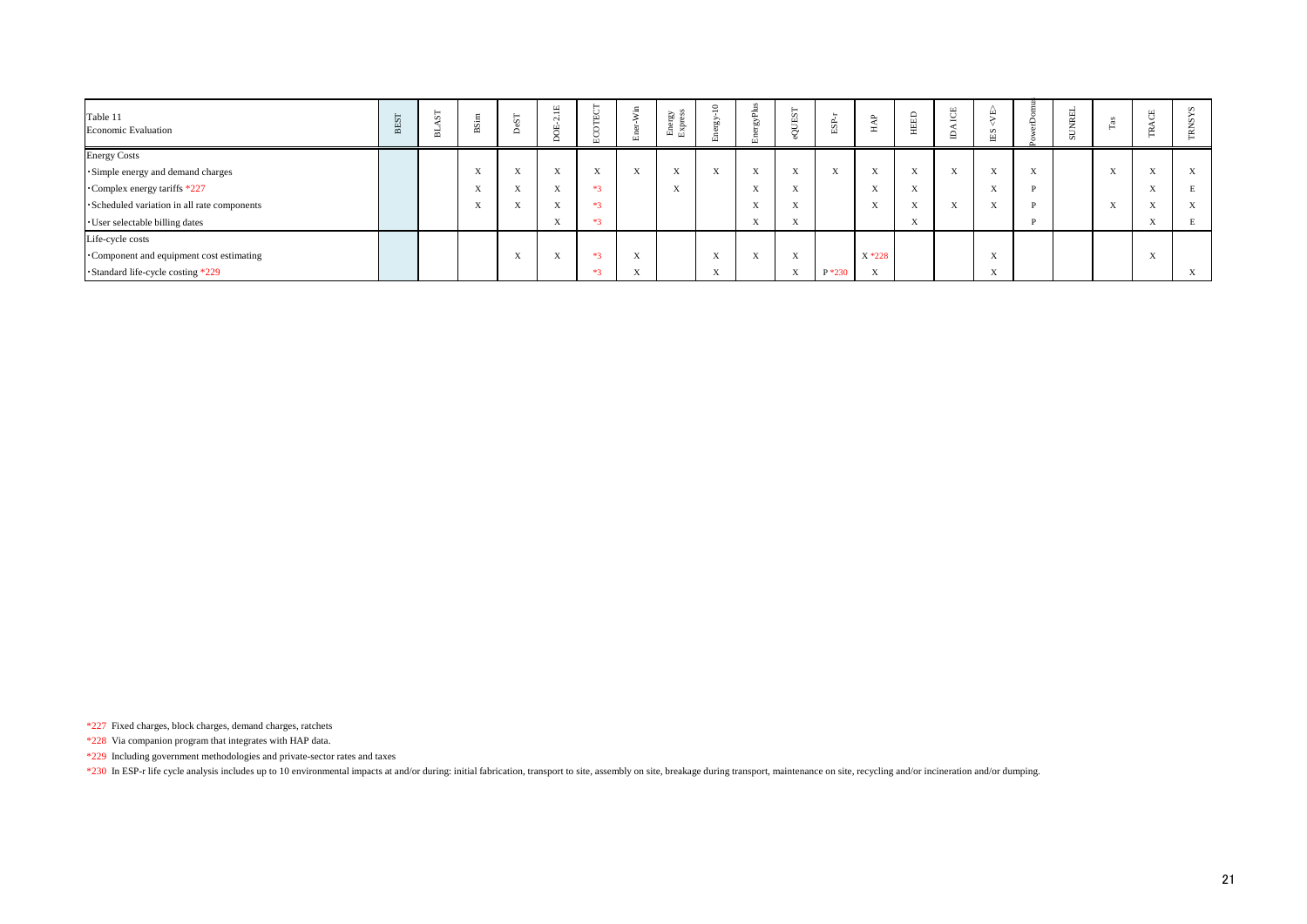| Table 12<br><b>Results Reporting</b>                  | <b>BEST</b>  | <b>BLAST</b> | $\mathbf{B}\mathbf{Sim}$  | $_{\rm DeST}$             | DOE-2.1E                  | ECOTECT          | Ener-Win     | ${\rm Energy} \atop {\rm Express}$ | $Energy-10$               | EnergyPlus                | eQUEST                    | $_{\rm{ESP-r}}$           | ${\rm HAP}$ | <b>HEED</b>  | <b>DAICE</b>              | <ve><br/><math display="inline">\overline{\text{EB}}</math></ve> | werDom      | <b>SUNREL</b>             | $_{\rm{Ts}}$ | <b>TRACE</b>              | <b>TRNSYS</b> |
|-------------------------------------------------------|--------------|--------------|---------------------------|---------------------------|---------------------------|------------------|--------------|------------------------------------|---------------------------|---------------------------|---------------------------|---------------------------|-------------|--------------|---------------------------|------------------------------------------------------------------|-------------|---------------------------|--------------|---------------------------|---------------|
| Standard reports                                      | $\mathbf{X}$ | $\mathbf X$  |                           | $\mathbf X$               | $\mathbf X$               | $\mathbf{X}$     | $\mathbf{X}$ | $\mathbf X$                        | $\mathbf X$               | $\mathbf{X}$              | $\mathbf X$               | $X * 231$                 | $\mathbf X$ |              | $\boldsymbol{\mathrm{X}}$ | $\mathbf{X}$                                                     |             | $\mathbf{X}$              | $\mathbf{X}$ | $\mathbf X$               | $\mathbf{X}$  |
| User-defined reports                                  |              | X *232       | $\mathbf{X}$              | $\mathbf{X}$              |                           | $\mathbf{X}$     |              |                                    | $\mathbf X$               | $\mathbf{X}$              | $\mathbf X$               | $\mathbf X$               | $\mathbf X$ |              | $\mathbf X$               | $\mathbf X$                                                      | $\mathbf X$ | $\mathbf{X}$              |              | P                         | $\mathbf{X}$  |
| User-selectable report format                         |              |              |                           |                           |                           |                  |              |                                    |                           |                           |                           |                           |             |              |                           |                                                                  |             |                           |              |                           |               |
| ·Comma-separated value                                | $\mathbf{X}$ |              |                           |                           |                           | $\boldsymbol{X}$ | $\mathbf{X}$ |                                    | $\boldsymbol{\mathrm{X}}$ | $\mathbf X$               | $\mathbf X$               | $\bold{X}$                |             |              |                           | $\mathbf{X}$                                                     |             | $\mathbf{X}$              |              | $\boldsymbol{\mathrm{X}}$ |               |
| • Text                                                |              |              | $\boldsymbol{\mathrm{X}}$ | X                         |                           | $\mathbf X$      |              |                                    |                           | $\mathbf X$               | $\mathbf X$               | $\mathbf X$               | $\mathbf X$ | $\mathbf{X}$ | $\boldsymbol{\mathrm{X}}$ | X                                                                | X           | $\boldsymbol{\mathrm{X}}$ |              | X                         | X             |
| · Word                                                |              |              |                           |                           |                           |                  |              |                                    |                           |                           |                           |                           | $\mathbf X$ |              | X                         | $\mathbf X$                                                      |             |                           | X            | $\boldsymbol{\mathrm{X}}$ |               |
| · Tab-separated value                                 |              |              | P                         | X                         |                           | X                |              | X                                  |                           | $\mathbf X$               | $\mathbf X$               | $\boldsymbol{\mathrm{X}}$ |             |              |                           | $\mathbf X$                                                      |             | $\mathbf{X}$              | $\mathbf X$  | X                         | $\mathbf{X}$  |
| $\cdot$ HTML                                          |              |              | X                         |                           |                           | X                |              |                                    |                           | $\mathbf{X}$              | $\boldsymbol{\mathrm{X}}$ | P                         |             |              |                           | X                                                                |             |                           |              |                           |               |
| ·Graph                                                | $\mathbf{X}$ |              |                           |                           |                           | $\mathbf{X}$     |              | $\mathbf X$                        | X                         |                           | X                         | X                         | $\mathbf X$ | $\mathbf X$  | X                         | $\mathbf X$                                                      | X           |                           | X            |                           | X             |
| <b>Statistics</b>                                     | $\mathbf{X}$ |              |                           | X                         |                           |                  |              |                                    |                           |                           |                           | $\mathbf X$               |             |              |                           | $\mathbf{X}$                                                     |             |                           |              |                           | X             |
|                                                       | $\mathbf{X}$ | X *232       | $\mathbf X$               | X                         |                           | $*3$             | $\mathbf X$  |                                    | $\mathbf{X}$              | $\mathbf{X}$              | $\mathbf X$               | $\mathbf{X}$              | $\mathbf X$ | $\mathbf X$  | $\boldsymbol{\mathrm{X}}$ | $\mathbf X$                                                      | $\mathbf X$ |                           | $\mathbf{X}$ |                           | $\mathbf X$   |
| Standardized binned variable report                   |              |              |                           |                           |                           |                  |              |                                    |                           |                           |                           |                           |             |              |                           |                                                                  |             |                           |              |                           |               |
| ·Time-binned variable                                 |              |              |                           |                           | D                         | $*3$             |              |                                    | $\boldsymbol{\mathrm{X}}$ | $\mathbf{X}$              | $\boldsymbol{\mathrm{X}}$ | $\mathbf{X}$              |             |              | X                         | X                                                                | X           |                           | $\mathbf X$  | P                         | $\mathbf{X}$  |
| · Variable versus variable                            |              |              |                           |                           |                           | $*3$             |              |                                    |                           | $\mathbf X$               |                           | $\mathbf X$               |             |              | $\mathbf X$               | X                                                                | X           |                           | $\mathbf{X}$ |                           | $O*158$       |
| Meters                                                |              |              |                           |                           |                           |                  |              |                                    |                           |                           |                           |                           |             |              |                           |                                                                  |             |                           |              |                           |               |
| *Energy end-uses *233                                 | $\mathbf{X}$ | X            | $\mathbf X$               | X                         | $\boldsymbol{\mathrm{X}}$ | $*3$             | $\mathbf{X}$ | $\mathbf X$                        | $\boldsymbol{\mathrm{X}}$ | $\boldsymbol{\mathrm{X}}$ | $\mathbf X$               | $\mathbf X$               | $\mathbf X$ |              | $\boldsymbol{\mathrm{X}}$ | $\mathbf X$                                                      | X           |                           | $\mathbf X$  | $\mathbf X$               | $\mathbf{X}$  |
| ·Peak demand                                          | X            | X            | $\mathbf{X}$              | X                         | $\boldsymbol{\mathrm{X}}$ | $\mathbf X$      | $\mathbf{X}$ | $\mathbf X$                        | $\mathbf X$               | $\boldsymbol{\mathrm{X}}$ | $\mathbf X$               | $\mathbf X$               | $\mathbf X$ |              | X                         | $\mathbf X$                                                      | X           |                           | $\mathbf X$  | $\mathbf X$               | $\mathbf{X}$  |
| ·Peak demand period user-selectable *234              | X            |              |                           | X                         |                           | $*3$             |              |                                    |                           | $\boldsymbol{\mathrm{X}}$ | $\mathbf X$               |                           |             |              |                           | X                                                                |             |                           | $\mathbf X$  |                           | $X * 235$     |
| <b>Consumption by energy source</b>                   | X            | X            |                           | $\boldsymbol{\mathrm{X}}$ | $\mathbf{X}$              | $\mathbf X$      | $\mathbf{X}$ | $\mathbf X$                        | $\boldsymbol{\mathrm{X}}$ | $\mathbf X$               | $\mathbf X$               | P                         | $\mathbf X$ | $\mathbf{X}$ | X                         | $\mathbf X$                                                      | X           | $\boldsymbol{\mathrm{X}}$ | $\mathbf X$  | $\mathbf{X}$              | X             |
| •Components user-assignable to any meter              | X            |              | $\mathbf X$               | $\boldsymbol{\mathrm{X}}$ |                           |                  |              |                                    |                           |                           | $\mathbf X$               | $X * 236$                 |             |              | X                         | $\mathbf X$                                                      |             |                           | $\mathbf X$  |                           | X             |
| ·Multiple levels of sub-metering                      | X            |              | $\mathbf{X}$              | X                         |                           | $*3$             |              |                                    |                           | $\mathbf X$               | $\mathbf X$               |                           |             |              | $\boldsymbol{\mathrm{X}}$ |                                                                  |             |                           |              |                           | $\mathbf{X}$  |
| Auto-sizing report                                    | X            |              |                           | $\mathbf X$               | $\mathbf X$               | $*3$             |              |                                    | $\mathbf{X}$              | $\mathbf{X}$              | $\mathbf X$               |                           | X           |              | $\mathbf{X}$              | $\mathbf{X}$                                                     |             |                           | $\mathbf X$  | $\mathbf{X}$              |               |
| Automatic generation of energy balance checks *237    |              |              |                           |                           |                           |                  |              |                                    | $\mathbf{X}$              | $\mathbf{X}$              |                           | $\mathbf{X}$              |             |              |                           | $X * 238$                                                        |             |                           | $\mathbf X$  |                           | X             |
| Visual surface output (walls, windows, floors, roofs) |              |              | $\mathbf{X}$              | $\mathbf X$               |                           | $\mathbf{X}$     |              | $\mathbf X$                        |                           | $\mathbf{X}$              | $\mathbf X$               | $\boldsymbol{\mathrm{X}}$ |             | $\mathbf X$  | $\boldsymbol{\mathrm{X}}$ | $\mathbf X$                                                      | $\mathbf X$ |                           | $\mathbf X$  | E                         |               |
| HVAC system/flow network diagramming                  |              |              |                           | P                         |                           |                  |              | P                                  |                           | $\mathbf{X}$              | $\mathbf X$               | $\mathbf X$               |             |              | $\mathbf X$               | $\mathbf{X}$                                                     | X           |                           |              |                           |               |
| Graphical definition of simulated system              |              |              |                           |                           |                           |                  |              | P                                  |                           |                           |                           |                           |             |              | $\mathbf X$               | $\mathbf{X}$                                                     | $\mathbf X$ |                           | $\mathbf X$  | E                         | X             |
| Plot of variables during simulation                   | X            |              |                           |                           |                           | $\mathbf{X}$     |              |                                    |                           |                           |                           | $\mathbf X$               |             |              | $\mathbf X$               |                                                                  |             |                           |              |                           | $\mathbf X$   |

\*231 Performance data is written to a binary file at four levels of detail: a summary, with zone energy balance and surface temperature added, with surface energy balance added. Flow and detailed system results are held in

A results analysis module allows for any of the performance data to be graphed or reported in tables of integrated values or at each timestep. Data can also be binned, statistics produced or exported for use in third party

\*232 User reports processed by Report Writer Program

\*233 Individual metering for lighting, heating, cooling, fan, pumps, etc.

\*234 15/30/60 minute fixed/moving window

\*235 Must be a multiple of the selected time step

\*236 ESP-r includes the concept of Integrated Performance Views, where the user defines issues of interest (such as glare or thermal comfort), locations where that interest is to be noted as well as periods of interest.

A range of standard reports is generated for each of the interests and these can be viewed in a separate tool which takes into account the HCI implications of each metric of performance acquired from the assessments carrie

\*237 User-selected zones and surfaces (radiative, convective, conductive) at each time step

\*238 Zone energy balance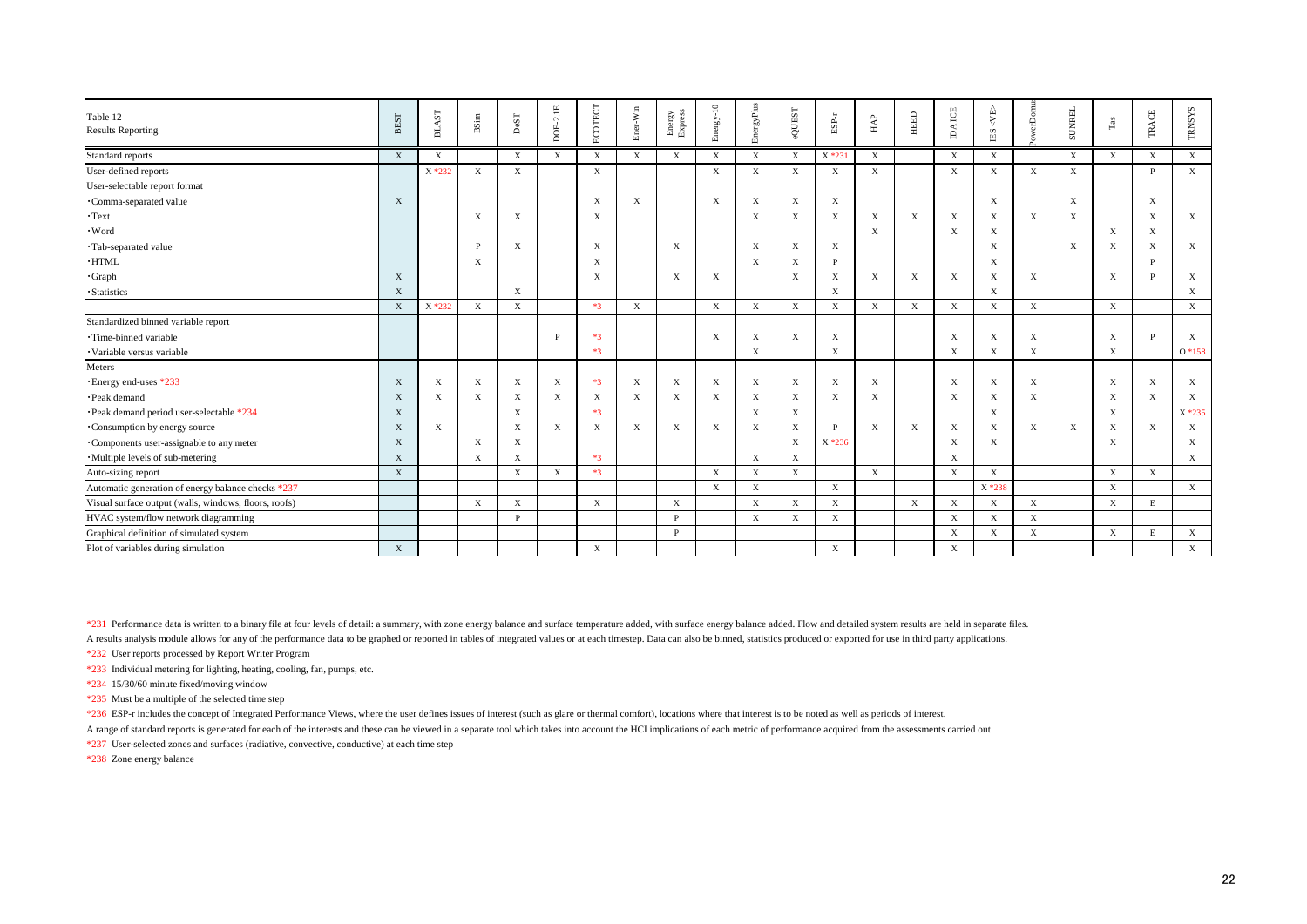| Table 13<br>Validation               | BES <sub>T</sub> | ທ<br>声       | <b>BSim</b> | Des         | $\Xi$<br>$\sim$<br>$\overline{B}$<br>$\sim$ | $\overline{\phantom{0}}$<br>ECOTECT | Win<br>Ener. | Energy<br>Express | $\overline{10}$<br>Energy- | rgyPlus<br>Ene      | QUEST<br>$\bullet$ | ESP.      | HAP       | HEED         | ĨО<br>$\prec$<br>$\Box$   | 山<br>$\mathcal{S}$<br>$\mathbb{E}\mathbf{S}$ |           | 뭅<br>ğ<br>$\overline{\mathbf{S}}$ | $_{\rm{Ts}}$ | <b>ACE</b><br>$\sim$<br><u>_</u> | SN. |
|--------------------------------------|------------------|--------------|-------------|-------------|---------------------------------------------|-------------------------------------|--------------|-------------------|----------------------------|---------------------|--------------------|-----------|-----------|--------------|---------------------------|----------------------------------------------|-----------|-----------------------------------|--------------|----------------------------------|-----|
| IEA ECBCS Annex 1 *239               |                  |              |             |             |                                             |                                     |              |                   |                            |                     |                    | X         |           |              |                           |                                              |           |                                   |              |                                  | X   |
| IEA ECBCS Annex 4 *240               |                  |              |             |             |                                             |                                     |              |                   |                            |                     |                    | X         |           |              |                           |                                              |           |                                   |              |                                  | X   |
| IEA SHC Task 8 *241                  |                  |              |             |             |                                             |                                     |              |                   |                            |                     |                    | X         |           |              |                           |                                              |           | $\mathbf X$                       |              |                                  | X   |
| IEA ECBCS Annex 10 *242              |                  |              |             |             |                                             |                                     |              |                   |                            |                     |                    | X         |           |              |                           |                                              |           |                                   |              |                                  | X   |
| <b>IEA SHC Task 12</b>               |                  |              |             |             |                                             |                                     |              |                   |                            |                     |                    |           |           |              |                           |                                              |           |                                   |              |                                  |     |
| ·Envelope BESTEST *243               | X                | $\mathbf X$  |             | $\mathbf X$ | $\boldsymbol{\mathrm{X}}$                   | P                                   |              | P                 |                            | $X * 244$ $X * 245$ |                    | X         | $X * 246$ | $\mathbf{X}$ | X                         | $\mathbf X$                                  | $X * 247$ | $\boldsymbol{\mathrm{X}}$         | $\mathbf X$  | $X * 248$                        | X   |
| · Empirical *249                     |                  |              | $X * 250$   | X           |                                             | P                                   |              | P                 |                            |                     |                    | X         |           |              |                           |                                              |           | $\boldsymbol{\mathrm{X}}$         | $\mathbf{X}$ |                                  | X   |
| <b>IEA SHC Task 22</b>               |                  |              |             |             |                                             |                                     |              |                   |                            |                     |                    |           |           |              |                           |                                              |           |                                   |              |                                  |     |
| $\cdot$ HVAC BESTEST Volume 1 $*251$ |                  |              |             |             | $\mathbf X$                                 |                                     |              |                   |                            | $X * 252$           | $\mathbf{X}$       | $X * 253$ |           |              | $\boldsymbol{\mathrm{X}}$ |                                              |           |                                   |              | X *248                           | X   |
| $\cdot$ HVAC BESTEST Volume 2 $*254$ |                  |              |             |             | X                                           |                                     |              |                   |                            | $\mathbf X$         |                    | X         |           |              | $\boldsymbol{\mathrm{X}}$ |                                              |           |                                   |              | X                                | X   |
| · Furnace BESTEST *255               |                  |              |             |             |                                             |                                     |              |                   |                            | X                   |                    | X         |           |              |                           |                                              |           |                                   |              |                                  |     |
| ·RADTEST *256                        |                  |              |             |             | $\boldsymbol{\mathrm{X}}$                   |                                     |              |                   |                            |                     |                    | X         |           |              | X                         |                                              |           |                                   |              |                                  | X   |
| IEA ECBCS Annex 41 Moisture          |                  |              |             |             |                                             |                                     |              |                   |                            |                     |                    |           |           |              |                           |                                              | $X * 257$ |                                   |              |                                  |     |
| HERS BESTEST *258                    |                  | $\mathbf X$  |             |             | $\mathbf X$                                 | P                                   |              |                   |                            |                     |                    |           |           | $\mathbf X$  |                           |                                              |           | $\mathbf X$                       |              |                                  |     |
| <b>ASHRAE 1052-RP *259</b>           |                  | $\mathbf{X}$ |             |             | $\boldsymbol{\mathrm{X}}$                   |                                     |              |                   |                            | $\mathbf{X}$        |                    |           |           |              |                           |                                              |           |                                   |              |                                  |     |

\*239 Oscar Faber and Partners (1980), US Department of Energy (1981)

\*240 Glasgow Commercial Building Monitoring Project, 1984, as reported by Strachan (2000)

\*241 Bloomfield (1989)

\*242 Lebrun and Liebecq (1988)

\*243 Judkoff and Neymark (1995a), also ANSI/ASHRAE Standard 140 (2001c)

\*244 Testing done for CNE, the calculation engine for Energy-10, with results reported by Deru (1997)

 $*245$  Henninger and Witte (2004a)

\*246 Per ASHRAE Standard 140-2001

\*247 Thermal Systems Laboratory (2004)

\*248 www.trane.com/commercial/software/Trace/BestTest.asp?pid=TRACE

\*249 Lomas et al. (1994)

\*250 The core of the simulation engine (tsbi3) was validated

\*251 Neymark and Judkoff (2002), also ANSI/ASHRAE Standard 140 (2004)

\*252 Henninger and Witte (2004b)

\*253 Testing done for HOT3000 for which ESP-r is the underlying calculation engine [(Purdy and Beausoleil-Morrison(2003)]

\*254 Neymark and Judkoff (2004)

\*255 Purdy and Beausoleil-Morrison (2003)

\*256 Achermann and Zweifel (2003)

\*257 Comparison of whole-building hygrothermal simulation models

\*258 Judkoff and Neymark (1995b)

\*259 Spitler, Rees, and Xiao (2001)